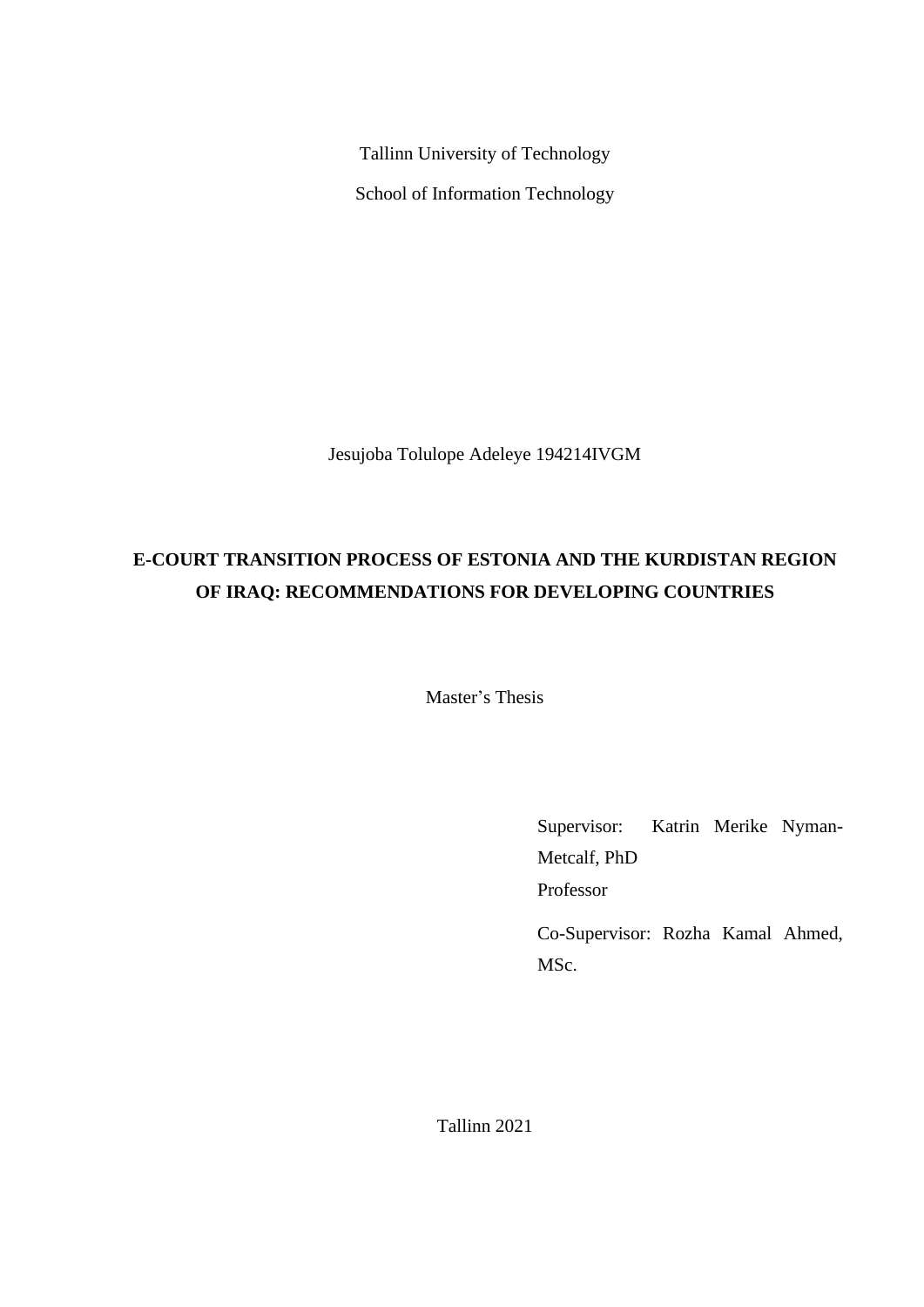Tallinna Tehnikaülikool

Infotehnoloogia kool

Jesujoba Tolulope Adeleye 194214IVGM

# **EESTI JA KURDISTANI REGIOONI E-KOHTU ÜLEMINEKUPROTSESS: SOOVITUSED ARENGUMAADELE**

Magistritöö

Juhendaja: Katrin Merike Nyman-Metcalf, PhD Professor

Kaasjuhendaja: Rozha Kamal Ahmed, MSc.

Tallinn 2021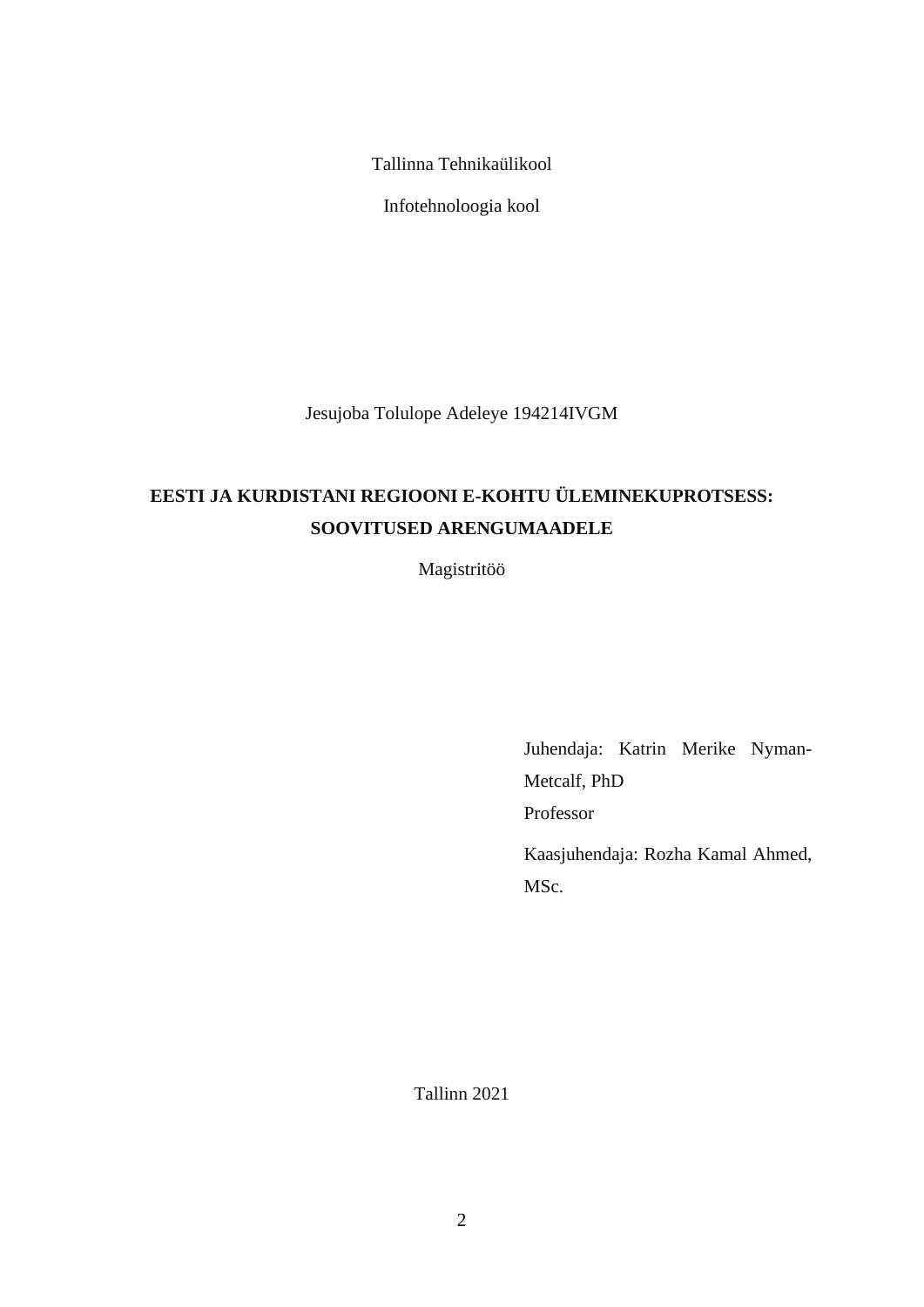## **Author's Declaration of Originality**

I hereby certify that I am the sole author of this thesis. All the used materials, references to the literature and the work of others have been referred to. This thesis has not been presented for examination anywhere else.

Author: Jesujoba Tolulope Adeleye

10.05.2021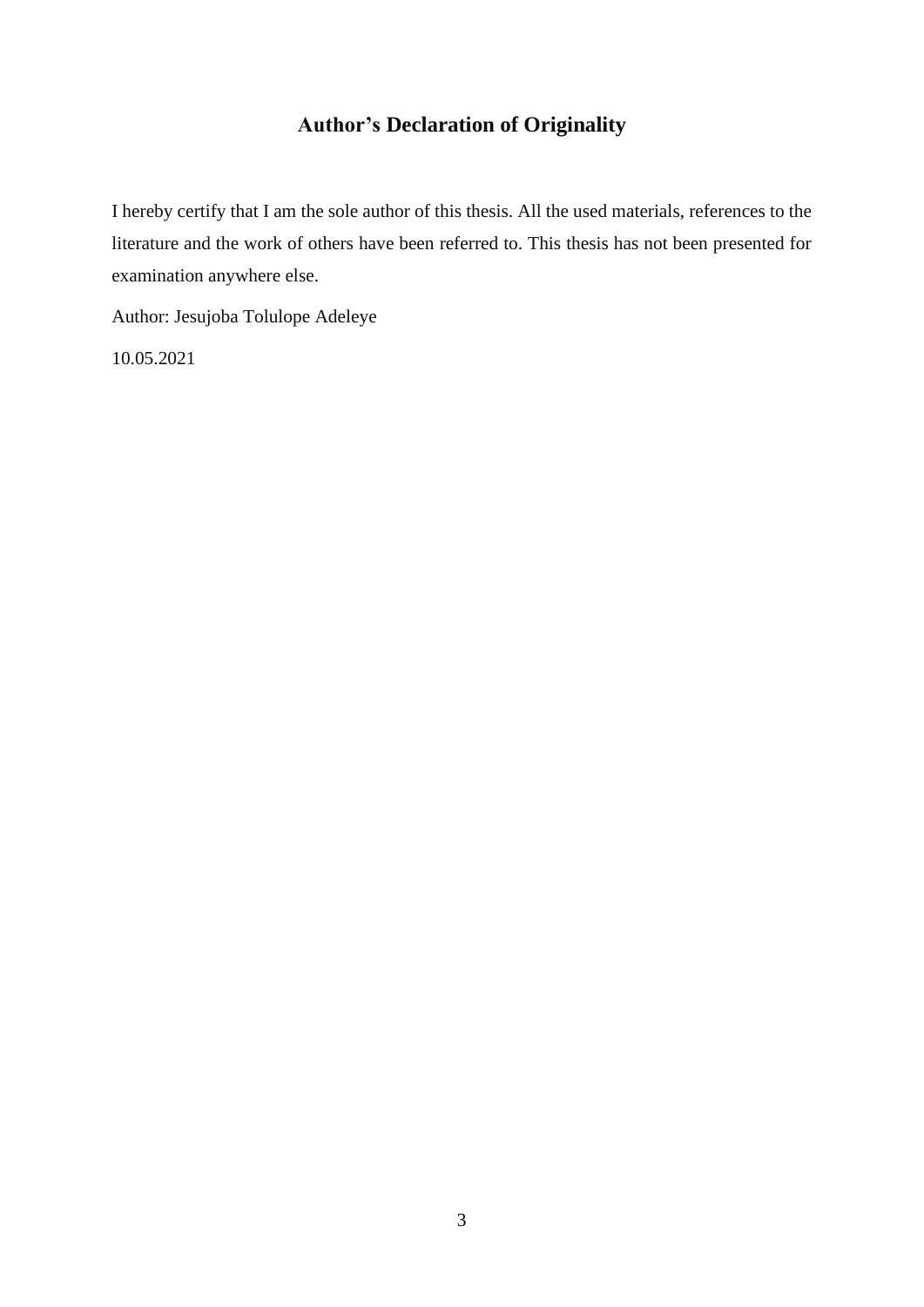### **Abstract**

<span id="page-3-0"></span>Many countries have adopted the electronic court system across the world to various degrees. Likewise, many others are either in the process of adopting it or just contemplating transitioning to the use of e-court. However, developing countries, especially, have not had much success with the development of e-government services, one of which is the e-court system.

This research engages in a thorough analysis of the court system and its scope. It uses qualitative research methodology to study the e-court transition process of two chosen case studies: Estonia and the Kurdistan Region of Iraq. A detailed review of relevant literature was conducted and combined with in-depth interviews of experts involved in the transition processes and/or users of the e-court systems in each of these case studies. The constructivist approach was employed, to properly understand of the subject matter from the perspective of those involved in it.

The research uncovered many accomplishments of e-court in Estonia and KRI, which are meant to serve as prospects for countries planning to adopt it. Also, the challenges of the transition processes of these case studies were uncovered as the reluctance of users, budgetary challenges, users' lack of ICT skills, imperfect user interface, and absence of other egovernance tools. The research also found that the factors critical to the success of a transition to e-Court are 1. Active information system 2. Functioning interoperability platform 3. Userfriendly interface 4. Electronic ID and signature 5. Support of stakeholders 6. End-user participation 7. Thorough plan and analysis 8. Updated legal framework 9. Organizational change.

Finally, as a recommendation directed mostly at developing countries, the author developed a set of critical steps to be accomplished at different specified phases of the transition to the ecourt system.

This thesis is written in English and is 46 pages long, including 5 figures and 2 tables.

**Keywords:** e-Court, e-Justice, e-Governance, Digital Transformation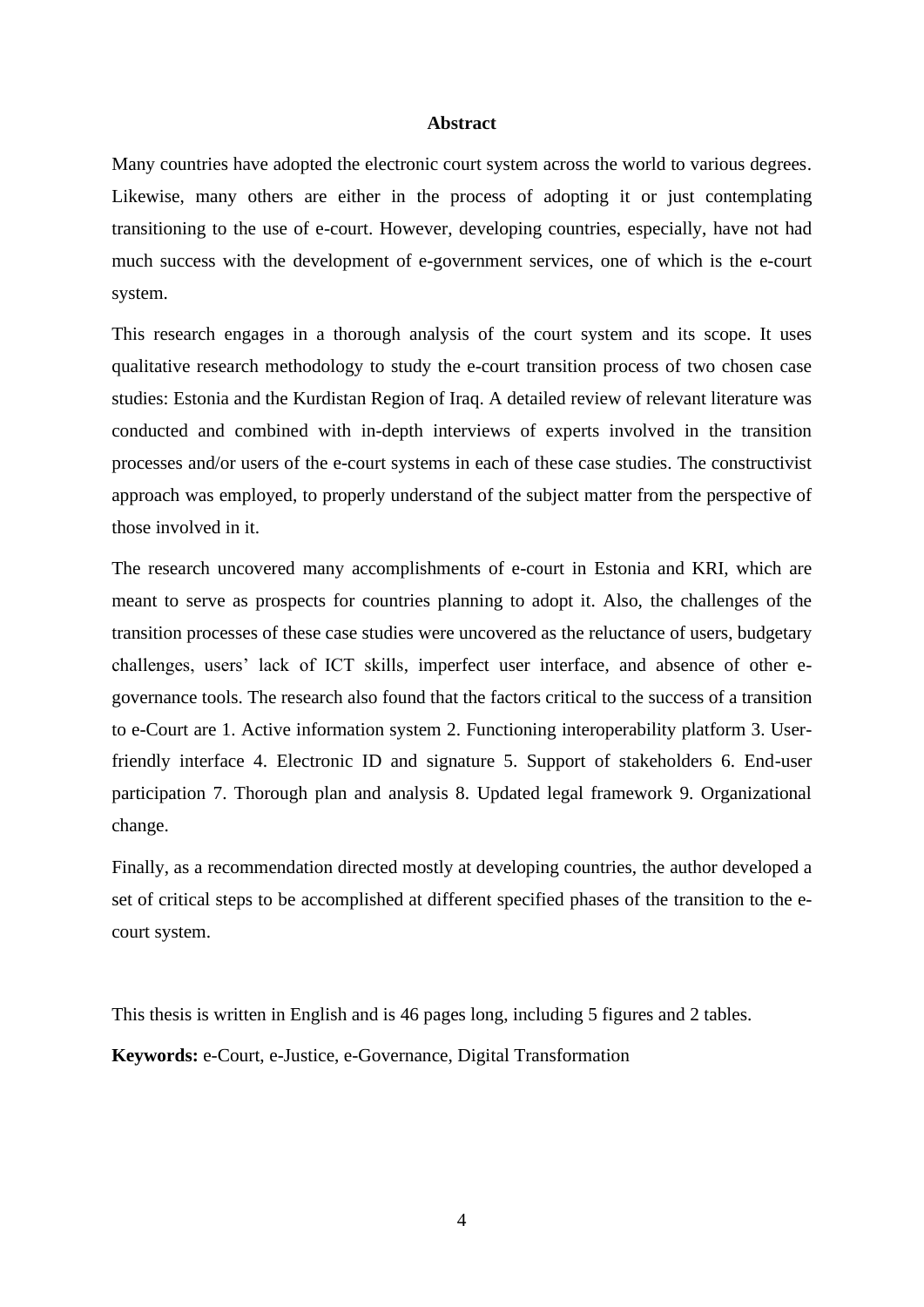## **List of abbreviations and terms**

<span id="page-4-0"></span>

| AI         | Artificial Intelligence                     |
|------------|---------------------------------------------|
| <b>CMS</b> | <b>Case Management System</b>               |
| <b>ICT</b> | Information and Communications Technology   |
| <b>KRI</b> | Kurdistan Region of Iraq                    |
| <b>MDA</b> | Ministries, Departments and Agencies        |
| <b>RIK</b> | Centre of Registers and Information Systems |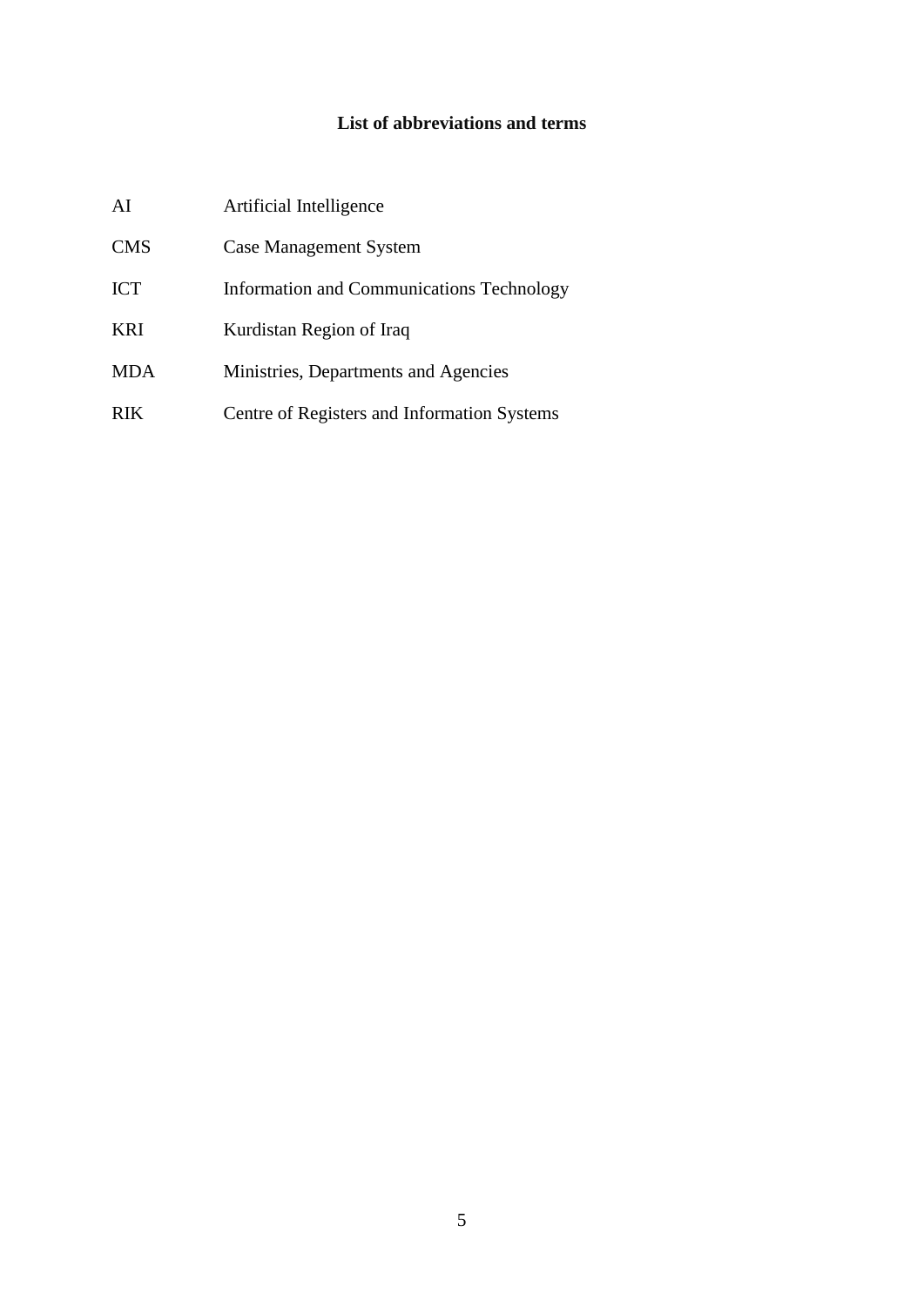# **Table of Contents**

<span id="page-5-0"></span>

| 1.  |       |  |
|-----|-------|--|
| 1.1 |       |  |
| 1.2 |       |  |
| 1.3 |       |  |
| 1.4 |       |  |
| 1.5 |       |  |
| 2.  |       |  |
| 2.1 |       |  |
|     | 2.1.1 |  |
|     | 2.1.2 |  |
|     | 2.1.3 |  |
|     | 2.1.4 |  |
|     | 2.2   |  |
|     | 2.2.1 |  |
| 2.3 |       |  |
|     | 2.3.1 |  |
|     | 2.3.2 |  |
|     | 2.3.3 |  |
|     | 2.3.4 |  |
| 3.  |       |  |
| 3.1 |       |  |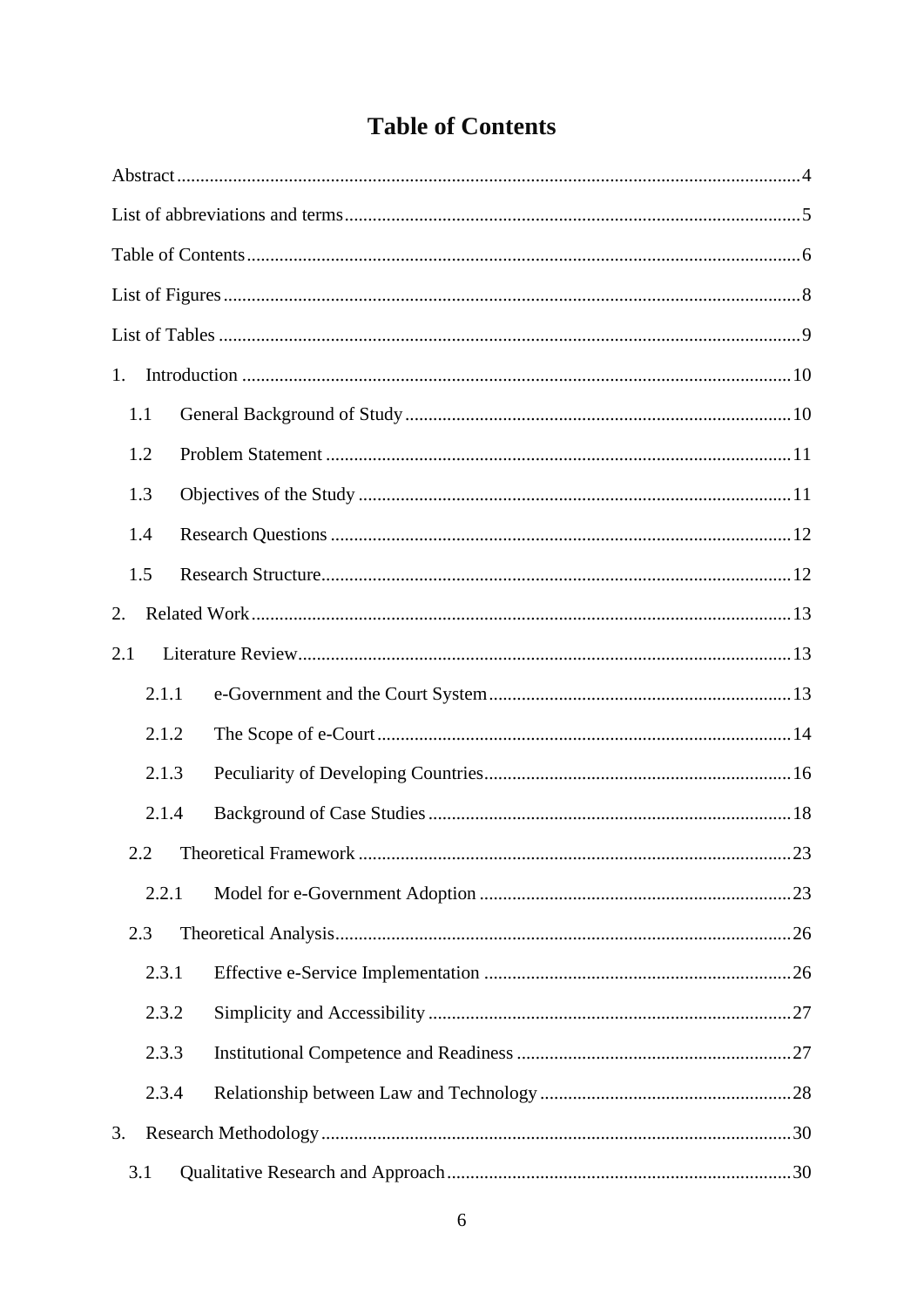| 3.2 |       |                                                                                          |
|-----|-------|------------------------------------------------------------------------------------------|
| 3.3 |       |                                                                                          |
| 4.  |       |                                                                                          |
| 4.1 |       |                                                                                          |
|     | 4.1.1 |                                                                                          |
|     | 4.1.2 |                                                                                          |
|     | 4.1.3 |                                                                                          |
| 4.2 |       |                                                                                          |
|     | 4.2.1 |                                                                                          |
|     | 4.2.2 |                                                                                          |
|     | 4.2.3 |                                                                                          |
| 5.  |       |                                                                                          |
| 5.1 |       |                                                                                          |
| 5.2 |       |                                                                                          |
| 5.3 |       |                                                                                          |
|     |       |                                                                                          |
|     |       |                                                                                          |
|     |       |                                                                                          |
|     |       |                                                                                          |
|     |       | Appendix 4 – Non-exclusive Licence for Publication and Reproduction of Graduation Thesis |
|     |       |                                                                                          |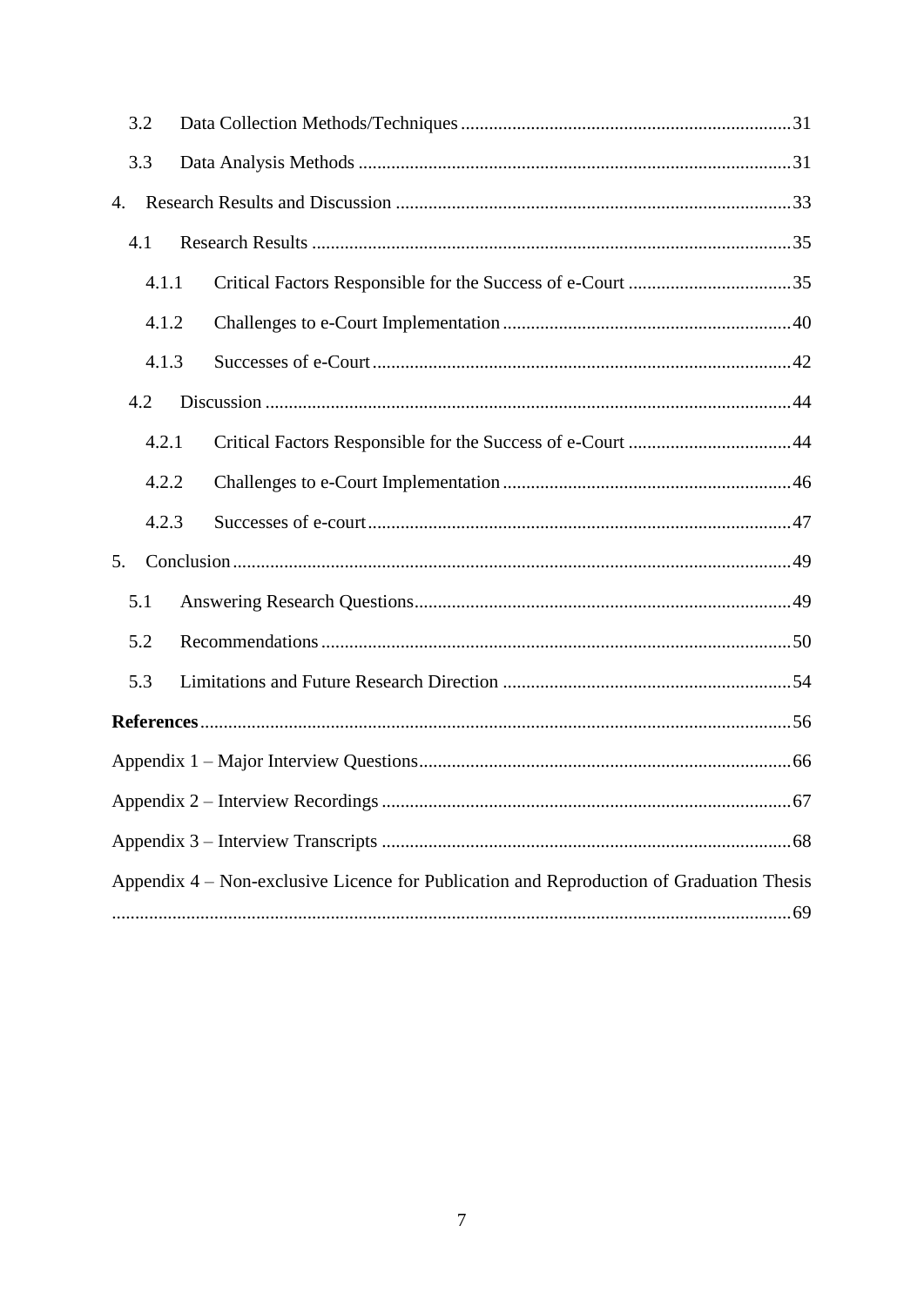# **List of Figures**

<span id="page-7-0"></span>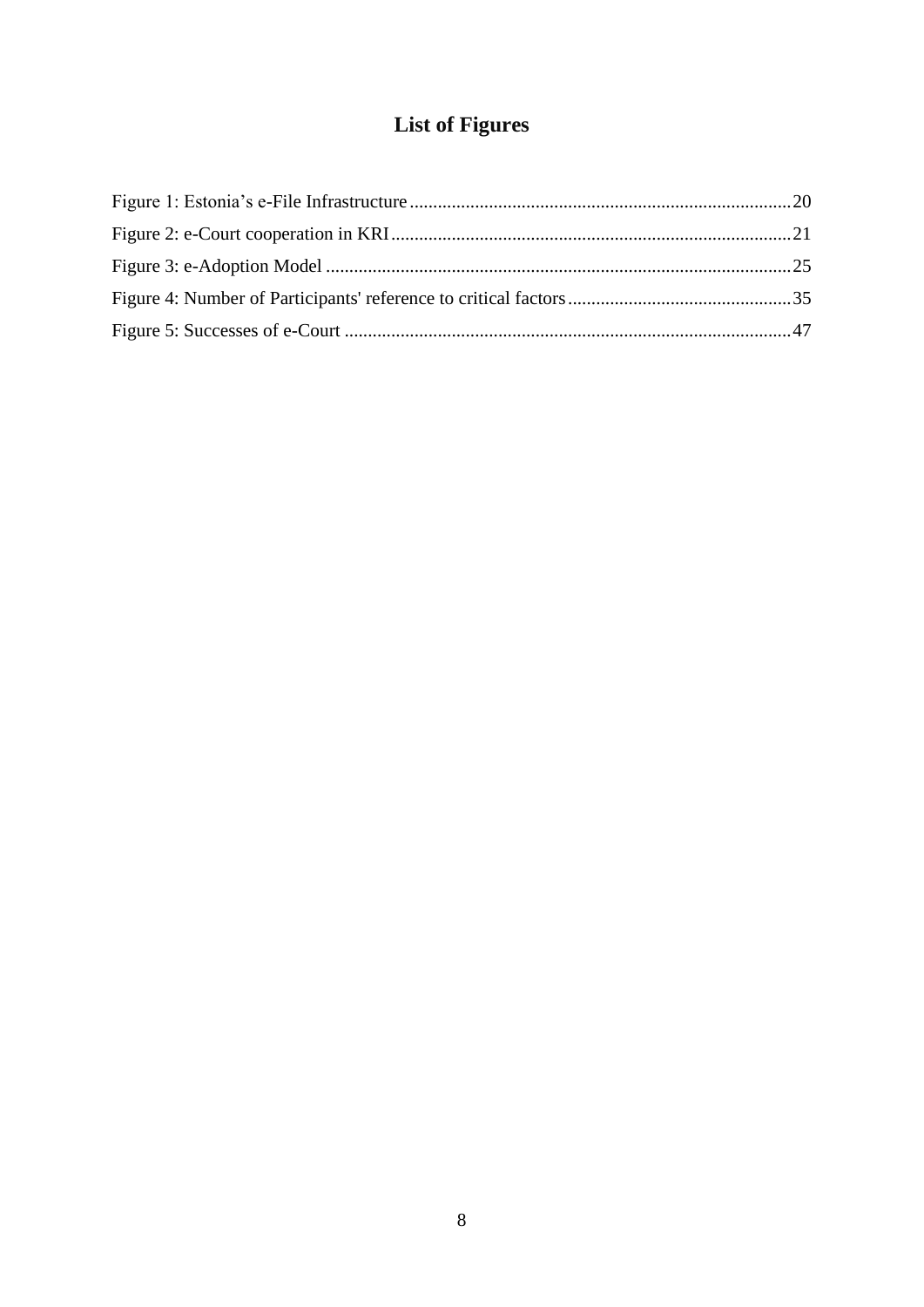## **List of Tables**

<span id="page-8-0"></span>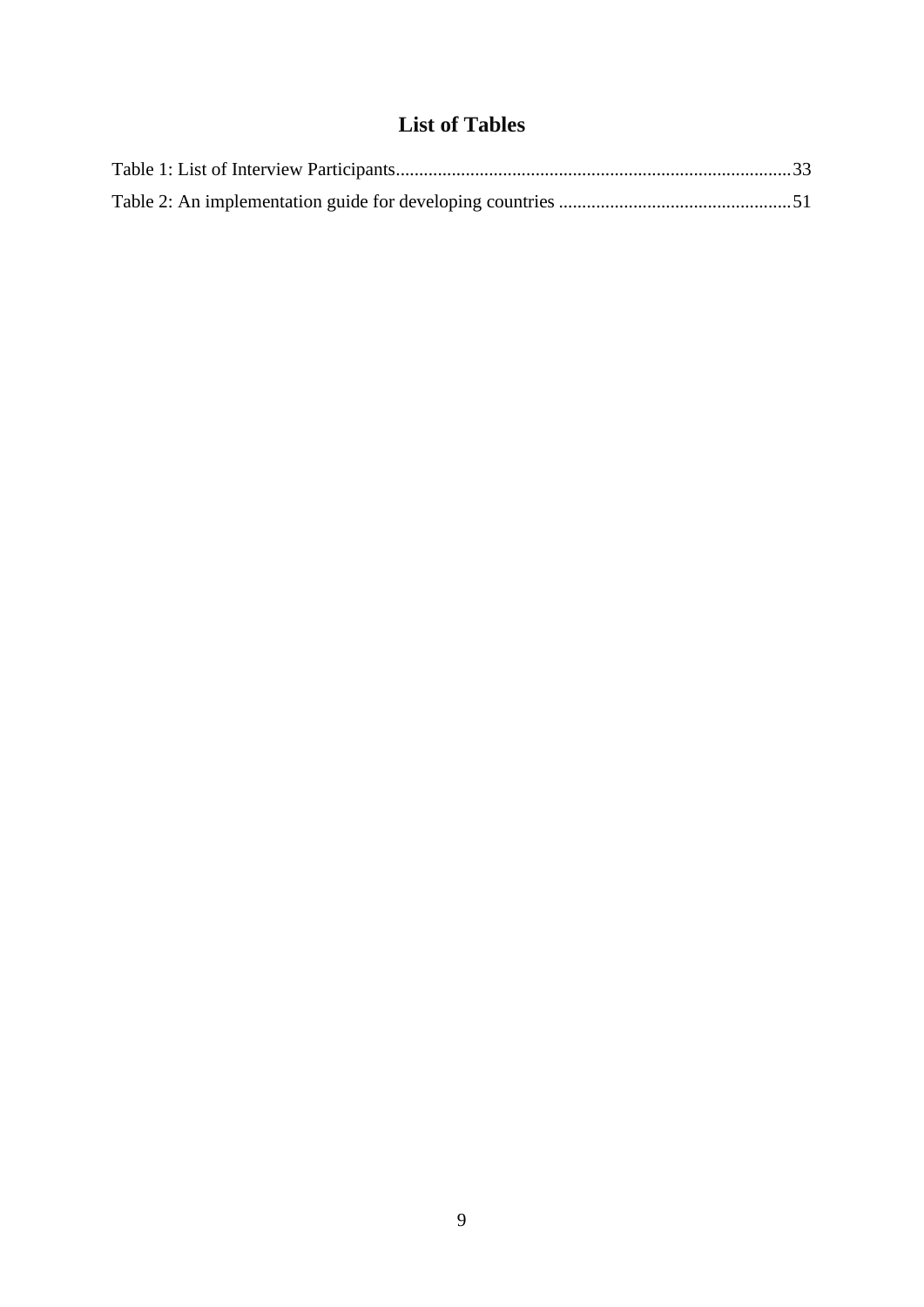### <span id="page-9-0"></span>**1. Introduction**

For centuries, the court system has engaged in traditional ways of adjudication, with the parties and witnesses at a physical location and in the presence of a judge or judges, using hardcopy (paper-based) documents and records.

With the introduction of e-governance technologies in recent times, there has been a fusion of the judicial system and information and communications technology (ICT) in justice delivery as the "e-court" system. The e-court system provides an avenue for filing court processes (electronic court filing), presenting evidence and receiving the testimonies of parties and witnesses remotely (Dillon & Beresford, 2014). It has been suggested that this transformation has produced and is capable of fostering the principle of justice by effecting quick and easy dispensation of justice (Aulawi & Asmawi, 2020; van den Hoogen, 2008).

However, there is a knowledge gap in research on steps to take in transitioning to the e-court system. This especially applies to developing countries, since they have had a relatively low success rate at the implementation of e-services. There is a need to discover whether processes and strategies can be built from successful case studies for developing countries that want to amend and adopt the e-court system to their contexts. Therefore, this study seeks to examine the e-court system of two different countries that have attained different levels of development economically, socially and technologically, and make analysis and recommendations that may be useful for developing countries.

### <span id="page-9-1"></span>**1.1 General Background of Study**

The justice system has a composite structure, with different interrelationships and activities among parties, law enforcement, judicial officers, advocates and others. These relationships are almost always guaranteed to develop in each lawsuit. For example, since suits are generally instituted in court by originating processes, it is expected that when such processes are filed, the case is duly assigned to a judge and the necessary parties will be served, and so on. However, until recent times (and still in many jurisdictions), there have been several complaints that such seemingly straightforward processes have taken protracted periods. This slows down the dispensation of justice and drastically reducing judicial service efficiency (Mahibha & Balasubramanian, 2020; Dakolias, 1999). Worse still, the more complex processes, like the actual litigation, calling of witnesses and presentation of evidence, linger for too long (Mahibha & Balasubramanian, 2020).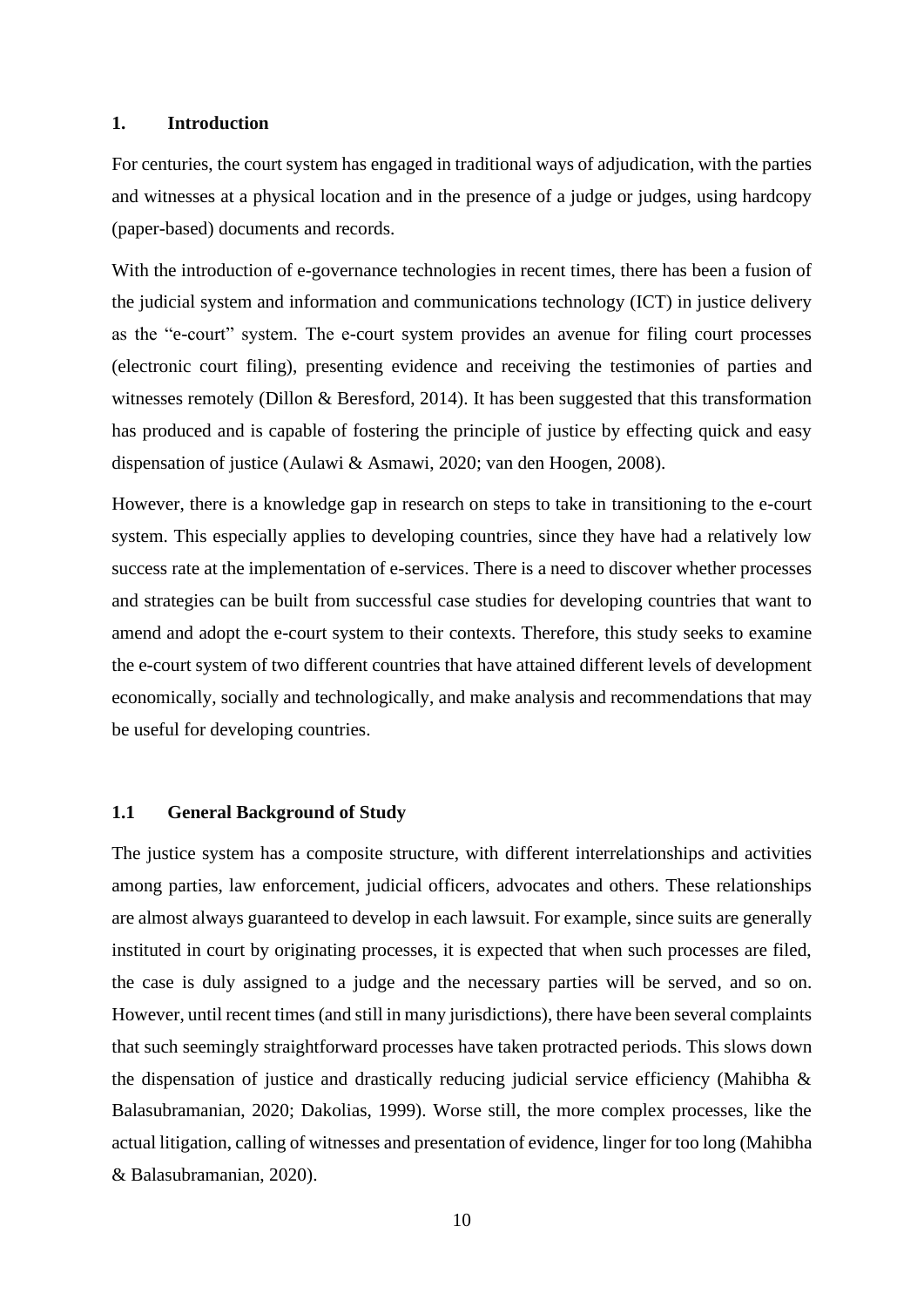The digital transformation of courts – the adoption of technology in the court system - has been promoted to be a significant solution to these challenges (Ahmed, et al., 2020, 2021). This involves activities ranging from the use of electronic case management systems (Rooze, 2010) to the engagement of virtual court sessions using such technologies as high-resolution video presenters for video conferencing between or among parties in different locations (Saman & Haider, 2013). Although the concept is not new to some justice systems such as that of Estonia, which had begun developing their e-justice service since the early 2000s, it is still newly developed by many others. An example of such recent development is the e-court system in the KRI.

## <span id="page-10-0"></span>**1.2 Problem Statement**

The need for an effective electronic court system is increasingly being discovered, especially by developing countries. This has resulted in more clamours for its adoption (Kagbala, Bethel, & Fems, 2018). However, developing countries especially have difficulties and a high failure rate regarding the implementation of e-government solutions. The mere adoption or replication of e-Court, like most other e-government solutions, does not guarantee its success in a new country regardless of its success rate in the foreign context. This presents the fear of undertaking such a seemingly hydra-headed project from the beginning, only to flounder. Therefore, there is a need to unpack how and why e-court has worked so well in the digitally advanced European country, Estonia, and its similar, relatively recent success in the developing areas such as KRI. This unpacking leads to the detailing of necessary tools and solutions to put in place at each step of the transitioning to e-court.

## <span id="page-10-1"></span>**1.3 Objectives of the Study**

- 1 To determine the critical factors that made up the transitioning process for the successful implementation of e-court in Estonia.
- 2 To determine the critical factors that made up the transitioning process for the successful implementation of e-court in KRI.
- 3 To compare the e-court transitioning process of Estonia with that of KRI, with particular focus on the factors critical to their successful e-court transition.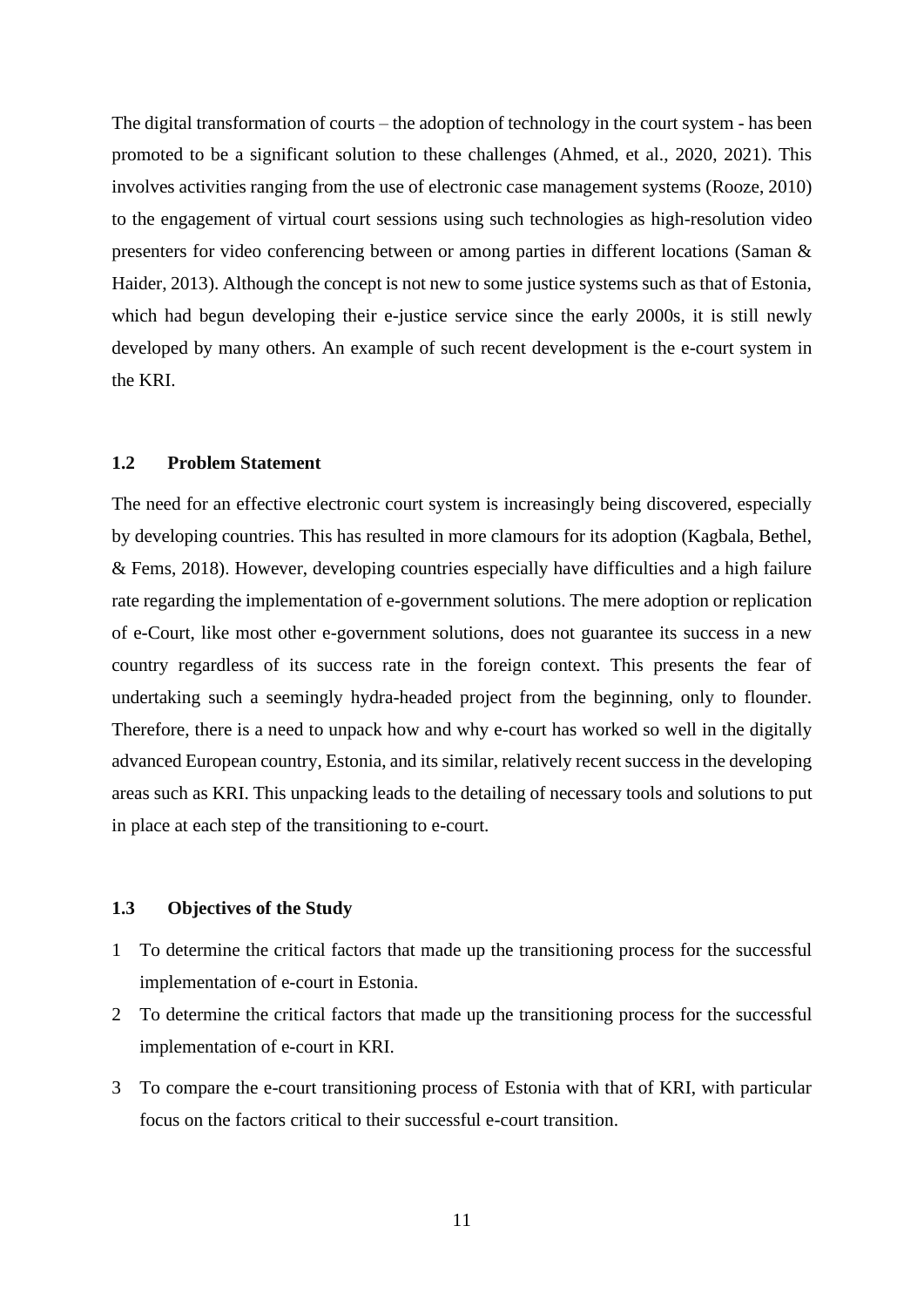4 To give recommendations to intending implementers of e-court, especially developing countries.

## <span id="page-11-0"></span>**1.4 Research Questions**

The research questions are as follows:

- 1. What were the critical factors that made up the transitioning process for the successful implementation of e-court in Estonia?
- 2. What were the critical factors that made up the transitioning process for the successful implementation of e-court in KRI?
- 3. How do the successes and challenges of the transition to e-court in KRI compare to those of Estonia?
- 4. What recommendations can be given to intending implementers of e-court, especially developing countries?

## <span id="page-11-1"></span>**1.5 Research Structure**

This research has five chapters. Chapter one gives the introduction, background of the study, problem to be solved, the questions sought to be answered and the research aims. Chapter two focuses on a review of related works. It deals with the theoretical analysis on how technology has influenced the courts and how this has been applied in different contexts. Chapter three describes the research methodology, giving more insight on the research questions and data collection and analysis. Chapter four deals with the results of the research. It explains the critical findings from the two case studies, analysing common and divergent practices and steps taken in their adoptions of e-court. Lastly, chapter five summarises of the research, specifically answering the research questions and giving recommendations to developing countries.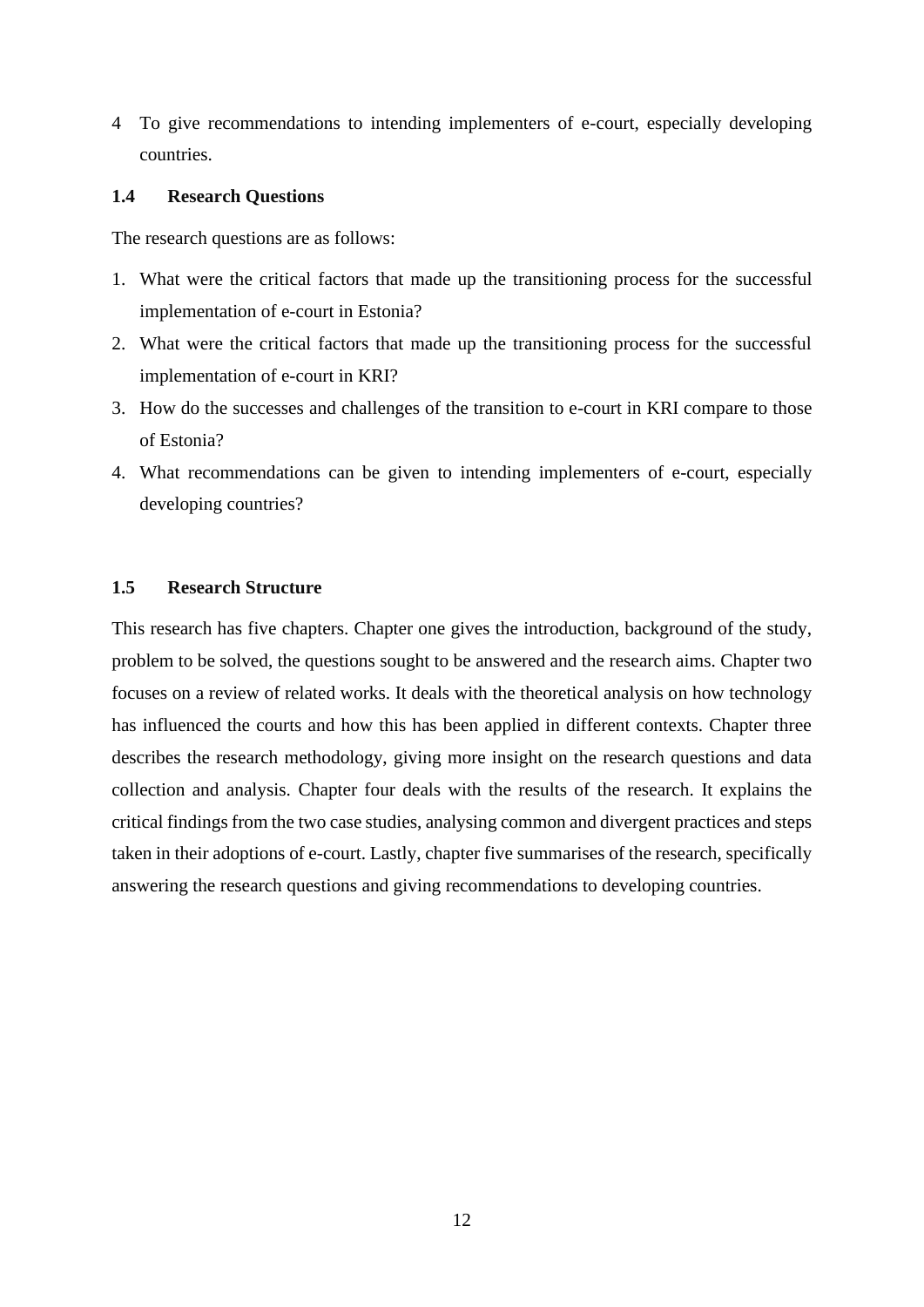### <span id="page-12-0"></span>**2. Related Work**

## <span id="page-12-1"></span>**2.1 Literature Review**

#### <span id="page-12-2"></span>**2.1.1 e-Government and the Court System**

Twizeyimana & Andersson (2019) define electronic government (e-government) as the use of Information and Communication Technologies (ICT) to perform the functions of the institutions and arms of government. Although sometimes used interchangeably, scholars have attempted to distinguish e-government from e-governance. In Broome's (2015) opinion, egovernance describes the employment of ICT to enhance the relationships among public servants and a broader spectrum of stakeholders in the society. E-government refers more specifically to the provision of governmental services, electronically and online, by government agencies to the public to facilitate better interaction and more convenience.

The introduction of ICT to governmental processes is usually coupled with organisational change and aimed at providing better and transformational service delivery in terms of reduced costs, time and effort (Grönlund & Horan, 2005; Odat & Khazaaleh, 2012). Dawes (2008) submits that e-governance has developed to establish new government structures. Although the pace of this development is slower in some services and sectors than others, these aspects can also deliver better stakeholder interaction and service delivery.

The unbreakable link between the dynamic, constantly upgrading nature of information and communications technology and the increasingly sophisticated nature of social trends, human needs and challenges continues to ensure the evolution of e-governance (Dawes, 2008). To this end, the formation and adoption of new e-services or the redesign of existing ones is being anticipated and encouraged across the world. Now, a host of services have been made accessible electronically. For example, e-health provides better access to healthcare; e-taxation ensures an improved tax system; and e-residency allows entrepreneurs of other countries to access certain public e-services within the country offering the e-service (Prause, 2016). Likewise, e-identity ensures that the residents of a state have digital identities and establishes their verifiability online in accessing other e-services. Průša (2015) regards e-identity as a foundational e-service. Hence, as will be later discussed, the development of some e-services in a country becomes much easier and achievable where some other e-services already exist in that country.

e-Court is another important e-service. While the exact origin of the e-court is not certain, some of the earliest documentations of the idea are traced to 1979 when some Korean judges recorded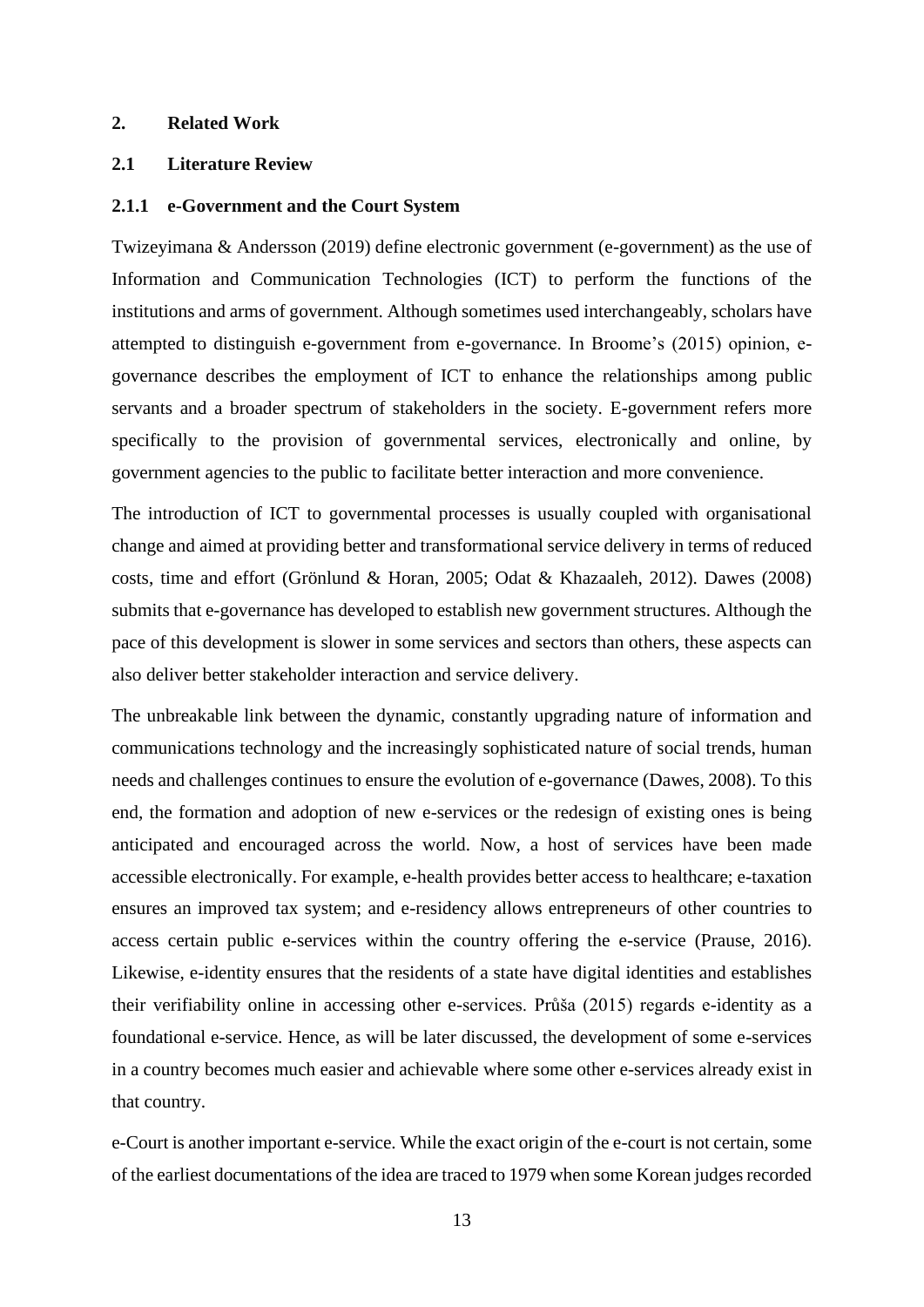cases on floppy disks (Charmonman & Mongkhonvanit, 2016). However, the actual filing of documents electronically in Korea did not begin until 2010 (Charmonman & Mongkhonvanit, 2016). Meanwhile, countries such as Singapore had started developing their litigationmanagement technology in the 1990s with considerable success (Dillon & Beresford, 2014). By 1997, Lederer & Solomon, (1997) had recorded that there were about  $10 - 50$  hightechnology courtrooms around the world. Today, many countries have either adopted the ecourt system, are in the process of adopting it, or are seriously considering its adoption.

### <span id="page-13-0"></span>**2.1.2 The Scope of e-Court**

In this section, e-court is discussed under two subdivisions which are related to the administration of court cases:

#### **2.1.2.1 Management of Court Documents**

## • **Electronic Case Management System**

A good case management system is needed for efficient monitoring and administration by court officials of the flow of cases throughout their lifecycle. Electronic case management works with case management software, which is an interoperability platform. These allow for the exchange of data among the court, parties to the suit and systems of other institutions involved. CMS includes the processes of receiving cases, allocating them to the right judges, handling evidence and other documents, receipt of filled processes. A functioning electronic case management system can help improve efficiency in running the court's daily activities and help curb corruption due to the transparency it introduces (Saman & Haider, 2012). This works because data can be more easily stored and accessed by necessary persons through the system.

### • **Electronic Filing**

The electronic filing system is one of the essential structures of the e-court system. In a study on its functionality and implications, Fenwick & Brownstone, (2003) explain e-filing as the filing or submission of documents in electronic forms, as against paper form. While there can be many different applications or levels of maturity in e-court systems worldwide, e-filing is a necessary component. Paper-based documents have been filed with the courts over the years and courts have been faced with the struggle to organize and store those many documents, along with the documents originating from the courts themselves like judgements (Fenwick & Brownstone, 2003).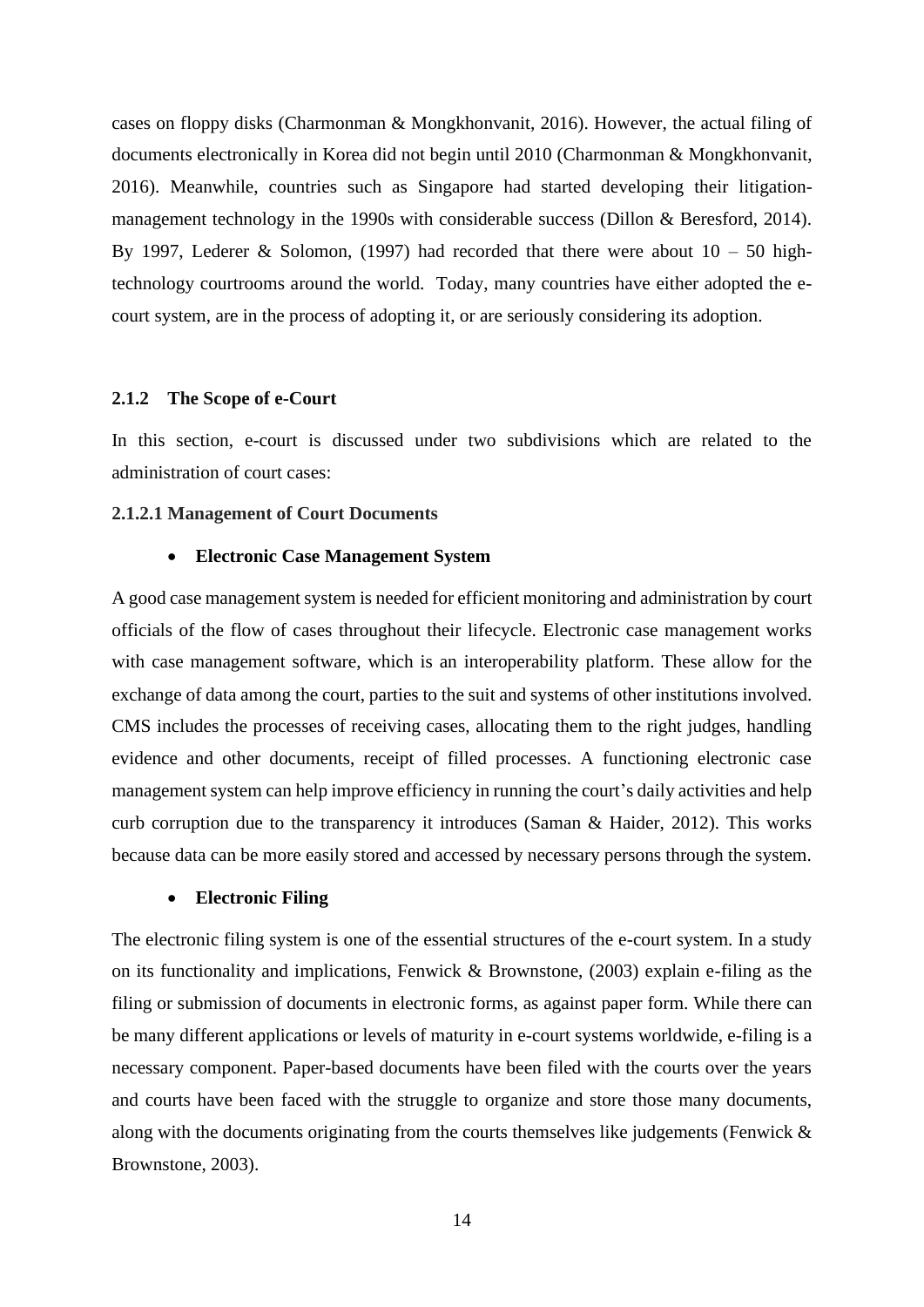Electronic filing, when completely implemented, eliminates the need for paper-based filing systems, ensuring that case files are managed electronically (Fenwick & Brownstone, 2003). For this reason, Jackson (2007) also tags it the *"collection of documents in a consistent electronic format"* (p. 102). Since it usually works as a consolidated platform, all parties involved in suits can exchange information simultaneously and electronically. The e-filing method not only aims to achieve paperless filing but also works to reduce the number of visitors to the court registry and the time taken to institute actions or make other filings.

A critical factor to be included in dealings on e-filing is the use of e-signatures. Ahmed, Lips, & Draheim (2020), identifying the importance of e-signatures to the e-court system, submit that it saves time, cost, and assures users of the security of the process. e-Filing also involves the following:

#### • **Electronic Summons**

Since summonses are documents ordering a person to appear before the court, electronic summons is a method of doing this by electronic means. Where the summons is issued against a defendant, matters usually do not proceed until such party has been properly served. This is in line with the principle of natural justice which demands that both sides be heard - *audi alterem partem* (which is latin for "listen to the other side")*.* Also, in many jurisdictions worldwide, the court is seized of jurisdiction over a matter where the other party is not properly served with the originating processes (Oniekoro & Jemialu, 2014). This puts some more stress on the electronic summons system in ensuring that parties receive documents and that there is proof of such receipt.

#### • **Electronic Payment**

This feature allows for the payment of court fees, judicial deposits, fine and penalties to courts by online means. Notifications of the payment or acknowledgements of receipt of payment could be sent to the payer for record purposes (Mahibha & Balasubramanian, 2020). This use of electronic receipts prevents the need to use, or scan and upload paper invoices as evidence of payment. Asides from making the payment process easier for users, e-payment allows for making payments outside normal daily banking hours.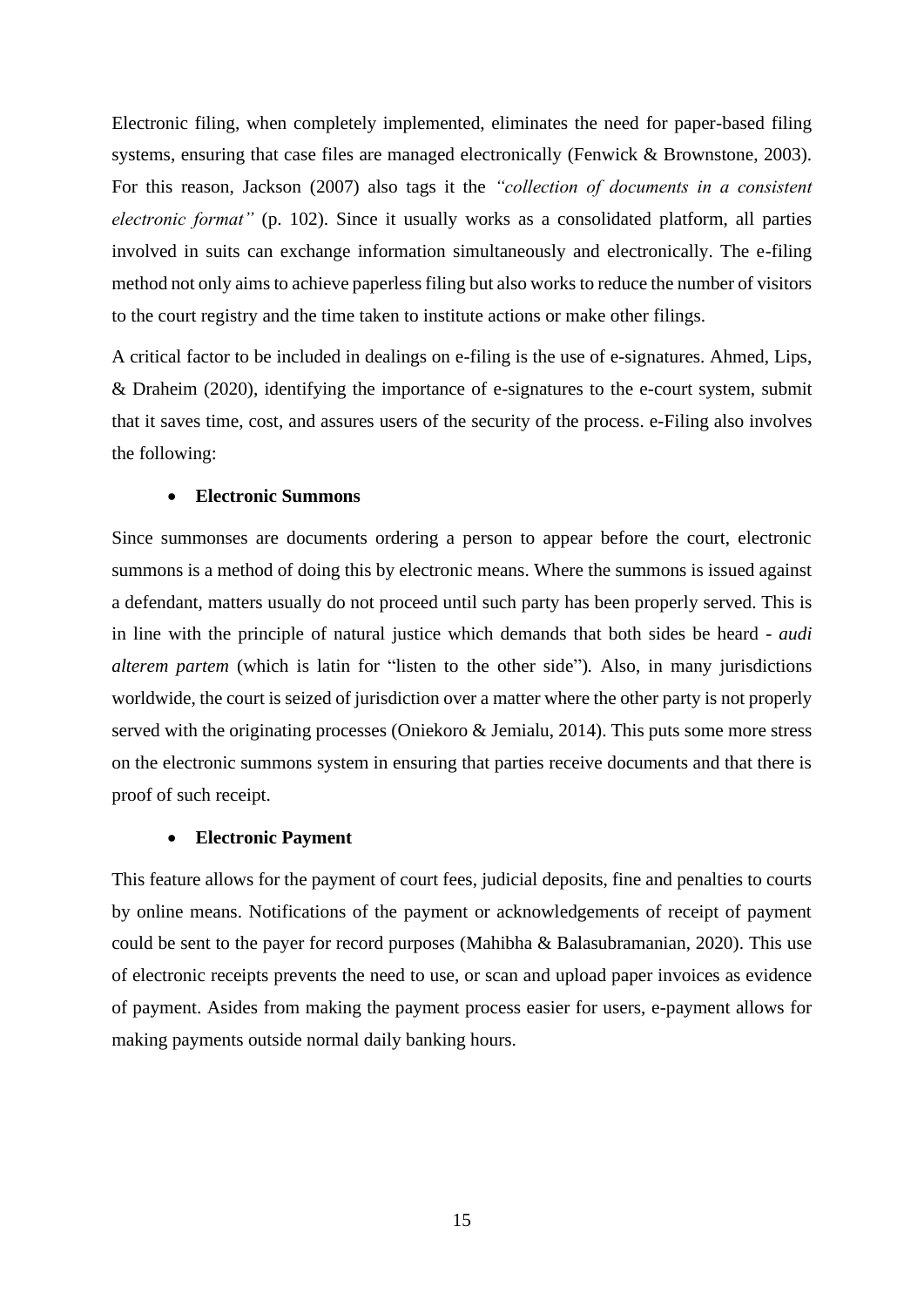#### **2.1.2.2 Conduct of Court Procedures**

#### • **Electronic Litigation (e-Trial)**

E-Litigation (as used, for example, in Indonesia) allows parties in suits to deliver answers, replies, rejoinders, enter various pieces of evidence and receive judgments electronically (Kharlie & Cholil, 2020). e-Litigation involves the collective use of technology during pre-trial and at trial. While the terminology "e-Litigation" is not as commonly used, it could be used interchangeably with e-court, since it does not involve practices foreign to e-Court. It is also concerned with the activities within the electronic courtroom itself. This includes the use of appropriate electronic hardware machines and gadgets including visual display mechanisms such as monitors and digital projectors. The currently used Practice Note New South Wales, Australia, provides for the use of real-time transcript, video conferencing and computers at the bar table in its e-trial system (Supreme Court of New South Wales, 2008).

## • **Virtual Trials**

According to Lederer (1999), a virtual trial can mean either of two things. First, it could mean a trial in which all the participants give evidence, witnesses give their testimony, instructions are given and so on entirely electronically. This will be done through some video conferencing platform and in real-time and there will be no physical court appearances. On the other hand, it could refer to the conduct of substantial parts of trials electronically. This could include the remote testification of witnesses. This suggests that the physical court appearance is not entirely dispensed with.

The hope is that it will help reduce logistic challenges that go into having physical court appearances, thereby reducing case backlogs. Also, considering recent events brought about by the global COVID-19 pandemic, the idea of virtual trials has gained more traction as it eliminates the need for busy or crowded courtrooms. For example, the Federal Court of Australia, in 2020, began the mandated use of video conferencing technology in its hearings (Federal Court of Australia, 2020).

## <span id="page-15-0"></span>**2.1.3 Peculiarity of Developing Countries**

A study by Heeks (2003) discovered that, despite the cost and glamour that go into the development of e-government projects in developing countries, only 15% succeed, while half fail partly. The remaining 35% end as total failures. While also expressing the high rate of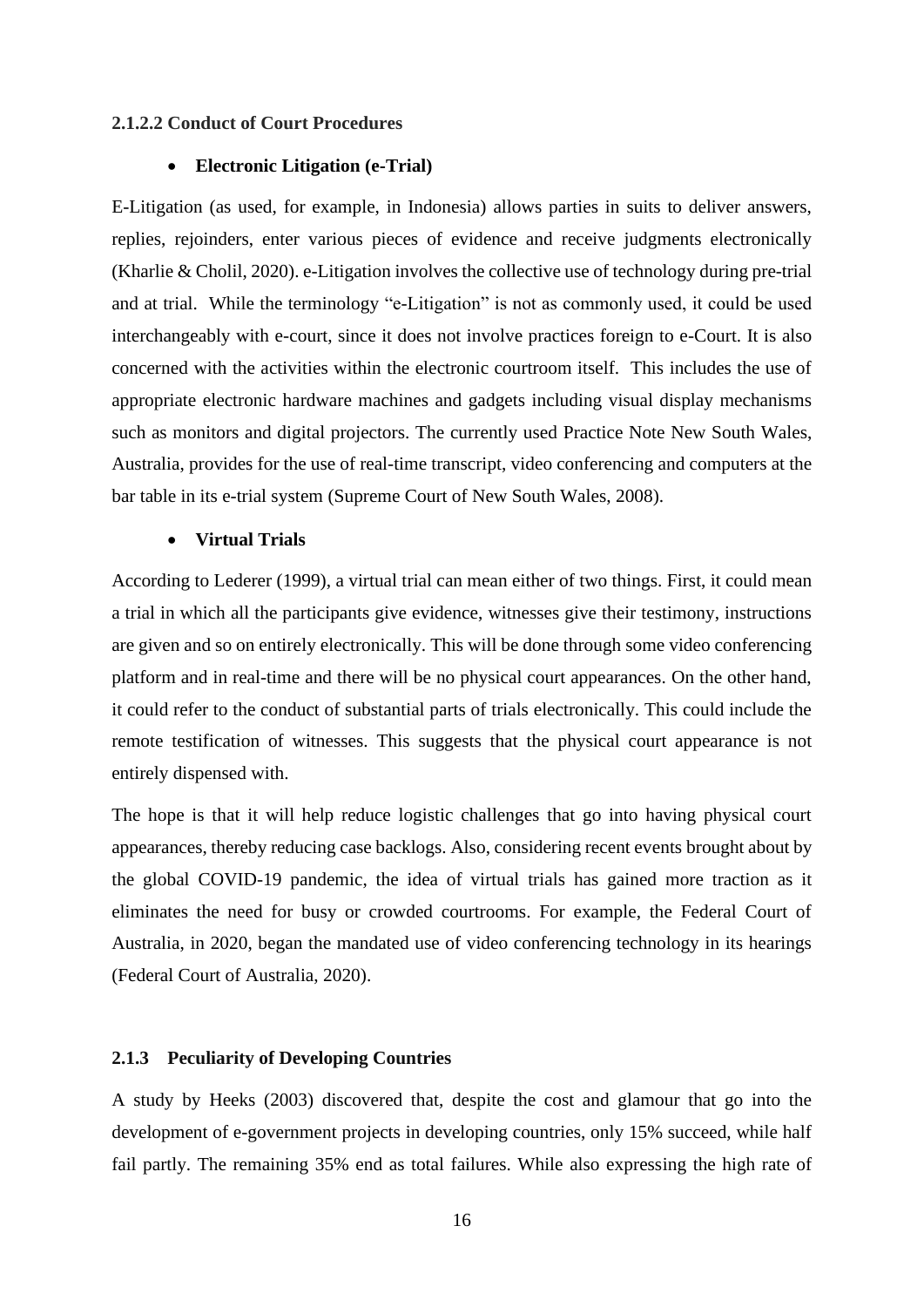failure of e-government projects in the developing world, Al Athmay (2013) suggests that this is due to a mix of social, political and economic factors. These include many developing countries' inability to produce indigenous ICT, causing them to import from developed countries. However, more importantly, he identifies the problem of the lack of an unambiguous plan and direction for their e-governance projects.

Another study by Basu (2004) identified that the success of e-government solutions predicated on the existence of the IT infrastructure that had been built. Unfortunately, many developing countries lack this needed infrastructure. The study further revealed that the penetration of technology that could be considered basic to the success of e-government was very low in developing countries, especially when compared to their developed counterparts. This study aligns with the recent UN survey (2020) which identified the lack of digital infrastructures as a major challenge to adopting e-government services in developing countries. The digital divide in developing countries further exacerbates this challenge. Bansode & Patil (2011) indicated that the digital divide due to factors like age, gender and lack of ICT skills, was a significant reason for the common beneficial use of ICT in developing countries. Hence, the necessary foundation for e-government development becomes defective.

Below are a few specific examples of developing countries and their experiences with egovernance in general and e-court in particular:

#### **2.1.3.1 Nigeria**

Nigeria has had many attempts at the provision of e-government services. However, it has not had much significant progress on e-court. Olugasa's (2020) study shows that the criminal justice system is fraught, practically entirely, with manual records of cases from arraignment to judgement. One of his research recommendations was the adoption of ICT tools for shortand long-term solutions to some of the challenges faced by the judiciary, less reliance on the physical presence of parties in the administration of justice, and more use of virtual trials**.**

Therefore, since it is quite impracticable to engage in a review of an e-court system of the country, Nigeria's state on delivery of e-services, in general, has been analysed. According to Dibie & Quadri  $(2018)$ , the e-governance initiatives have not translated into many significant enhancements in service delivery for citizens in Nigeria, neither has it improved the relationship between the government and the citizens. These results were received despite the huge chunks of funds allocated to the acquisition of new technology to provide these e-services.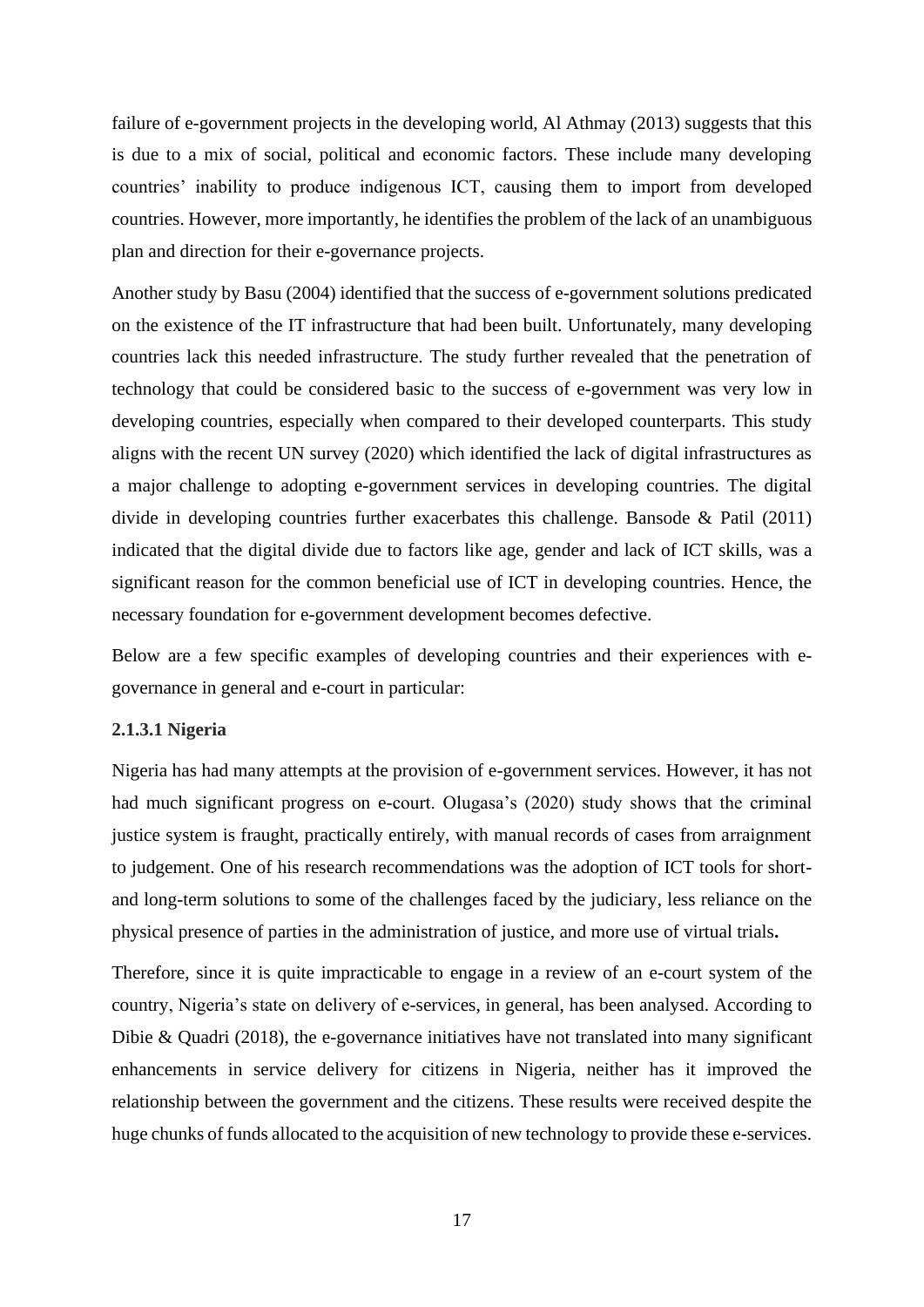The research further found that a major challenge that the country faced was bureaucracy and lack of skill among government employees.

## **2.1.3.2 Bangladesh**

Since 2009, Bangladesh has been on the path to establishing a fully functional e-government system by 2021 (Yeasmin & Yasmin, 2020). The country's e-government master plan outlines steps taken and intended steps to achieve this aim. Although there have been achievements and some progress, Liton & Habib (2015) note that challenges still hamper the development of egovernment. These challenges include poor IT infrastructure and a low level of needed human resources.

The virtual court system in Bangladesh kicked off in May 2020, in response to the difficulties caused by the Corona virus pandemic, thereby signalling the beginning of the adoption of the e-justice system in the country (Huda, 2020). E-court has been demanded by stakeholders in Bangladesh. It had been anticipated that it will solve challenges like unnecessary delay in dispensing cases and justice, and corruption, which the country's judiciary has faced (Alim, 2018). This system was instituted through the "Use of Information and Communication Technology by Courts Ordinance, 2020", promulgated by the president.

The literature on the instituted virtual courts in Bangladesh is still fragmentary. However, it is known that its introduction comes before the adoption of other e-services like e-payments, efiling and e-records management, or the existence of a developed legal framework necessary for e-courts (Murshed, 2020).

## <span id="page-17-0"></span>**2.1.4 Background of Case Studies**

## **2.1.4.1 e-Court in Estonia**

Although Estonia launched its court information system, e-File, in 2006, the development of e-governance in the country had begun well before then. The e-court system, e-justice in Estonia, was, therefore, a logical upshot of the e-governance mechanisms that were already existing or budding at the time. Kitsing (2011) traced the progress of e-governance in Estonia to the development of internet banking by the private sector. By 2002, about half of all payments for e-government services in Estonia were already being made through internet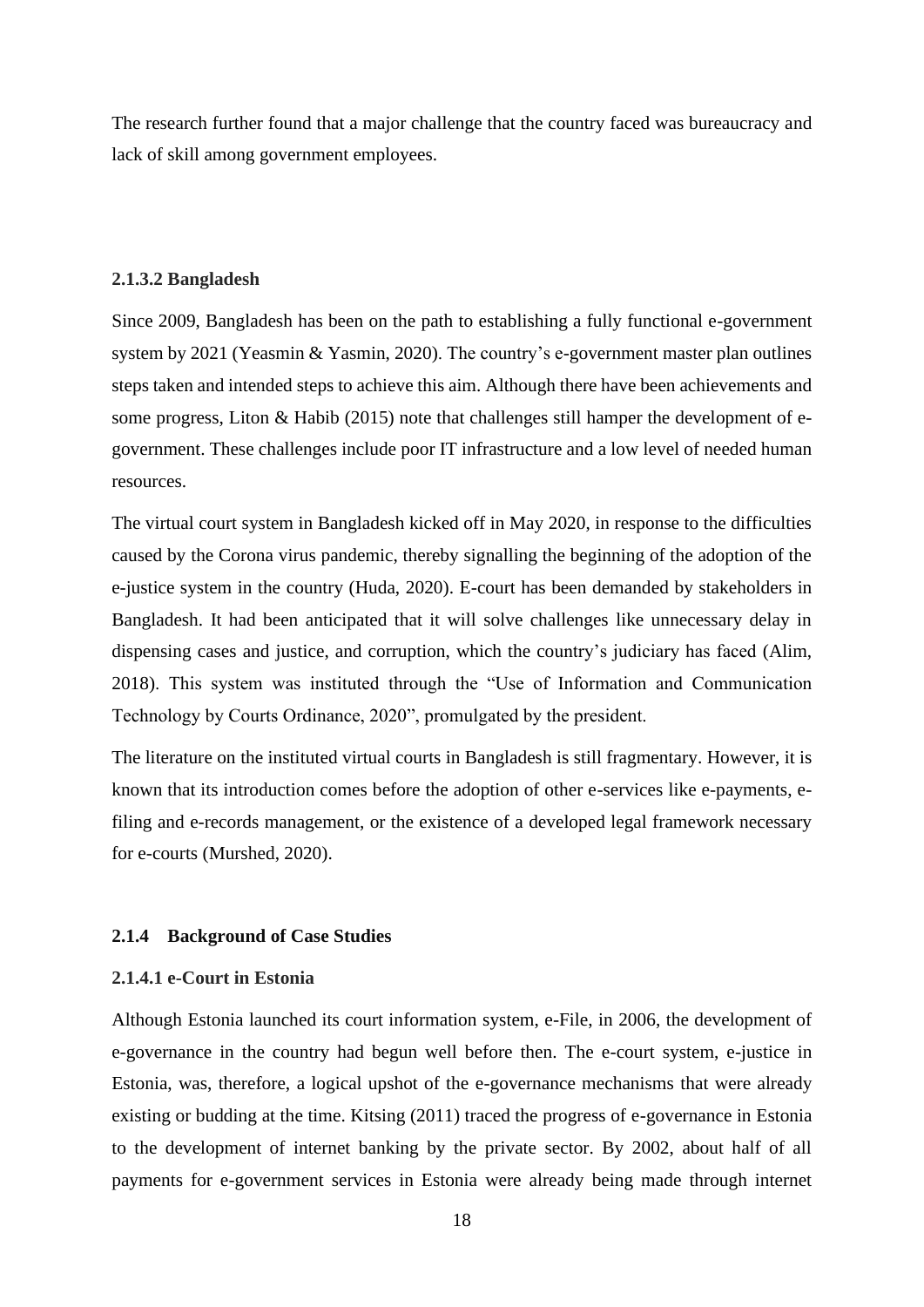banking. Subsequently, the electronic identity function came with the ID cards given to the country's residents (Martens, 2010). Kitsing (2011) reports it as having more advanced and secure functionalities than internet banking. Users of online governmental services could only access them with an electronic identity. Within the same time, the national data exchange layer, X-road, was created. X-road connected the information systems and databases of government agencies and departments, allowing for seamless, secure interoperability and exchanging information. (McBride, et al., 2018).

There have been suggestions that the success of e-governance in Estonia can be highly attributed to its low population (Stephany, 2020). Therefore, this has raised questions about whether the system in the country is one of a kind or is adaptable by other countries with larger, more heterogeneous populations and more complex governmental structures. However, the mere existence of a small population does not guarantee the overall success of e-governance in a country. As Stephany (2020) points out, Estonians neighbours with a similarly small population size do not have the same level of e-governance success. More importantly, while it is true that e-government services can be more easily adopted in smaller countries, a range of other factors was put in place by the Estonian state to ensure its success (Solvak, et al., 2019). These factors are not necessarily country-specific and serve as examples for other countries.

With the introduction of the first set of e-services came subsequently, several other digital tools, structures and policies needed for the implementation of such services as e-court, e-taxation. Some of these were introduced simultaneously with those initial services. One of such tools was digital signatures. The introduction of digital identities to Estonian residents availed them the opportunity to sign electronically. Today, digital signatures are required for a variety of functions, including internet banking transactions. The Digital Signatures Act considers digital signatures equal to handwritten ones, and Martens (2010) argues that in certain situations like company registrations, digital signatures are regarded more highly.

The e-court system began with the development of the 'e-File' by Estonia's Centre of Registers and Information Systems. The e-File system is an information system that allows parties to a suit to file documents and monitor their cases remotely, online. It is a central platform for the storage of electronic documents and communications from different other information systems. It utilizes the X-road infrastructure, which ensures that information, entered once on the system, is exchanged among all involved parties, like the police, court officials, citizens, and lawyers, depending on their relevance to the suit. As with other e-services in the country, the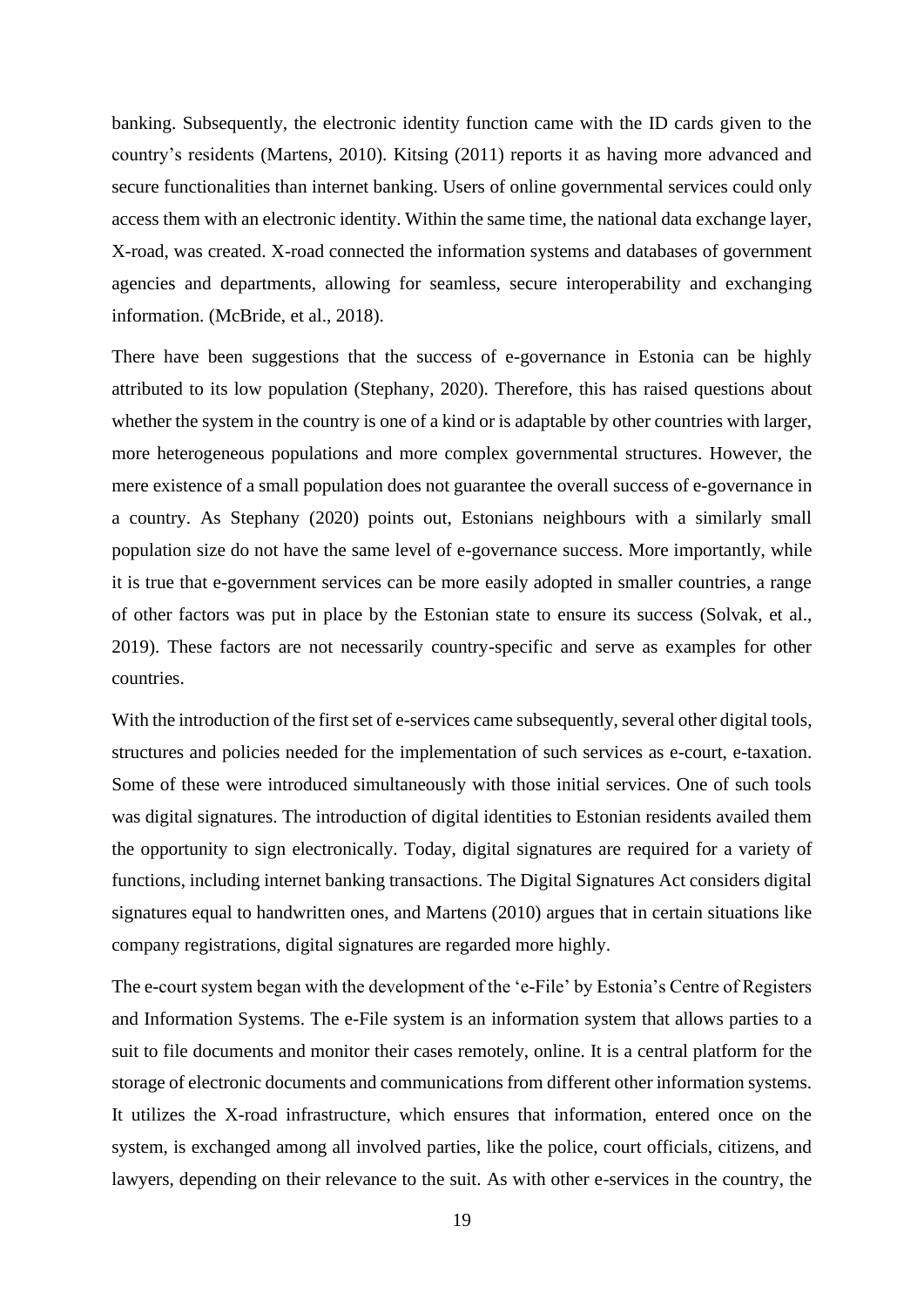e-file system can only be accessed with the electronic identity of the users. The system also allows for payments to be made electronically.



*Figure 1: Estonia's e-File Infrastructure (Source: SCOOP4C, 2017)*

The e-Justice system has improved the productivity of justice service delivery in Estonia. Center for Security Studies' (2011) report showed that by 2008, the country had been outperforming most other countries in Europe in terms of digital tools they had for their e-justice systems. The study assigned points to countries based on computer facilities provided in three areas - assistance rendered to judges and clerks, case management and administration, and communication between courts and parties. Court cases are now dispensed faster and with less administrative burden than before the e-justice system was developed.

In a bid to speed up the dispensation of justice even further, the Estonian Ministry of Justice and Estonia's Chief Data Officer developed an AI software to hear and decide on small claims disputes (Park, 2020). This incorporation of AI into the justice system ("robot judges") is expected to give human judges the time to deal with more complex cases. This project is being done in furtherance of the existing e-court system.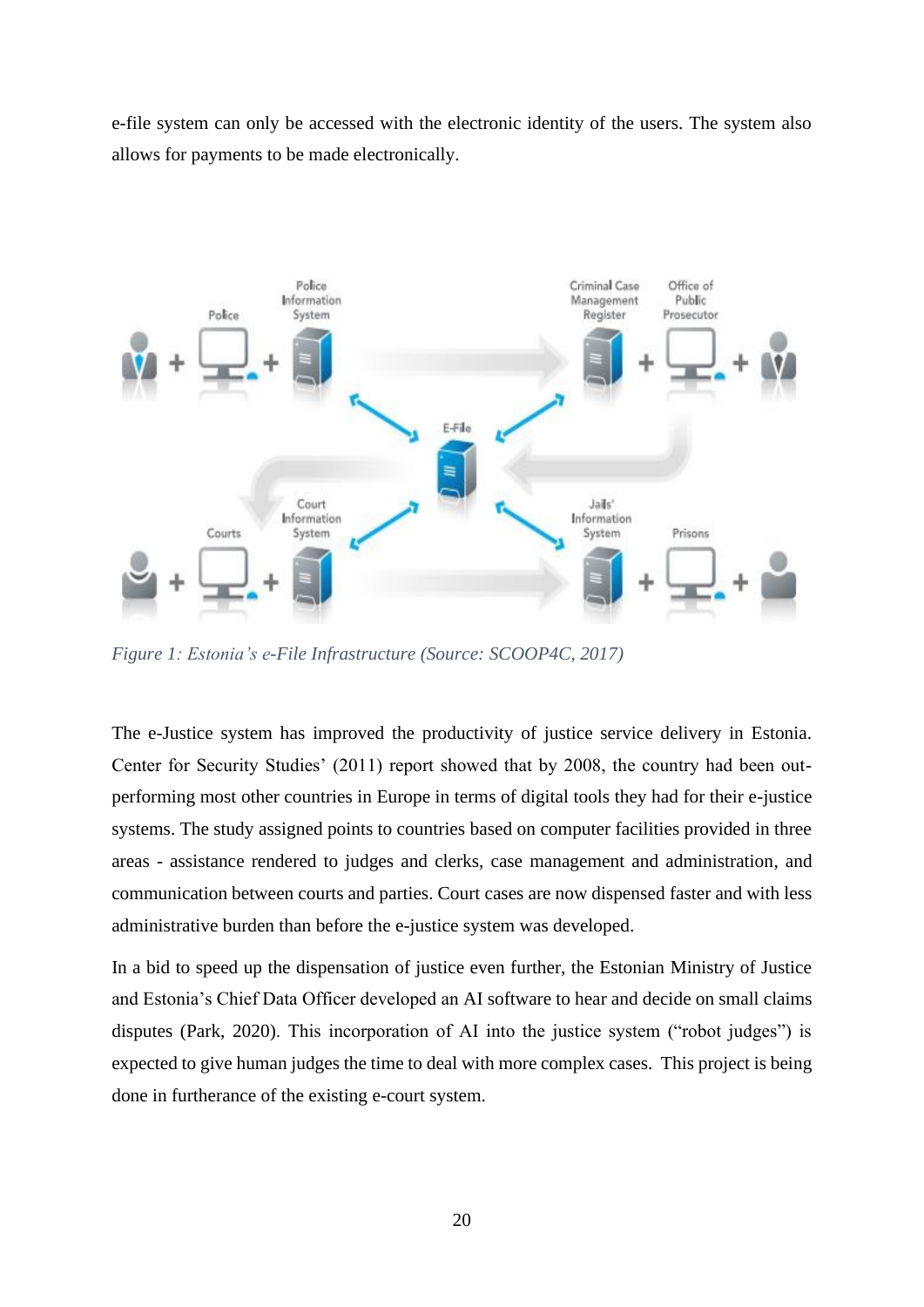## **2.1.4.2 e-Court in the Kurdistan Region of Iraq (KRI)**

The e-court system has been implemented in the Sulaimaniyah Appellate Court, one of the four Appellate courts in the KRI (Ahmed, et al., 2020). Although it has been operating in all the courts under the appellate court, e-court is yet to be implemented in the three other appellate courts in the region (Ahmed, et al., 2020).

Ahmed, et al. (2020), in explaining the operation of the e-court system in the court, report that it involves an interoperability network, allowing the flow of information among the courtroom, its departments, and the public prosecution and law enforcement institutions. This facilitates the ability to feed the system with information only once while all participants can access information required for their duties simultaneously. The case management system allows for electronic registration of cases; the use of electronic summons; electronic, automated allocation of cases to judges; electronic notifications to parties involved regarding the case; and the availability of court documents in three different languages (Ahmed, et al., 2020).



*Figure 2: e-Court cooperation in KRI (Source: Ahmed, et al., 2020)*

Ahmed, et al., (2020) detailed the new processes, functions and tools introduced to the court system in KRI as e-court. Some of them are, the use of monitor TV screens by the courtrooms to display to parties and visitors the details of cases; allocation of cases to judges automatically by electronic means as against the previous manual allocations; provision of an easy electronic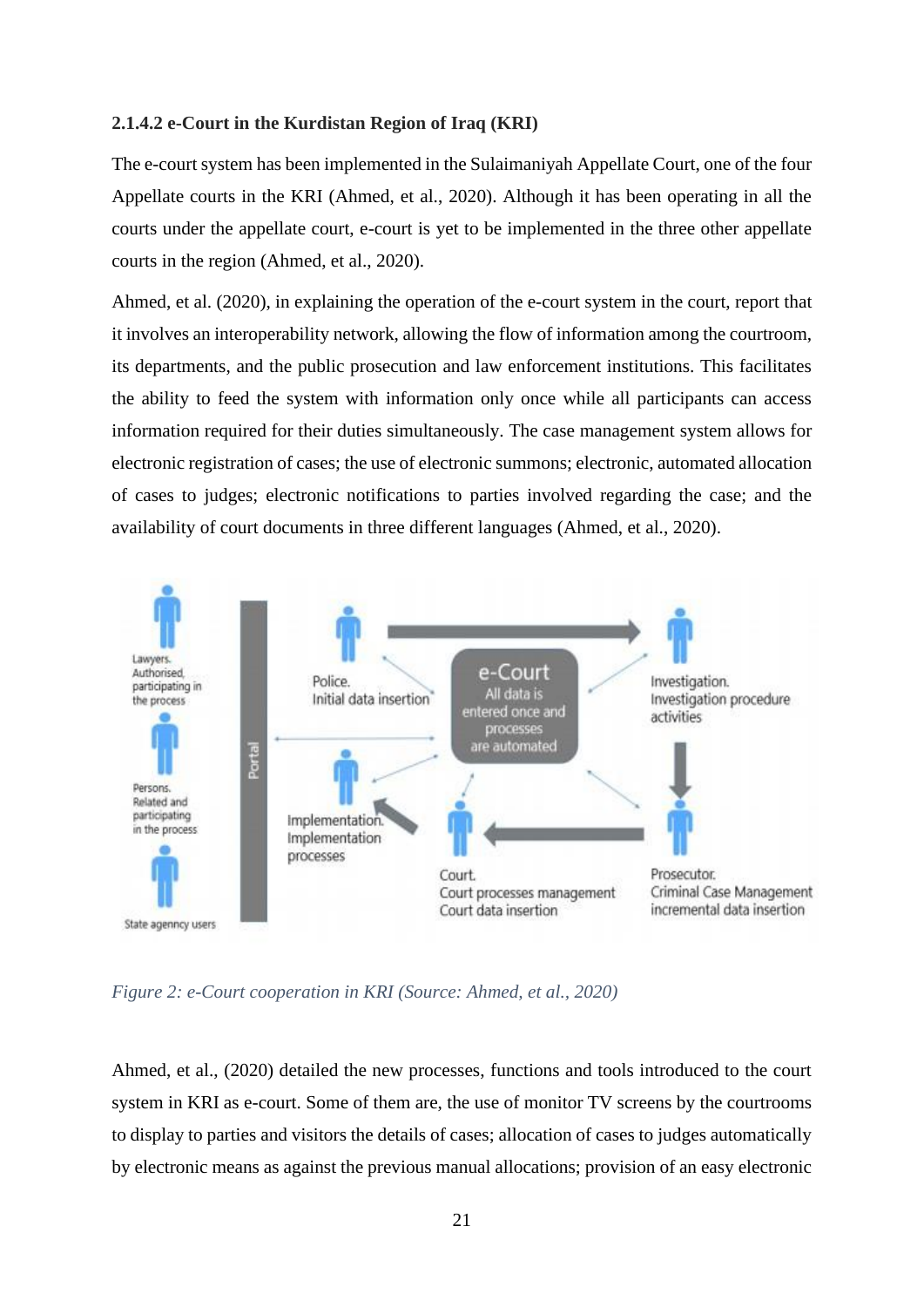interface, allowing the public, court officials, lawyers, and other parties to see their roles and permissions; availability of a better management system for service of court summons; electronic notification of persons related to cases regarding adjournments, fees to be paid and other important notices; the ability for lawyers to search for previous cases electronically; and the availability of the system's contents in Kurdish, Arabic and English.

As stated by Ahmed, et al. (2020), other functionalities are speedy creation and registration of documents and the use of bar codes to link digital files of cases with physical files where such files need to be printed on paper. Judges can now study case files simultaneously unlike the paper system where judges had to wait on each other to pass on case files before being able to study them. This burden of the paper system persists in many countries and is a major cause of delay in the disposition of cases. In some other parts, parties have to make a large number of copies of the same document for the court, each party and each judge. The e-court process, therefore, saves a lot of time and resources.

The court system is the first e-service in Sulaimaniyah city (Ahmed, Lips, & Draheim, 2020). This indicates that other e-services such as digital identity and digital signature were absent from the system at its inception. In their research, Ahmed, Lips, & Draheim (2020) argued that, while the e-court system has the impressive features earlier mentioned, the absence of esignature is a critical factor missing. This absence was found to reduce the level of security that could have been attained in the e-court system. Likewise, the system cannot be entirely paperless since users still have to sign on paper before uploading online.

Ahmed, et al. (2020) also identified the low level of ICT skills among the court staff and other users, and the absence of a legal framework supporting the use of digital technology in the judicial process as some of the other challenges preventing the actualization of the full potentials of the e-court system in the KRI.

While the challenges show that there is room for development and lessons to learn, the e-court system in KRI has had a high level of user satisfaction, because of the *"significant improvements"* (Ahmed, et al. 2020, p. 454) which it has introduced over the paper court system.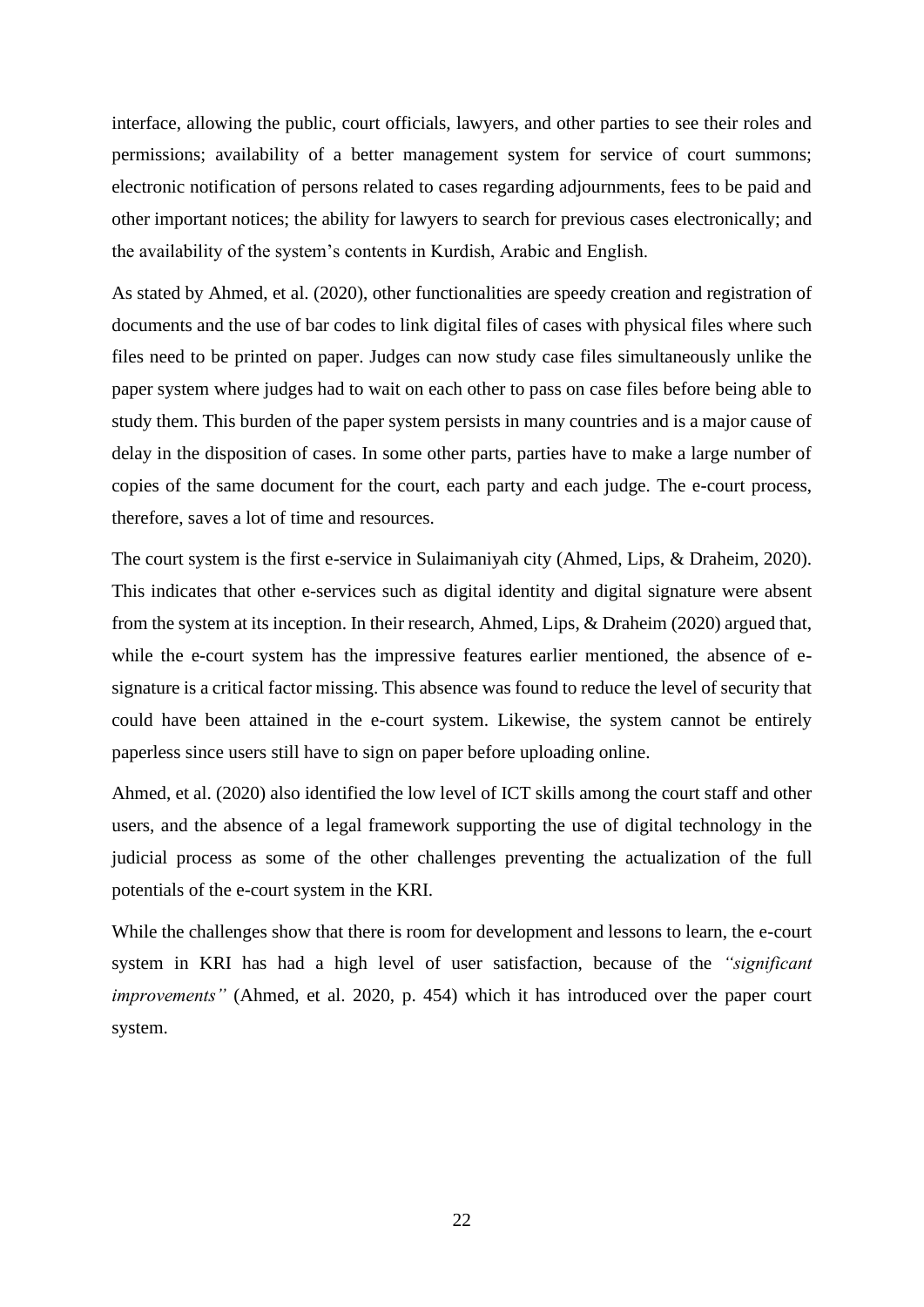#### <span id="page-22-0"></span>**2.2 Theoretical Framework**

## <span id="page-22-1"></span>**2.2.1 Model for e-Government Adoption**

#### **2.2.1.1 Kumar et al. (2007)**

Kumar, et al. (2007) engaged in a study of previously proposed models on the measurement of the impact and success of e-government adoption. The identified dimensions of the previous models were: user characteristics, website design, and service quality. Their research showed that a major factor missing in these models was that of citizen/user satisfaction. The frequent use of an e-service and the use of services for more complex functions than mere information seeking can be determined by how satisfied the users are with the e-services. The dimensions were therefore linked towards the aim of user satisfaction. The study proposed a model and recommended that this model undergoes empirical tests to determine its reliability and effectiveness.

#### **i. User Characteristics**

Kumar, et al. (2007) identified characteristics like perceived risk, perceived control, and internet experience as factors affecting users' adoption of internet services. It was argued that where users had prior use of the internet, they had more proclivity for its further use. This experience can be evaluated based on how long the users used the internet, how regularly they used it, and their usage pattern. Again, users' perceived risk of losing their personal information to their use of online services affects their use (Pires, et al. 2004; Ejdys, et al., 2019). Security and privacy concerns were identified as major inhibiting factors. Lastly, user characteristics include the perception of users about how much of the flow and use of their information that they can control on e-government platforms and how easily they can navigate these platforms Kumar, et al. (2007). Where the flow of data and information about who has access to a user's data is shrouded in secrecy, users are further discouraged from using e-services.

#### ii. **Website Design**

The probability of the success of an adopted e-government service also depends largely on the user interface available. Kumar, et al. (2007) identifies ease of use, on the one hand, as a critical factor in designing the website or online platform for an e-service. This ease of navigation could be better fine-tuned by features like personalization and customization for the user. While aesthetics is also important, the content of the website should not be relegated. On the other hand, the online platform must be useful, in that, it improves the users' performance. Here, the content of the website is also a vital contributory factor. Users should be capable of accessing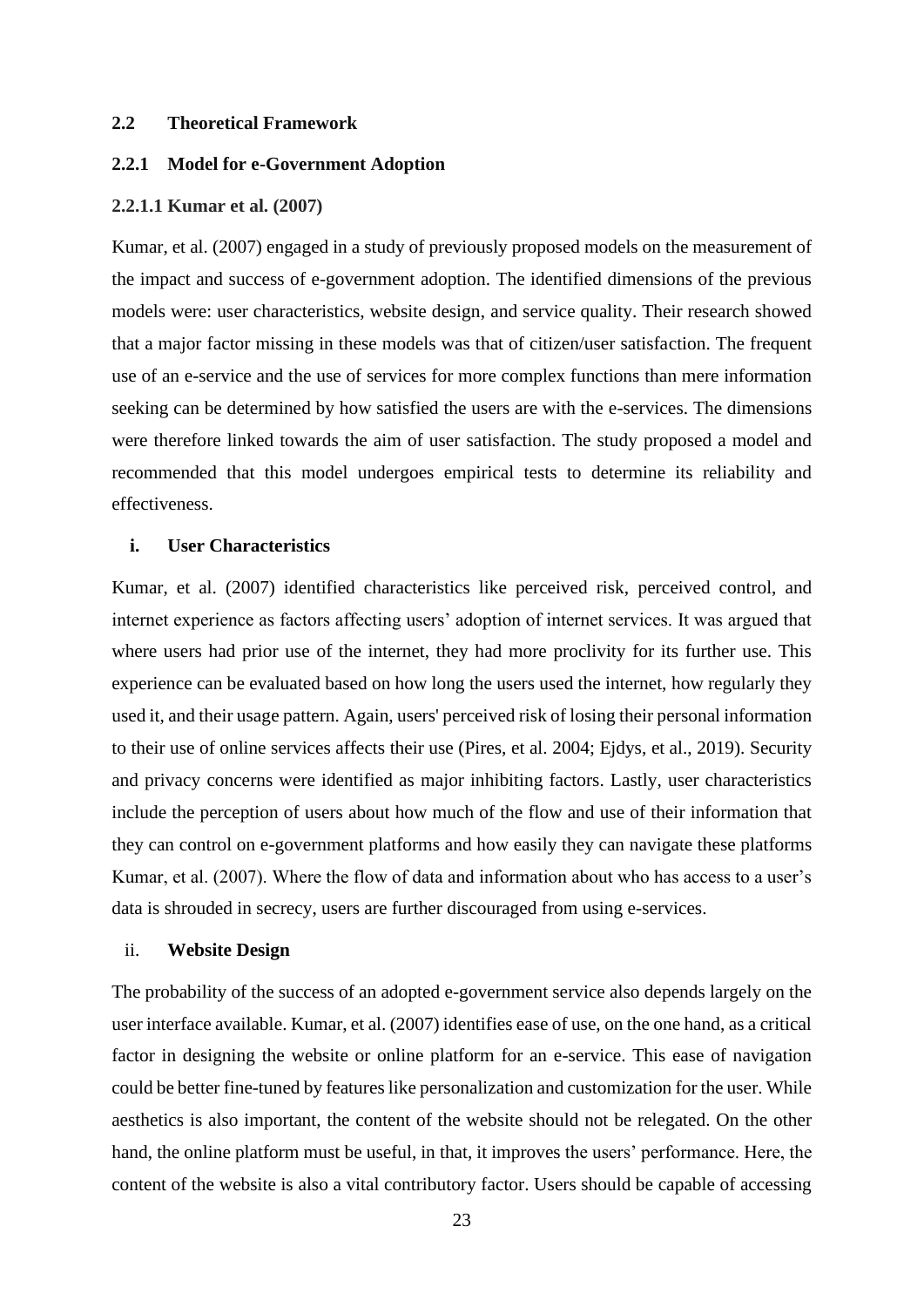functionalities or information that they otherwise could not through offline platforms or at a higher speed. The researchers further suggest that using an integrated online portal providing access to all governmental services could help improve the perceived usefulness of egovernment.

#### **iii. Service Quality**

This component deals with engaging in proper e-service design to create a service tailored specifically for the user. Krull (2003) defines service quality in terms of the opinions of the service held by the customer. It is usually measured by weighing the expectations or needs of the customer against the extent to which the service meets those expectations. Such is achieved where the needs of the users are first studied and understood. This approach is unlike those of some departmental structures or some government organizations, seeking to impel customers' needs into their preconceived plans.

The quality of an e-service is enhanced where it is seen as being user-centred. Existing literature on the subject also align with Kumar, et al.'s (2007) assessment that customer satisfaction should be the end goal of service delivery (Krull, 2003; Chan, et al., 2020). However, as Zain, et al. (2018) maintain, it is commonly held perception that courts have rigid operation procedures, and attempting to adapt to meet users' needs is not the court's concern. From the challenges faced by the judicial system before now, this perception was probably true. However, the e-court reforms going on across many judicial systems suggests a desire for a more flexible system that works and serves users' judicial needs better.

#### **2.2.1.2 Bwalya (2009)**

In agreeing with Kumar, et al.'s (2007) model, Bwalya (2009) acknowledged the relationship among all the identified elements of the model. His study was done by analysing the attempted e-government implementation in Zambia, identifying the challenges and making recommendations for a more desirable execution. This resulted in his proposal of three further elements - Government commitment, culture awareness, and adequate and inexpensive IT infrastructure - to be added to Kumar, et al.'s (2007) model.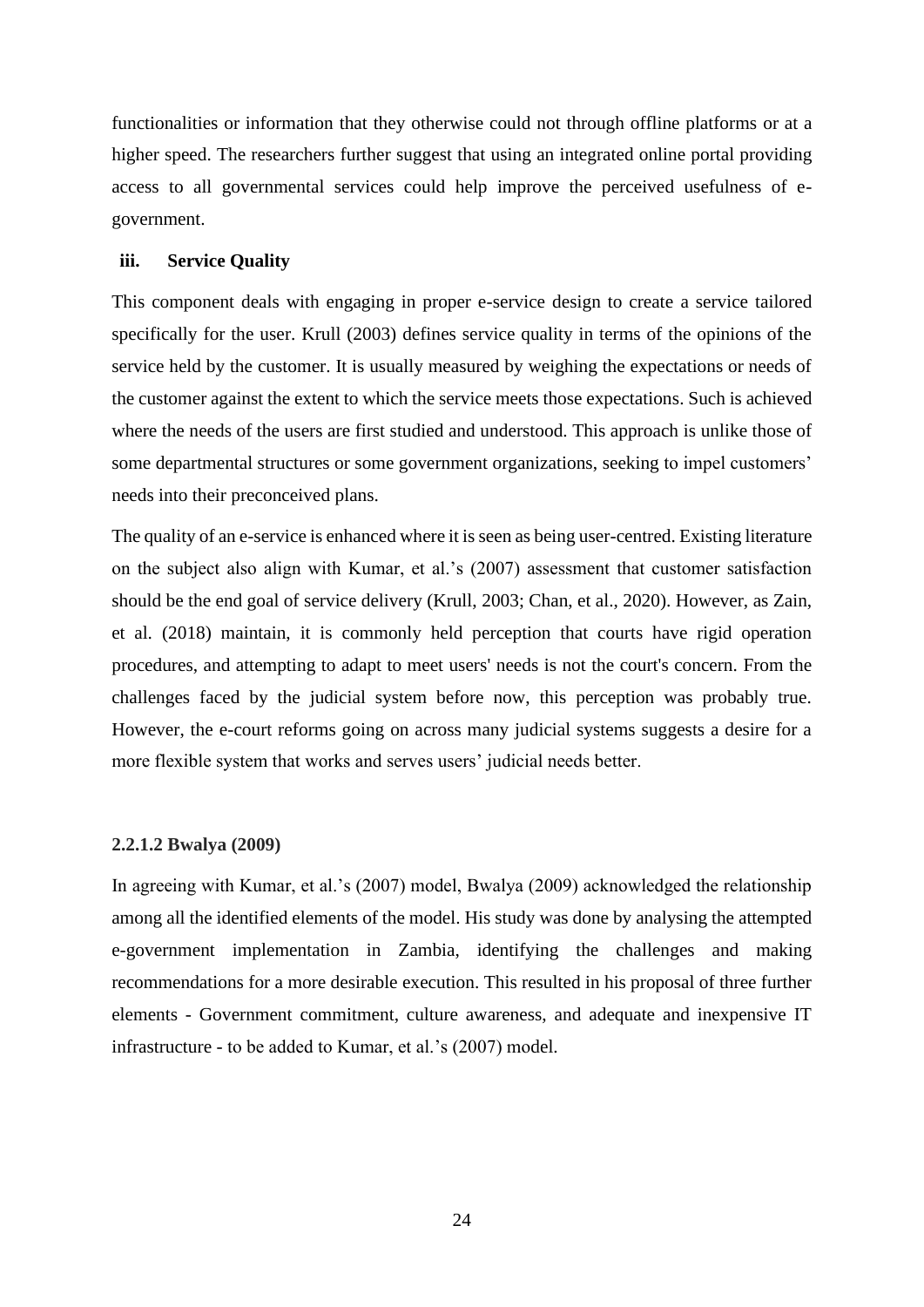

*Figure 3: e-Adoption Model (Source: Bwalya, 2009)*

### **iv. Government Commitment**

The research by Bwalya (2009) stressed the importance of government commitment in the adoption of e-services. Commitment was identified as often being signalled by the introduction of various ICT plans and e-government strategies or policies by the government. Although some of these policies are not comprehensive enough to effect meaningful implementations, an even bigger challenge arises with government consequent actions. Only a few of the proposed policies are executed by governments of developing countries (Samsor, 2020). Dias (2020) further highlights that political will and a well-coordinated governmental setup must be in place because highly focused strategies must be established and consistently followed up with action.

In the same vein, Putrijanti & Wibawa (2021) posit that the e-court system will only succeed where the government shows "*strong political will*" (p.108). Government commitment is evidenced in the allocation of needed funds for e-court infrastructure and refusal to interrupt the execution of its policies for political gains.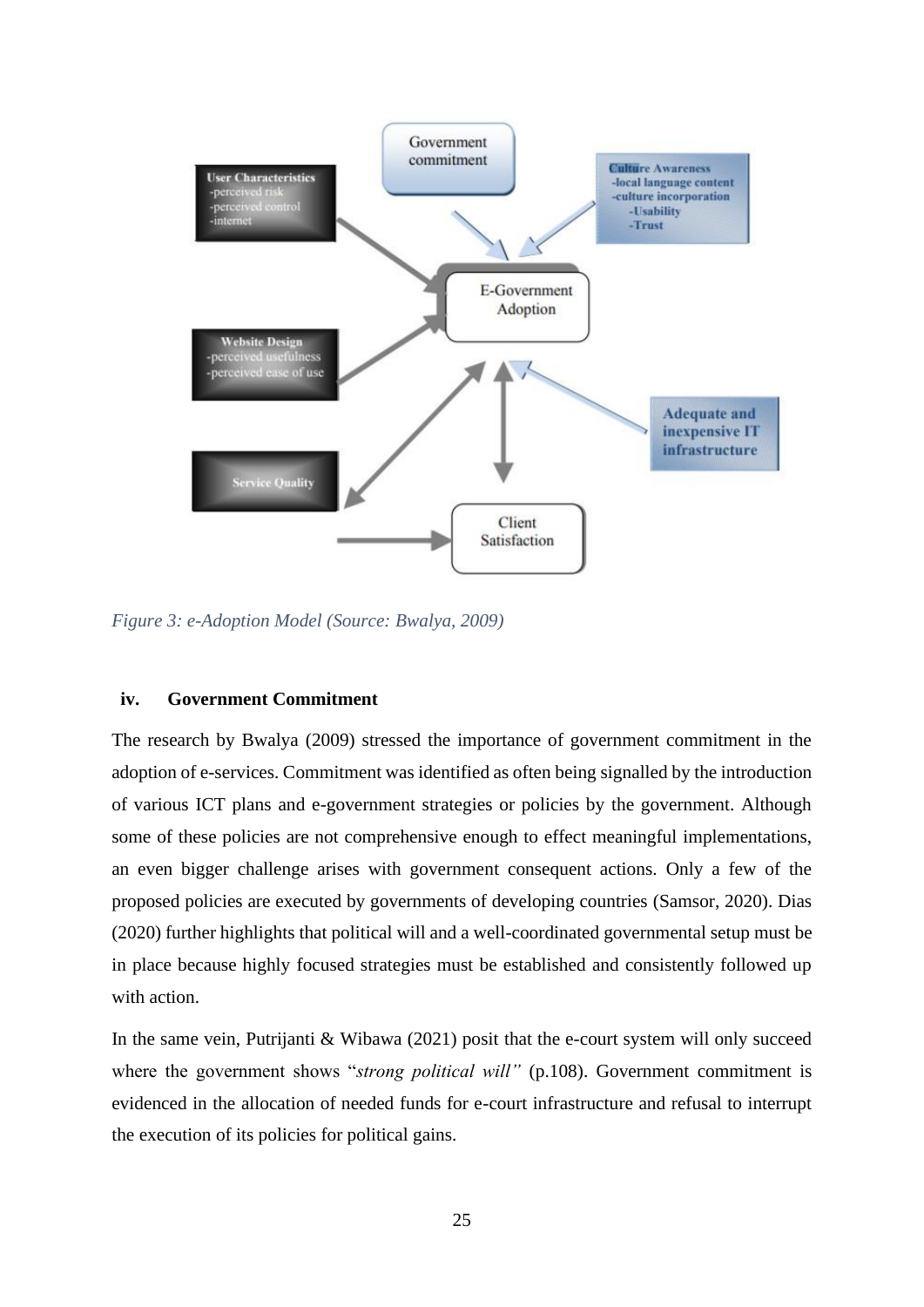### **v. Culture Awareness**

This deals with the duty to sensitize people about proposed e-governance services (Bwalya, 2009). Since the services being introduced are usually mainly foreign to the intended users, it is pertinent to create awareness of their functions, importance, and use. Al-Jaghoub, et al. (2010), from their research, discovered that the level of awareness created about an e-service affected its level of acceptability. Culture awareness could manifest in the use of local language content, incorporation of culture, usability and trust (Bwalya, 2009).

### **vi. Adequate and Inexpensive ICT Infrastructure**

As earlier noted, various studies have identified the lack or inadequacy of IT infrastructure in many developing countries as a critical reason for their failed attempts at e-governance. Therefore, Bwalya's (2009) model proposes a necessary availability of adequate and inexpensive IT infrastructure. The United Nations Department of Economic and Social Affairs (2020) study similarly presents the affordability and accessibility of ICT Infrastructure as key.

The kind of infrastructure e-court requires includes computer systems, video conferencing facilities and various software. The adequacy ensures that there are enough of the needed gadgets to be used at the courts. However, in some developing countries, more foundational infrastructure might be needed. For example, electricity, which is needed to power the ICT facilities has inconsistent supply in many developing countries.

## <span id="page-25-0"></span>**2.3 Theoretical Analysis**

Based on the various studied literature, it is essential to explore specific, outstanding sets of principles that further unravel e-court and its implementation.

## <span id="page-25-1"></span>**2.3.1 Effective e-Service Implementation**

The effective implementation of an e-service depends mainly on the strategic use of ICT and not merely introducing the internet or digital technology into public service (Ancarani, 2005). For the desired success, the strategic use of ICT must be incorporated with the ability of implementers to reorganise administrative and internal processes constructively and successfully. As Banerjee & Chau (2004) submit, mere technical adequacy is not sufficient for successful e-service implementation. The beginning of the e-service lifecycle must involve a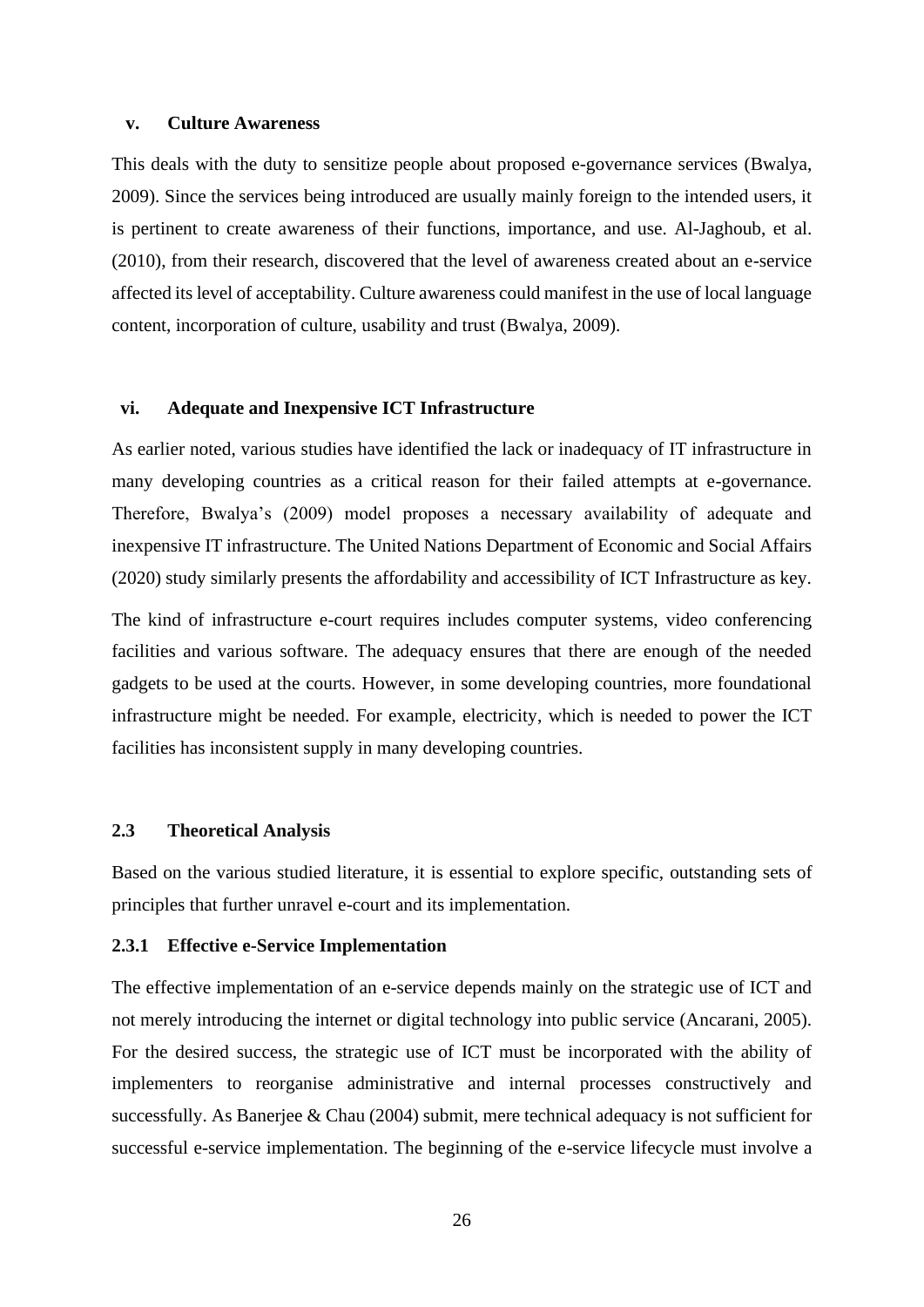balanced management of social and political factors against proper administrative and organisational backdrops.

Technical designs will necessarily include the technologies used, but the social designs will take the social context of the country adopting the e-service into account. This social context includes the population, literacy rate, level of digital divide, and other factors. Both technical and social system designs must be merged in proper reforms. According to Banerjee & Chau (2004), failure to achieve this primary requirement is a reason for many developing countries' failed attempts at adopting e-services. They conclude that the mere introduction of ICT cannot achieve administrative and policy transformations. An e-court system that has only introduced a few electronic features will likely only produce minimal results. This is proof that it has not been optimized well enough to improve service quality (Aulawi & Asmawi, 2020).

## <span id="page-26-0"></span>**2.3.2 Simplicity and Accessibility**

It is much better to set up an e-service system by creating a simple and easily accessible one than attempting a complex one since the former has more guarantee of success (Hanseth  $\&$ Lyytinen, 2010). The ease of using a simple e-service is expected to enhance users' interest in it. Therefore, it might be unnecessary to establish a complete, e-court system with all its features and complexities at the inception. Instead, creating a simple system that works and scaling it with time could produce better results.

Lupo & Bailey (2014) posit that creating a complex e-court system not only makes it difficult for users to understand but likewise increases the costs of implementation that it becomes largely difficult to afford. On their part, Contini & Mohr (2014) also emphasize the importance of lowering the complexity in ICT- enabled legal processes. They point out that there are possibilities of clashes between complex legal requirements and complexities with the requirements of technology. Lanzara (2014) opined that e-solutions for judicial services should fall within lower and upper extremes which he calls *"Maximum Feasible Simplicity and Maximum Manageable Complexity"* (p. 26). By this, he means that an e-service for the judicial system should also not be overly simple that it cannot meet users' needs, yet not so complex, that it is undesirable, not easily accessible and consequently unusable to users.

## <span id="page-26-1"></span>**2.3.3 Institutional Competence and Readiness**

It has been suggested across literature that any form of digital transformation requires an evaluation of the existing groundwork and officials. This helps understand the level of novelty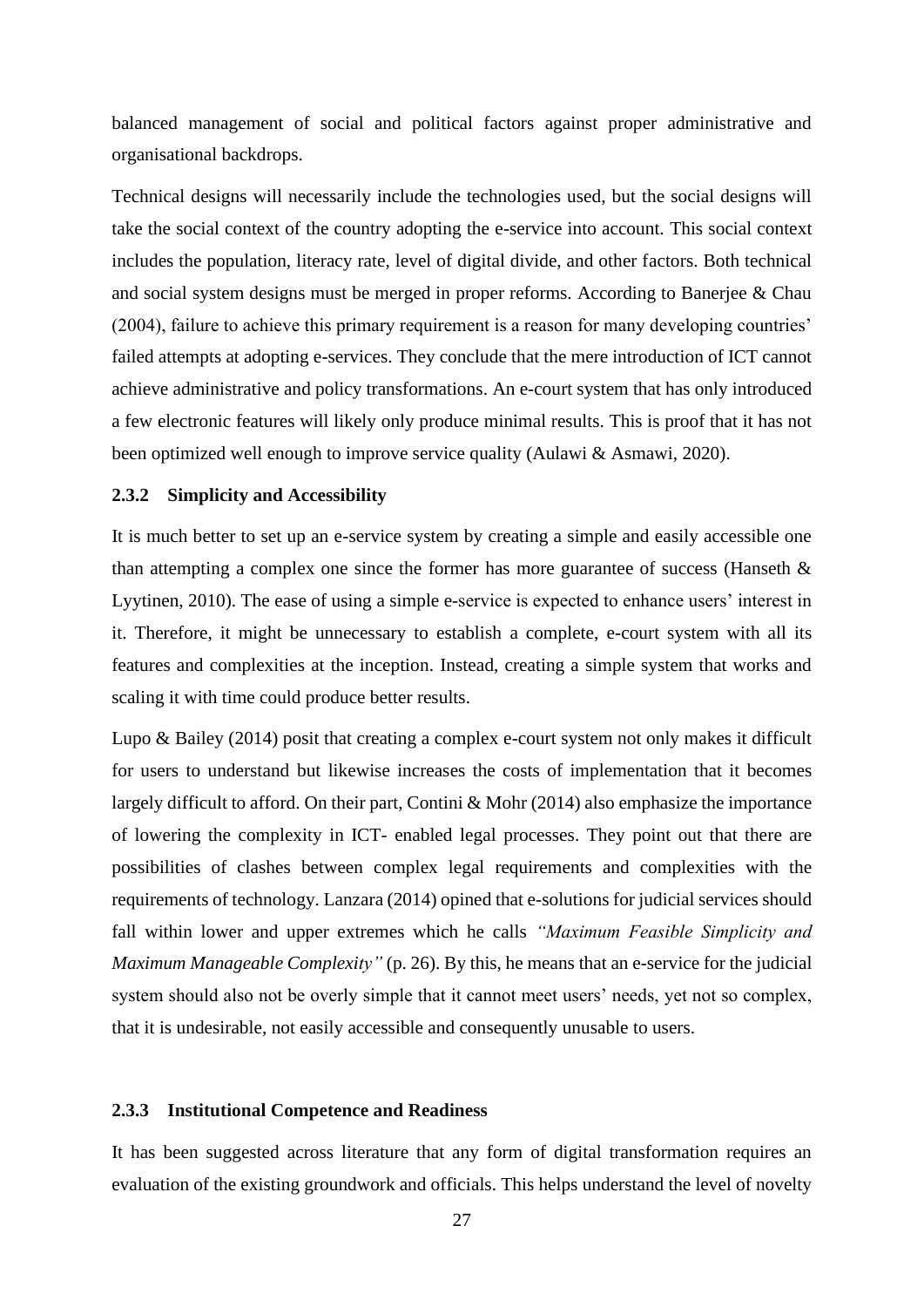of the solution in the context to which it is to be applied. It also goes to determine the level of competence expected of officials and managers, possible policy changes, and lastly, the needed infrastructure for its application. Hunnius & Schuppan (2013) note that, while ICT has the potential to create or facilitate transformational change, tangible results might not be seen so often due to the presence of public managers who lack the necessary competencies. According to them, these competencies are ensured through proper human resource management, and not merely the possession of ICT skills.

Most developing countries were recognized to have special challenges with institutional capacity to adopt e-government services since 2002 (Banerjee & Chau, 2004). Capacity not only refers to the existence of organizational structures for easy implementation and adoption of services but also the presence of trained, qualified human capital. The establishment of good policy and legal frameworks and security measures also determine the institutional competence for e-service adoption.

Likewise, partnerships and collaborations with other stakeholders are important (Alshehri & Drew, 2010). Apart from the obvious collaborations that must take place among agencies and levels of government, there is a need for partnerships between the public and private sectors. This is due to a range of reasons. The much-needed specializations and competencies needed in specific areas could often be made more easily available by the private sector (Das Aundhe & Narasimhan, 2016). Again, government agencies do not need to have all the manpower necessary for e-service adoption. Leveraging on the private sector's intellectual capital by outsourcing some tasks could produce better results than taking on the organizational hurdles of taking them on.

Lastly, the process of digitizing paper files could be quite wearying, especially when the organization undertaking the digitization has had a large number of paper documents that need to be digitized. Madanan, Hussain, & Khaliq (2018) describe it as a *"very tedious"* (p. 3) process that requires proper planning and actions to succeed. According to them, this could involve specialised equipment, software, and trained staff. Therefore, there is the need to ensure that the digitization of existing legal documents, court files and so on can be done, and practical steps and timeframes should be put in place to ensure that it is done.

## <span id="page-27-0"></span>**2.3.4 Relationship between Law and Technology**

Information and communications technology has had an exponential growth rate in the past few decades with fields of human endeavour like commerce and education having to adapt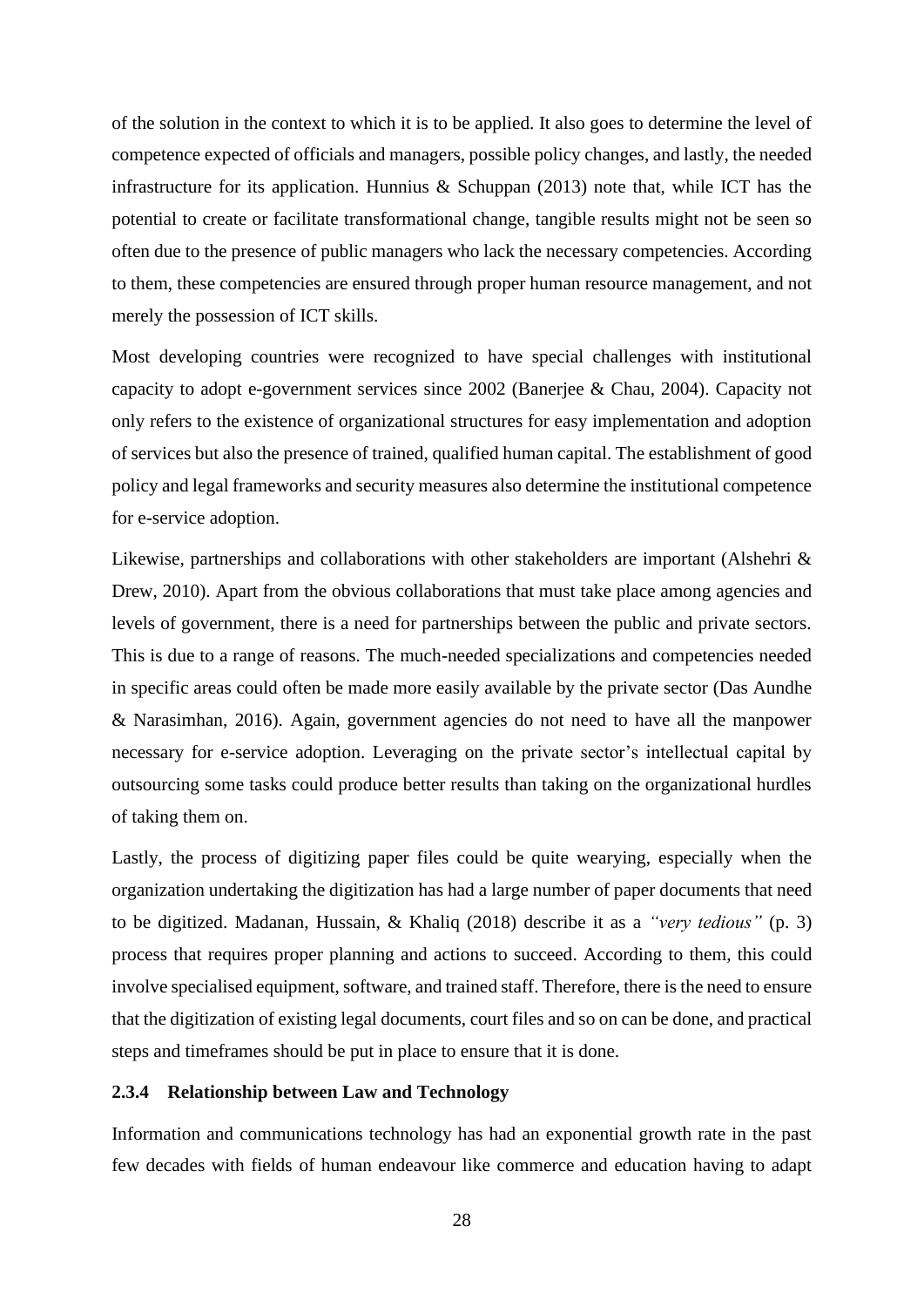rapidly to the disruptions ICT has brought about. However, concerns have been raised regarding the nature of the relationship between the law and technology.

Forji (2010) opines that the law has a duty to establish the acceptable social order between and among those to whom the law applies. This duty to influence practically all areas of human interactions ensures that the expected behaviour is clear and the acceptable forms of interaction are legitimized. Apart from defining, regulating, or limiting the powers of the state and its agencies, the law must set out the powers of individuals and their implications on other individuals.

Nyman-Metcalf's (2014) study argued about the impracticability of law on technology preceding the technology itself, suggesting that the law would only be acting on such technology that has not fully unravelled and is not yet entirely understood. Likewise, new laws cannot be enacted or existing ones amended each time technology changes. This is because the law is usually not so easily alterable, at least, not at the pace at which technology keeps advancing. Therefore, there is the problem of possible over-regulation - resulting in the obstruction of the growth of technology - on the one hand, and under-regulation - resulting in uncertainty about the use of technology - on the other hand. Nyman-Metcalf (2014) addressed the dangers of creating too many special laws for e-governance, warning that it could result in the institution of parallel systems. It appears that, while the creation of some special laws for e-governance is inevitable, the existing laws can be better suited to accommodate the dynamics of technological innovations in e-government services.

The challenge posed by a hazy relationship between law and ICT is seen considerably in developing countries. Touray, et al. (2013) maintain that individuals using ICT in these countries have much difficulty with their use, as do the providers of such technology sometimes, due to unclear or inexistent regulations. It could be particularly problematic that the new risks that the use of technology portends might neither be specifically anticipated by the users nor dealt with by the law. For example, questions could arise about what to do where court filings cannot be done electronically due to protracted system crashes, or non-receipt of necessary notifications or leaks of electronic data regarding an anonymous witness. However, if existing laws are accommodating enough, or are amended to be so accommodating, interpreting them to these unravelling situations may be much easier.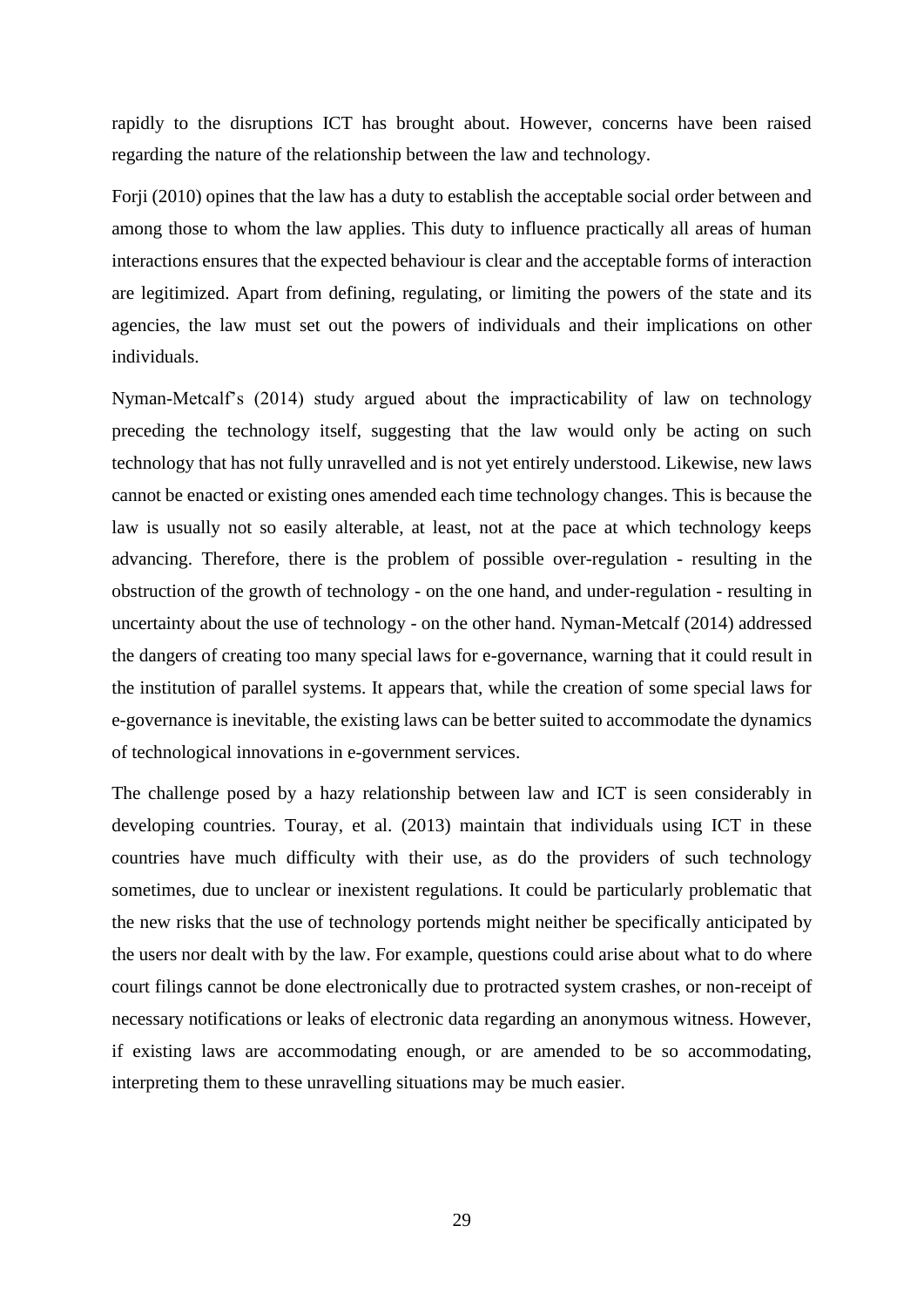#### <span id="page-29-0"></span>**3. Research Methodology**

## <span id="page-29-1"></span>**3.1 Qualitative Research and Approach**

This research was done using qualitative research methodology. It applied the case study research approach and applied this approach on a constructivist paradigm.

It is difficult to have a single definition for qualitative research. However, it can broadly be explained as research involving the collection of text, sound, and/or images (Bauer & Gaskell, 2000). For this study, Drislane & Parkinson's (2011) definition appears more suited: "*(Qualitative research is) research using methods such as participant observation or case studies which result in a narrative, descriptive account of a setting or practice."* A case study is used as an approach to qualitative research. The qualitative case study methodology is the detailed exploration by researchers, of an idea within one or more defined contexts (Rashid, et al., 2019). For Yin (2014), qualitative case study is best used when present-day is to be studied in detail and in its real-life context, and the phenomenon is not easily separable from its context. This exploration is usually done through the conduct of in-depth interviews (Guest, Namey, & Mitchell, 2013).

Qualitative case study is the necessary methodology to use in this study because of the nature of the subject matter and the aims of the research. For practical lessons to be drawn for developing countries' planned e-court adoptions, this thesis explores the process of adoption of e-court in two different countries by engaging stakeholders who participated in the process, to draw out their perspectives on the phenomenon. The research is intended at getting a balanced picture of the existing contexts. A pitfall of case study research is the possibility of overgeneralizing the results of a single case study (Zainal, 2007). Hence, the research was done with two case studies. Also, the choice of the two case studies is informed by the intention to draw a comparison between the two case studies, regarding the different stages in ICT advancement that each of them has. This was done to ensure a balanced outcome that countries from different ends of the technological divide can identify with.

The importance of the perspectives of the participants is brought about as a constructivist paradigm. Constructivism is one of five paradigms of qualitative research (Lincoln & Guba, 2005). It suggests that the reality regarding a phenomenon is subjective, socially constructed, and can only be well understood from the perspectives or experiences of the participants (Adom, Yeboah, & Ankrah, 2016). Therefore, the researcher depends more on the opinions and information given by the participants on the subject matter under study. Creswell  $\&$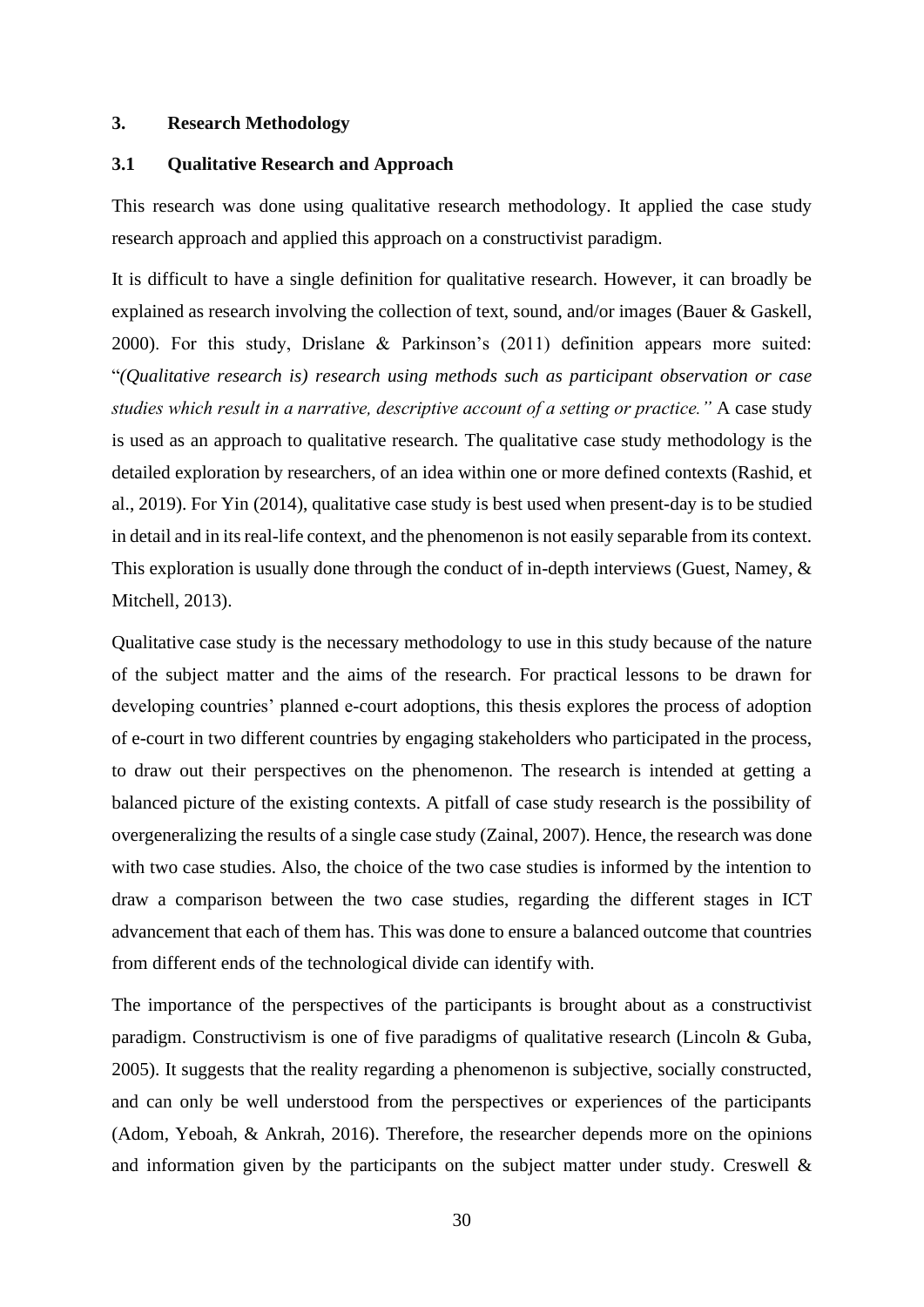Creswell (2018) prescribe that, for this method to be effective enough, questions asked should be broad and open-ended. In a nutshell, rather than approach the research with an already established theory, the researcher induces a pattern from the sources of data.

## <span id="page-30-0"></span>**3.2 Data Collection Methods/Techniques**

Data was collected for this thesis using two methods: review of existing literature and the use of semi-structured, in-depth interviews of important stakeholders to the implementation of the e-Court in the two case studies. The interviews were conducted on three respondents from each of the case studies. The respondents were taken from different fields that were critical to implementing the e-court system in the case studies. The respondents were legal practitioners and judges, a top official at the company that worked with the government to implement the service, and a top-level government official responsible for the process. For this reason, this research made use of the purposive sampling method in its choice of participants. Purposive sampling will be most appropriate because the participants need to have adequate knowledge and experience about the subject matter being studied and data is to be collected according to the aims of the research (Robinson, 2014).

While there is no specific number for the questions to be asked in all qualitative research interviews, this research adopted Robinson's (2014) suggestion that five to ten interview questions are sufficient.

To test the validation of data collected and improve the validity of the findings, data triangulation was conducted. Patterns from documents, interviews, data from research, and existing literature were equally searched and analysed. Reliance was also placed on theoretical propositions and then the development of a case description.

## <span id="page-30-1"></span>**3.3 Data Analysis Methods**

Data collected through semi-structured interviews and existing data were analysed using thematic analysis. Thematic analysis is necessary to elicit patterns of themes from the gathered data without hindrance by preconceived biases. This promotes the trust of the audience in the validity of the results arrived at by the research (Braun & Clarke, 2006).

The research also utilized inductive inferences, by *"hypothesizing a general rule from examples"* (Angluin & Smith, 1983, p. 237). The inference started with general observations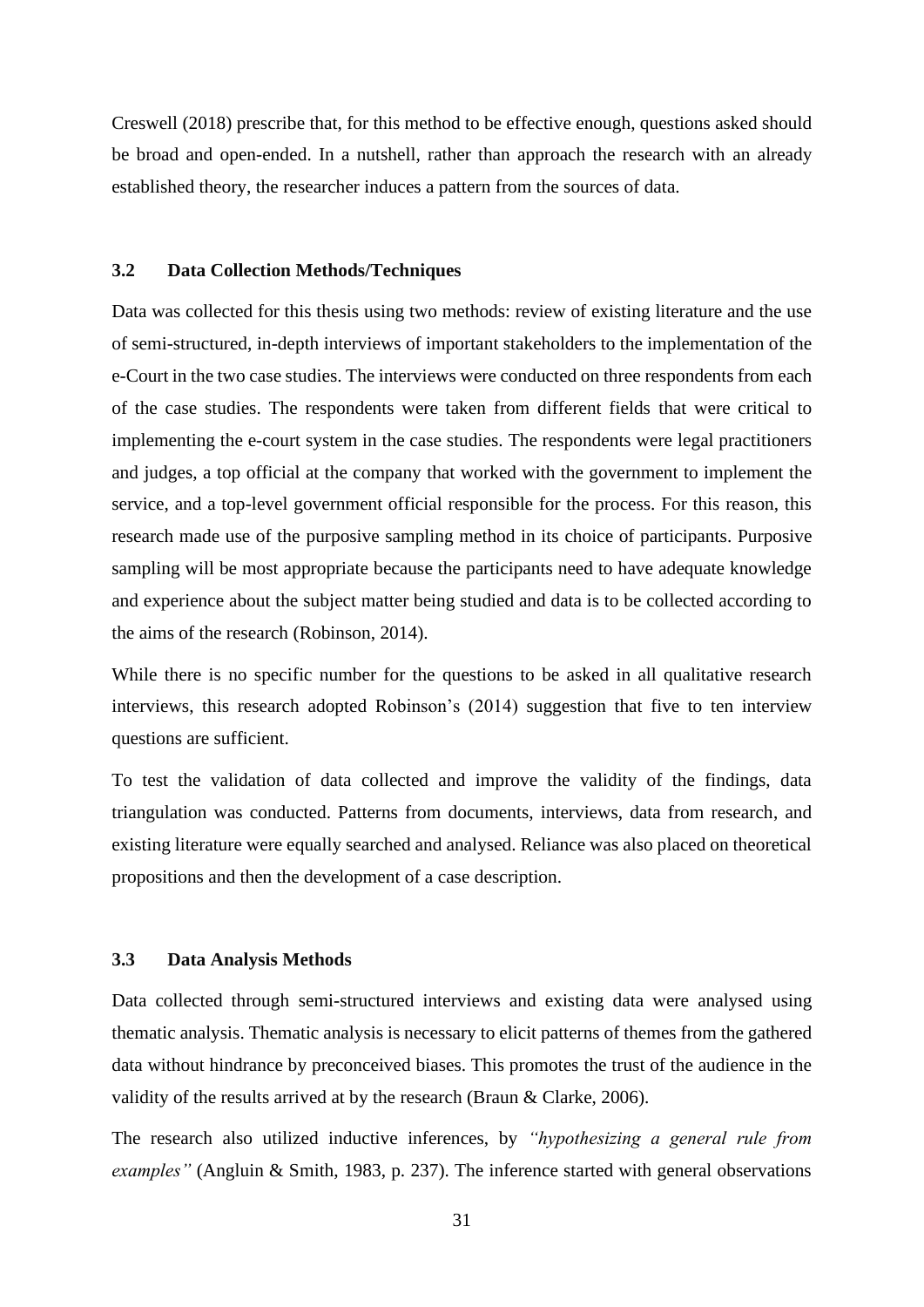from the data elicited from the case studies. Consequently, patterns were established from analysed data, resulting in generalizations and then drawing of theories and conclusions.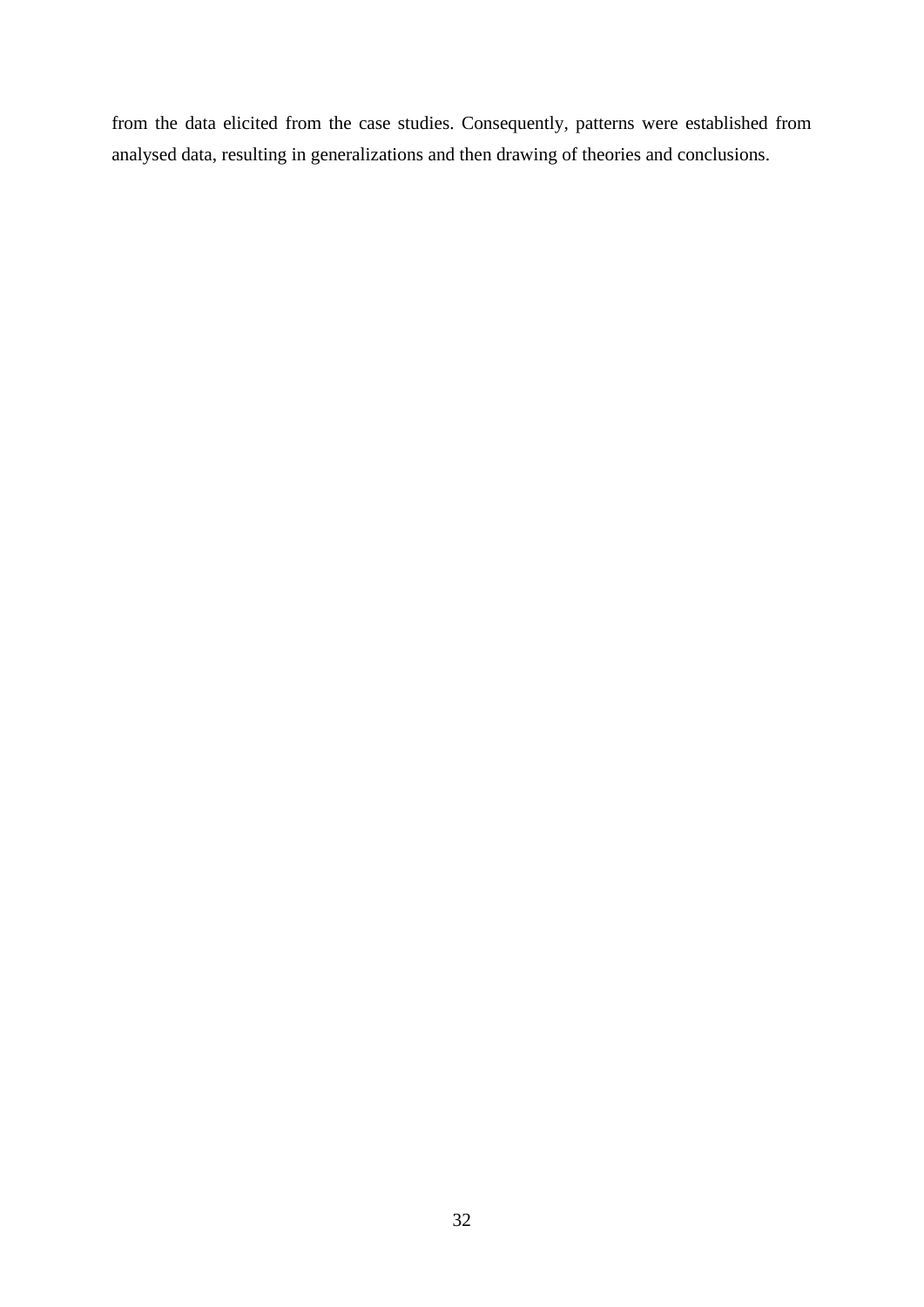## <span id="page-32-0"></span>**4. Research Results and Discussion**

Data was collected from different respondents from Estonia and KRI. These interviewees were chosen based on their involvement in vital aspects of the adoption of the e-court system in these countries. These interviewees represent the major groups of stakeholders to this adoption and users of the service. This represents the purposive sampling technique that allows for participants' choice based on their knowledge of, or experience with the subject matter, which allows them to give a detailed analysis of it. Furthermore, as mentioned in chapter 1, the two countries chosen as case studies were selected based on their affirmed successes in adopting the e-court service.

| No. | <b>Participants</b> | <b>Details</b>                                                                                                        | <b>Country</b> |
|-----|---------------------|-----------------------------------------------------------------------------------------------------------------------|----------------|
| 1.  | Participant 1       | Former Head of Estonian<br>Court Administration;<br>Practicing Lawyer<br>in<br>Estonia                                | Estonia        |
| 2.  | Participant 2       | Serving District Court<br>Judge;<br>Former<br>Deputy<br>Chancellor<br>of<br>the<br>Ministry of<br>Justice,<br>Estonia | Estonia        |
| 3.  | Participant 3       | Practicing Lawyer<br>in<br>Estonia; IT law and Data<br><b>Protection Specialist</b>                                   | Estonia        |
| 4.  | Participant 4       | e-Court<br>Project<br><b>KRI</b><br>Software Engineer;<br>Systems Analyst on KRI<br>e-court project                   | <b>KRI</b>     |

## <span id="page-32-1"></span>Table 1: List of Interview Participants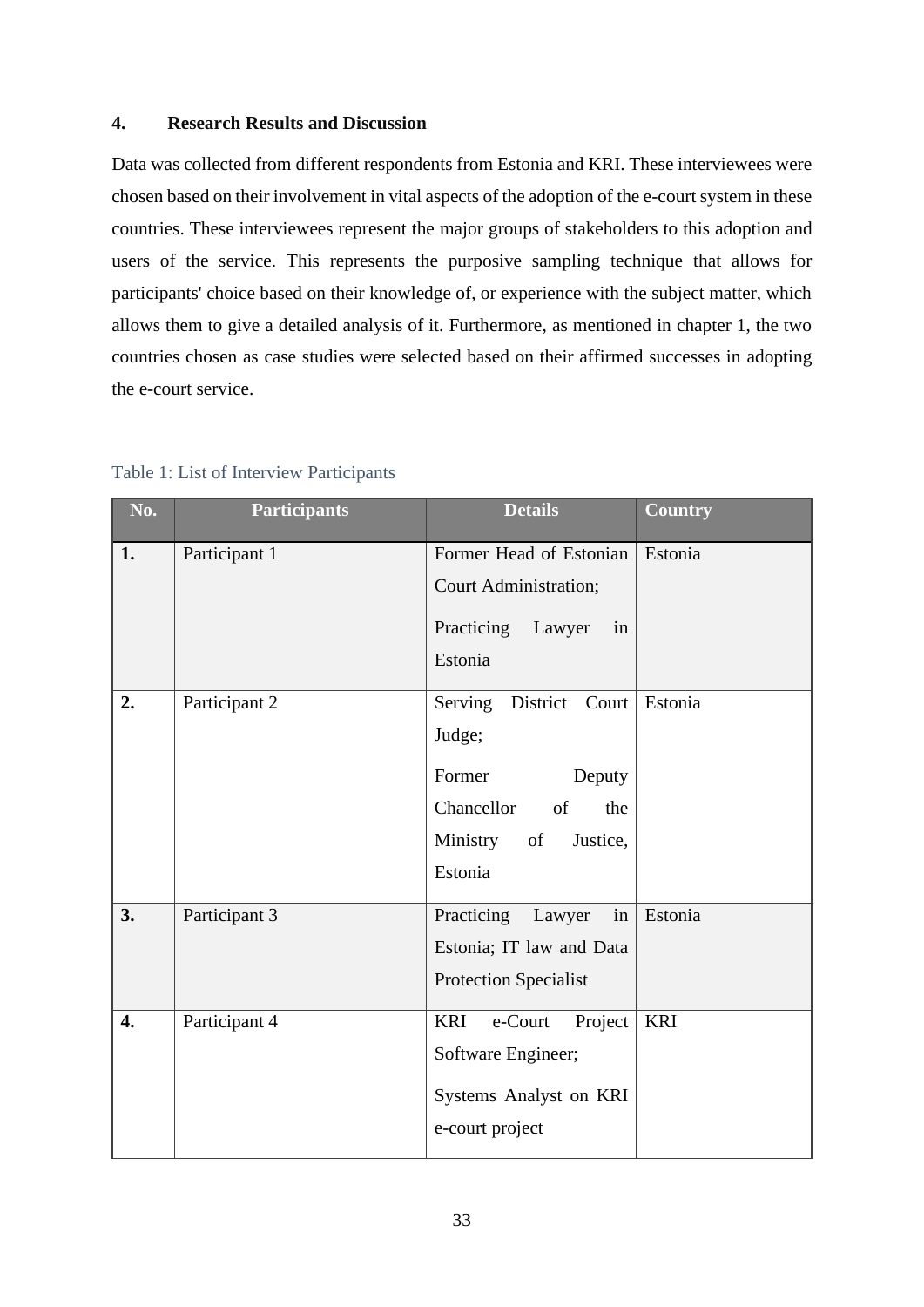| 5. | Participant 5 | Serving Member of the   KRI |  |
|----|---------------|-----------------------------|--|
|    |               | Supreme Court of the KRI    |  |
|    |               | Former Head of the          |  |
|    |               | Committee for Scientific    |  |
|    |               | Supervision of the          |  |
|    |               | implementation of e-        |  |
|    |               | Court, KRI                  |  |
|    |               |                             |  |

Also, the interviews were conducted via two different media. The first was audio/video correspondence platforms - Skype and Microsoft Teams. One of the interview participants also illustrated his discussion with a presentation put forward on Microsoft PowerPoint. These interviews were recorded and subsequently transcribed in Microsoft Word by the author using the intelligent verbatim transcription. Therefore, expressions of pauses, like "um" and "erm" and repetitions words like "and" or "like" which add no extra meaning to the sentences were excluded. The second channel of the conduct of the interviews was the use of emails.

The findings of the research will be presented using the themes elicited by the author. Likewise, these data will be further analysed in this chapter using thematic analysis, and validated through triangulation, by comparisons with the literature discussed. Based on the research objectives, research questions were formulated and the interview questions were asked to elicit responses that could achieve these objectives.

Being a semi-structured interview, some consequential questions also resulted from the responses given. Furthermore, the use of the name of the countries in the questions was specific to the participants. Participants from a particular country were only asked about the e-court system of their country, and no reference was made to the other country.

The author identified three major themes from the data interviews. They are 1. Critical factors responsible for the success of e-court 2. Challenges to e-court implementation 3. Advantages of e-court. In showing the research results, the author punctuates these findings with excerpts from the interview transcripts.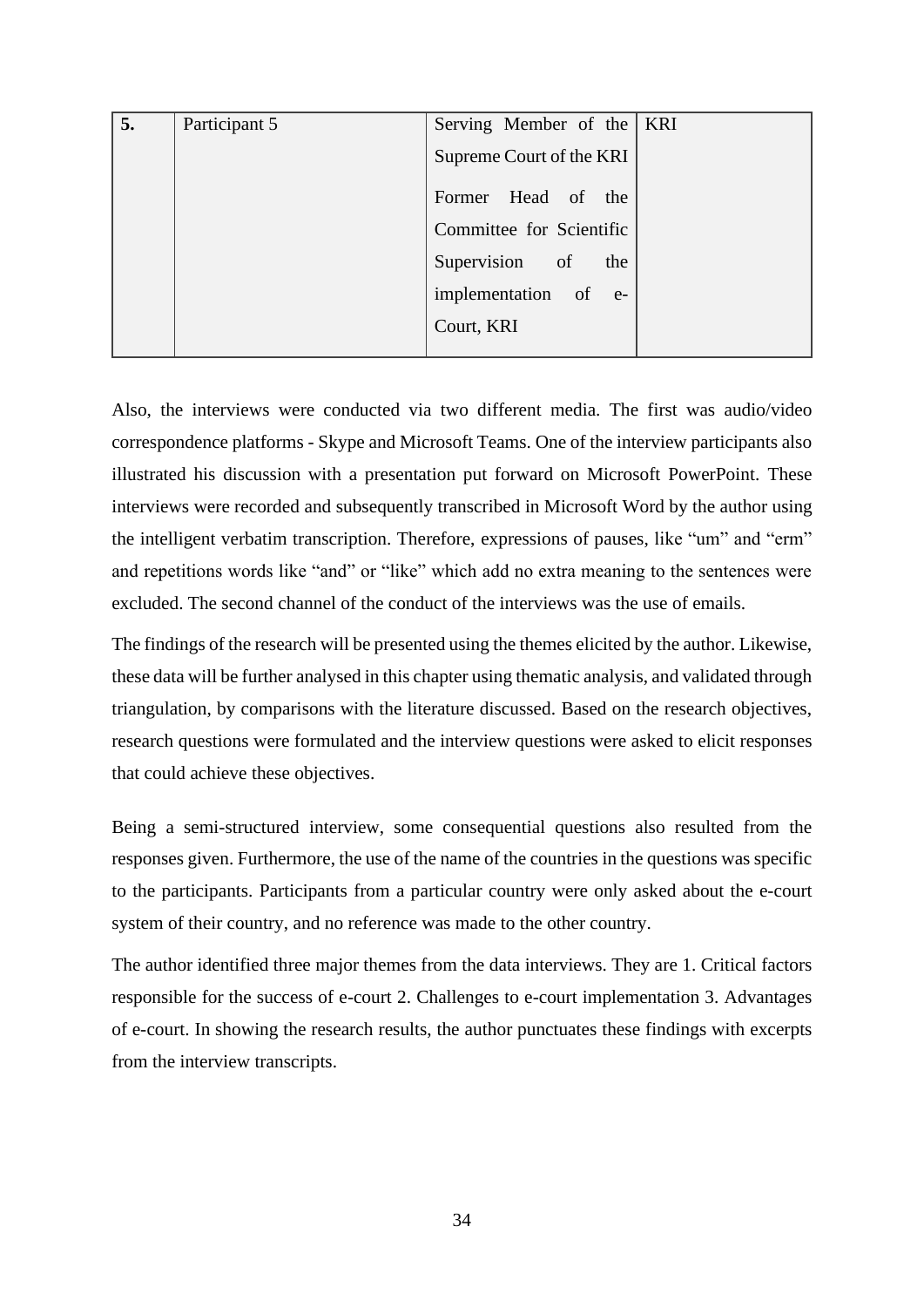### <span id="page-34-0"></span>**4.1 Research Results**

## <span id="page-34-1"></span>**4.1.1 Critical Factors Responsible for the Success of e-Court**

Nine critical factors can be identified from the e-court transition processes of Estonia and KRI. As will be further discussed in the analysis of these findings, not all the factors appeared in both case studies similarly at their implementation of the system. In all, nine factors were mentioned by the participants. They are: Active information system; Functioning interoperability platform; User-friendly interface; Electronic ID and signature; Support of stakeholders; End-user participation; Thorough plan and analysis; Updated legal framework and Organizational change.



*Figure 4: Number of Participants' reference to critical factors*

Figure 4 above shows the frequency of the participants' reference to each of these factors.

## **i. Active Information System**

Participants expressed the need for a centralised system where electronic data will be collected and stored. Participant 4, KRI noted that data and court files that were previously held in paper form have now been digitized and kept in a digital database. Similarly, Participant 1, Estonia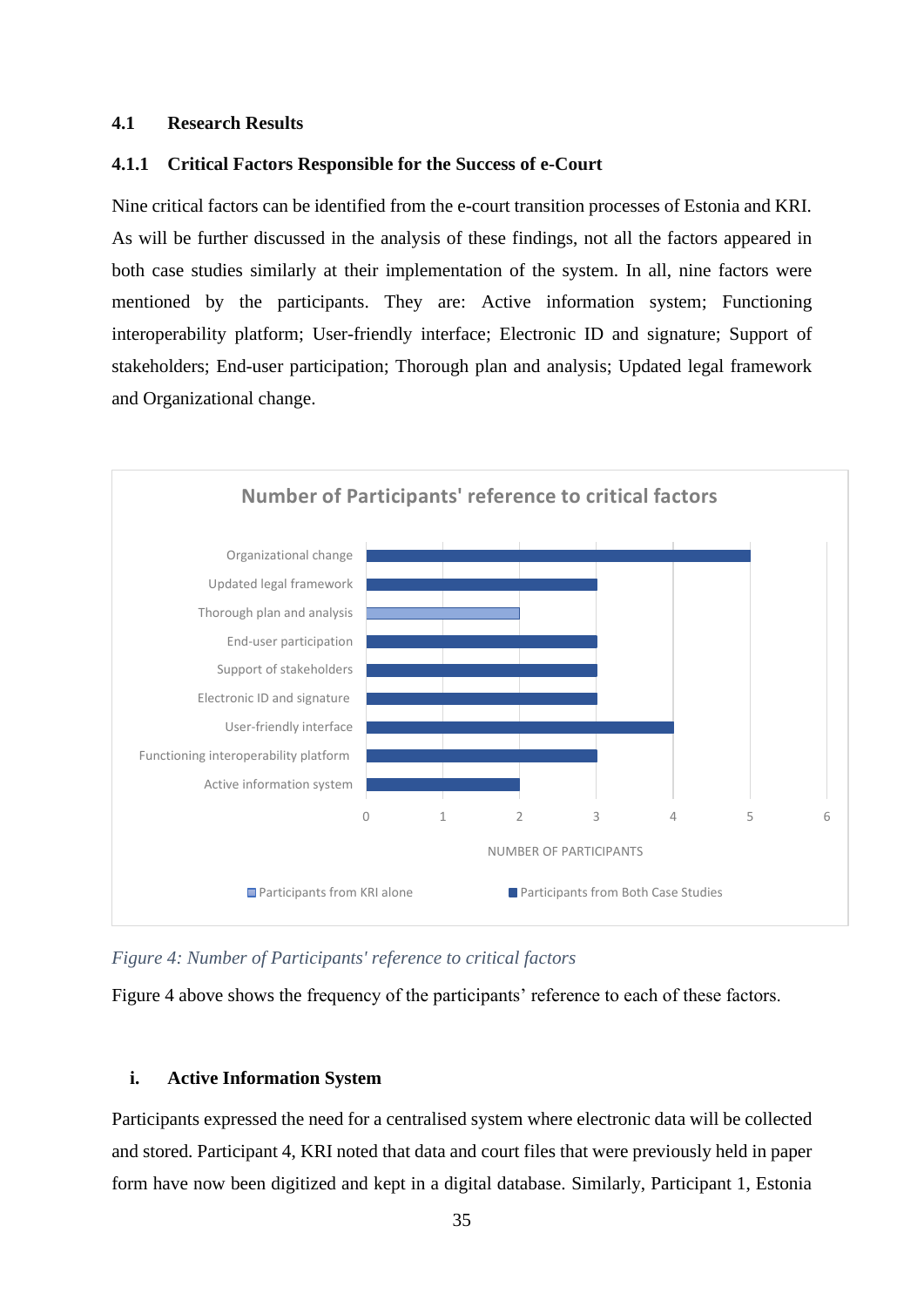stated that Estonia developed a centralized database for all data. Therefore, the courts, law enforcement agencies like the police and prosecutor's office can have one central system to share critical data.

*"So, we have one centralized database with courts because the criminal procedures and misdemeanour procedure starts from mainly from police and then end up in court finally. So, we developed centralised database for all data. That was called "e-file".* (Participant 1, Estonia)

### **ii. Functioning Interoperability Platform**

The participants from Estonia identified the X-Road platform as an important system through which the transfer of data across information systems with the e-court system was made possible. This interoperability system was noted to be a tool for the entire e-governance framework.

*"And we have decentralised system, but that's not only for the court system, but that's for the whole Estonian e-governance - the X-Road."* (Participant 2, Estonia)

## **iii. User-friendly Interface**

Participants 1, Estonia, and 4, KRI directly identified the need for a user-friendly interface. According to them, this user-friendliness is necessary so that users can easily maximize the eservice. In their opinion, this factor was present in the making of e-court systems in their countries. Participants 2, Estonia and 3, Estonia, while also expressing the huge importance of a user-friendly interface, suggested that the e-court system in their country could be slightly more user-friendly.

*"Then we developed the portal for our citizens and lawyers. And then we also developed a specialised tool for people working for court files as lawyers, including judges and also attorneys. This is publicly accessible. This tool is systemizing electronic files in some more logical ways and representing in a way it's easier to access them and read them and make comments and do searches inside them. So, it's easier to work with electronic parts."*  (Participant 1, Estonia)

*"This system was… implemented in a way that it will be a very modern integrated system, that to be very friendly for all the court staff to use"* (Participant 4, KRI)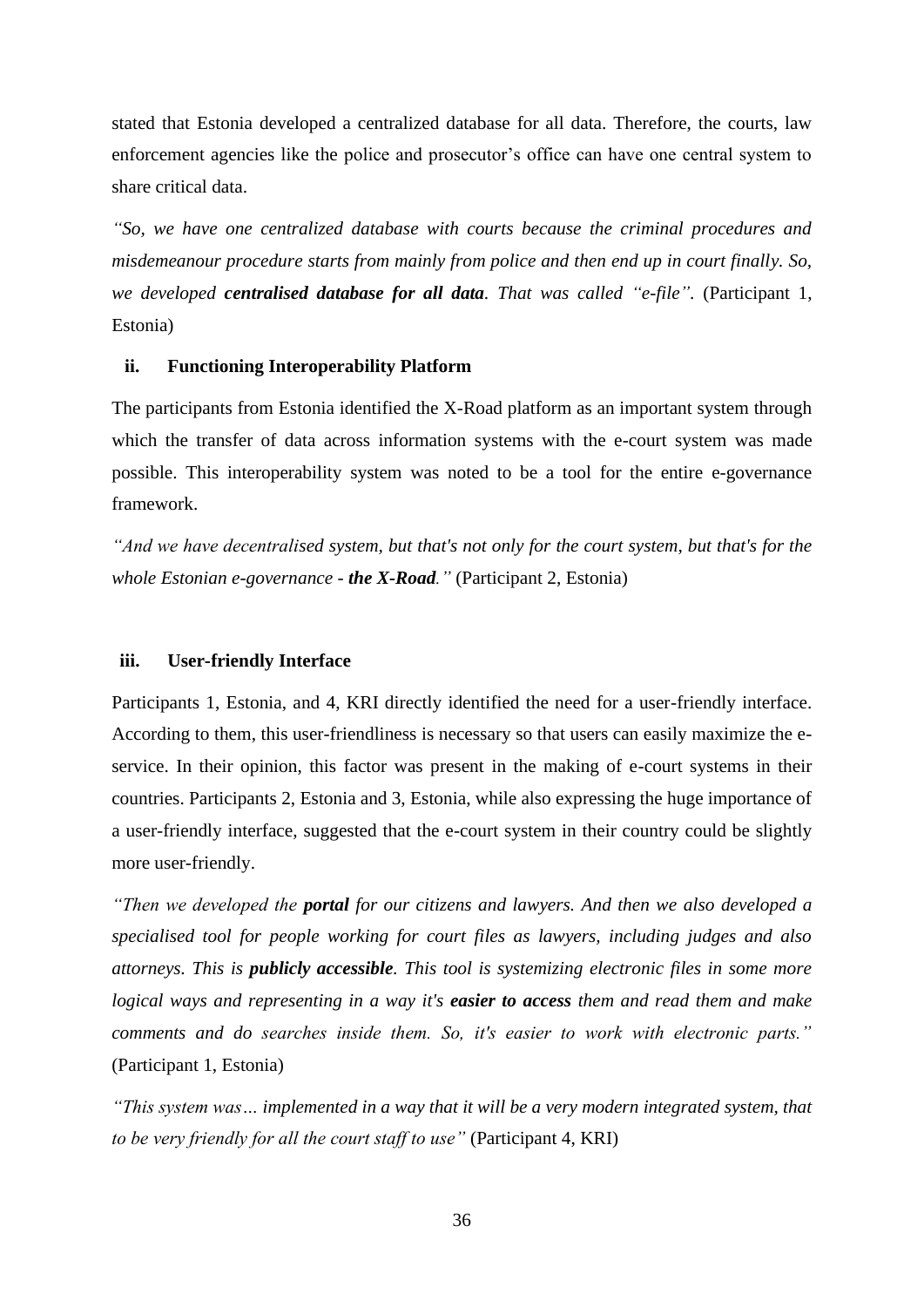## **iv. Electronic ID and signature**

Three participants underscored the roles that electronic ID and digital signatures played or could have played in the implementation of the e-court system in their countries. It was noted that digital signatures keep the system more secure and further help eliminate the need for papers in court procedures.

*"We have secure, authentication with our ID card or mobile ID or … smart ID, whatever you use."* (Participant 2, Estonia)

*"It would be better if you have a digital signature in place; it would be better if you have electronic ID to identify all participant or all users in the system digitally."* (Participant 4, KRI)

### **v. Support of Stakeholders**

The interviewees equally made references to the importance of collaborations with the private sector. Participant 4, KRI, being an employee of the company that implemented this system in KRI at the time of the implementation highlighted that, while the government financed the project, the private sector organization carried out a large part of the hands-on implementation. The participant also expressed the close communication and joint effort the company had with the court staff. Likewise, participant 2 expressed the fact that the lawyers using the system are mostly from the private sector therefore the success of the system was largely hinged on their participation and cooperation.

Participant 1 underscored the partnerships between the private and public sector on the project thus:

*"During years we used different companies from the private sector to make technical IT work. But we had, like, main public sector partner, like Justice IT Enterprise, I think, how you call it. But they used subcontractors, depending on the issues, from the private sector."*

The attitude of the majority of the users was also said to be positive towards the adoption of the process.

*"In general, like Estonian public authorities and also companies are very open to digitalize everything."* (Participant 3, Estonia)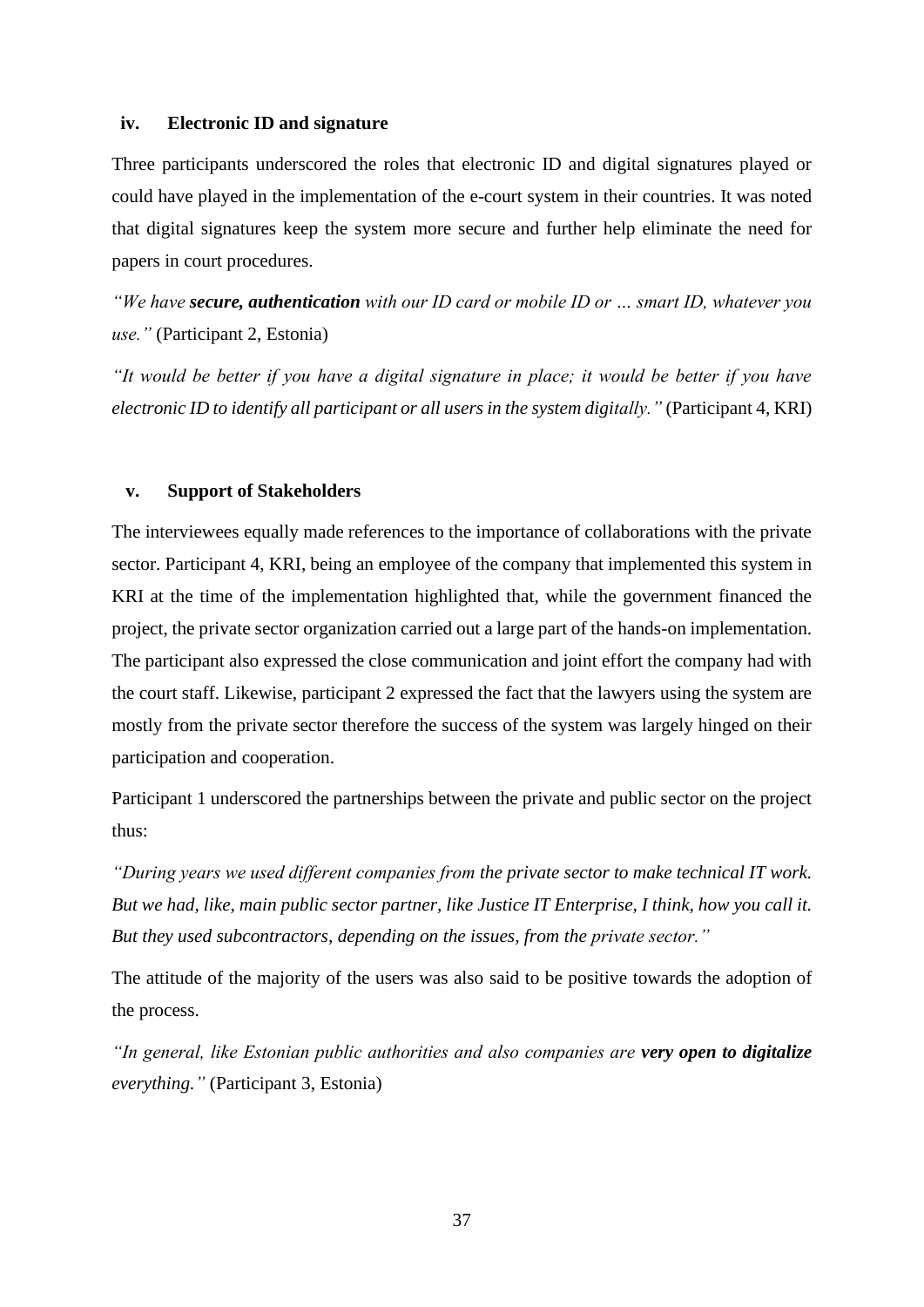*"I also know that opinions were asked from different law firms and different courts as to how well is the court system functioning. And there has been some cooperation in that regard."*  (Participant 3, Estonia)

Lastly, as a major stakeholder in the adoption process, the will and support of the government were emphasized, especially by Participant 4, KRI.

#### **vi. End-user participation**

Participant 2, Estonia, having been personally involved in many stages of tests of the e-court system in Estonia over the years, expressed how different versions of the system were brought to be tested by the end-users, and many changed were made over the years to make the system further suit users' needs.

"All these structures or developments were also **tested very closely with the user**, with the end*users."* (Participant 2, Estonia)

*"We had to meet multiple court staff from judges, from clerks, from prosecutors, lawyers and all the roles inside the court", "they established like different committees, one committee of clerks, and one committee of judges. And we had to do to kind of take data from all of them. So huge amount of meetings, like took six months or one year even"* (Participant 4, KRI)

In corroborating this, Participant 5, KRI acknowledged being the head of one of the committees set up to participate in the process.

## *vii.* **Thorough Plan and Analysis**

Two participants identified the need for proper analysis of the project before the commencement of the implementation.

*"Study the project well before starting implementation by the presidency of the court"*  (Participant 5, KRI)

Participant 4, KRI expressed this need for proper, prior analysis and suggested that this was to make the system of better standard and more suited to the users' needs.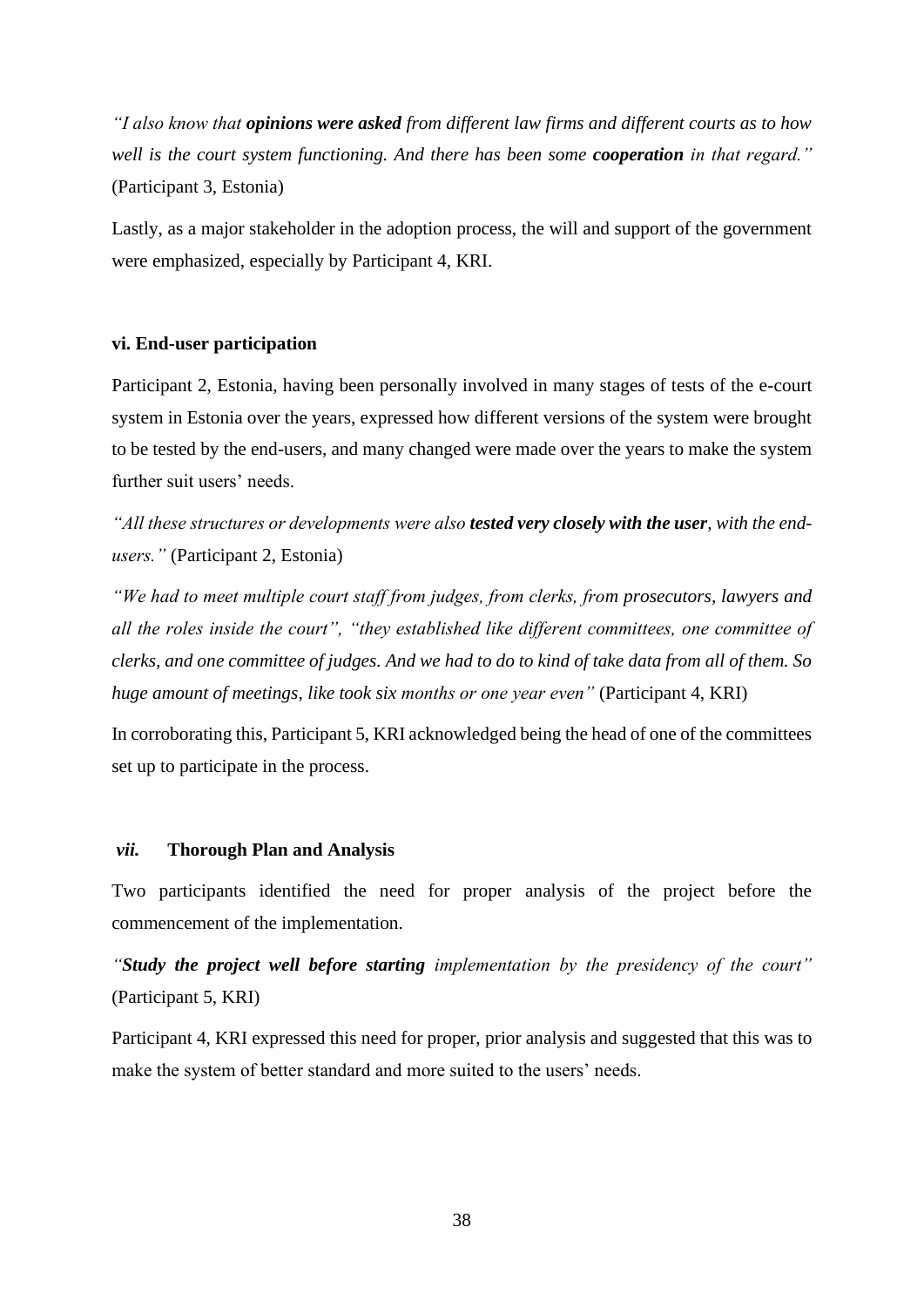### **viii. Updated Legal Framework**

The interview participants observed that the laws need to be reviewed and updated where necessary to accommodate, legalize, or enforce the e-court system. Participant 2, Estonia noted that the legislature enacted laws to compel legal professionals – judges, lawyers, and other persons using the services of the court – to use the e-court system and other e-governance tools, like digital signatures on court documents. It was also noted that the laws gave users the leave to make signatures on paper and send documents by post where the electronic process was not feasible for them. The participant found this step to be the most critical factor responsible for the success of the e-court system in the country.

Likewise, Participant 1, Estonia highlighted the importance of both legislative enactments and internal organizational regulations in facilitating the adoption of e-court. Lastly, Participant 4, KRI noted that the e-court system needed to have the force of law.

*"And I think that the most crucial change was when it was made obligatory for legal professionals to use e-court system, especially lawyers, prosecutors, and also, for example, notaries or, and state institutions for the administrative court."* (Participant 2, Estonia)

*"There is definitely need for legislative support… like in laws… but some of them, you need to have some internal regulation."* (Participant 1, Estonia)

## **ix. Organizational Change**

Lastly, all the participants said that the system necessitated a lot of organizational changes. Participant 1, Estonia stated that there were many changes to the old institutional arrangements for the system to be implemented in Estonia. Specific references were made to the merging of old structures and the reduction of personnel in some areas to effectuate more efficiency. These changes were to increase efficiency and eliminate redundancy.

*"quite a lot of training for everybody who wanted to be trained. We have within the court… a support person.", "There is also online support".* (Participant 2, Estonia)

Participant 4, KRI also referred to the training lasting about two years which had to be done in the justice system. Also, Participant 5, KRI noted that he was personally involved in the skills development course, to be proficient with the use of the technology.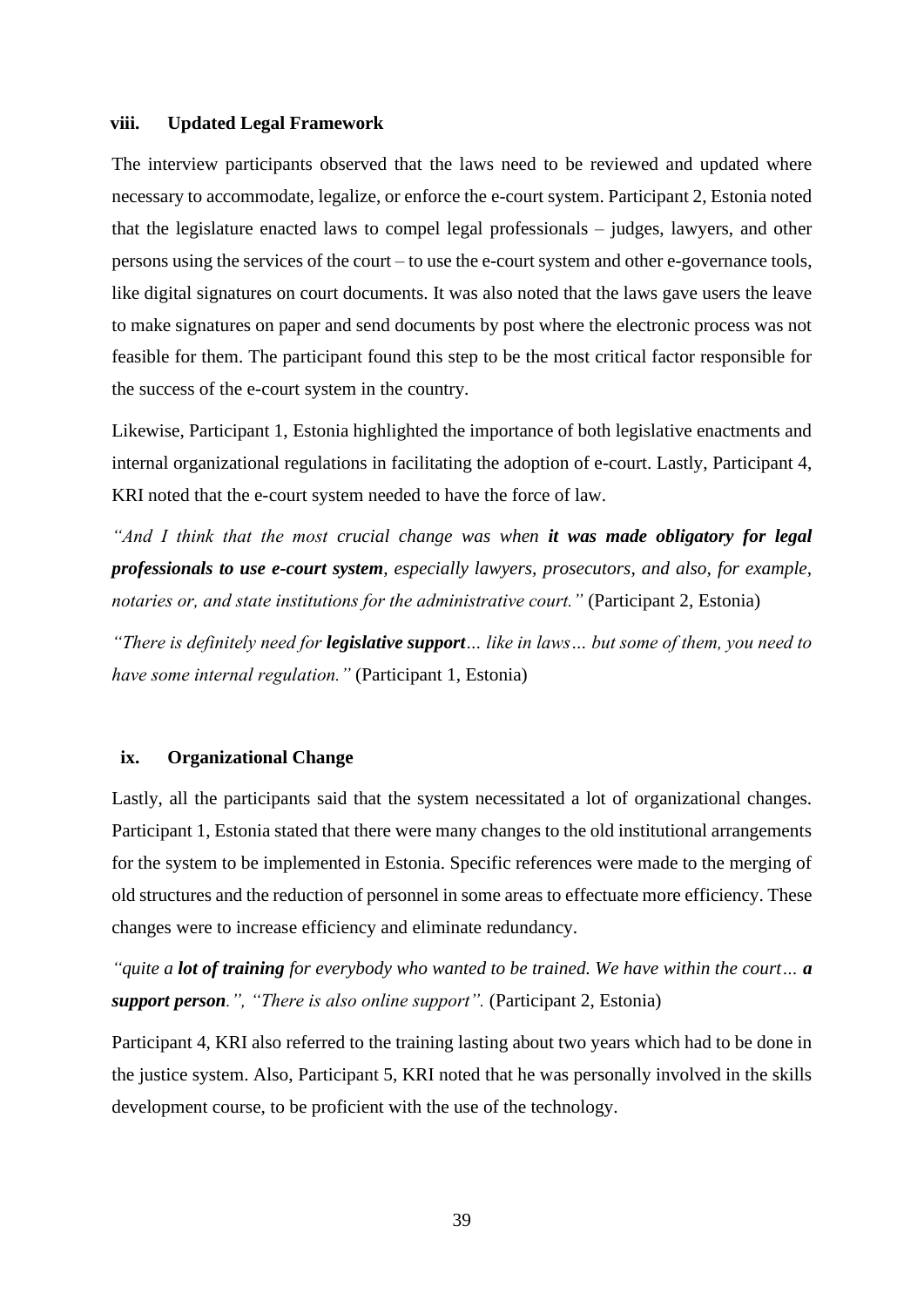### <span id="page-39-0"></span>**4.1.2 Challenges to e-Court Implementation**

Five challenges to the implementation of e-court were identified from the interviews conducted. They were: 1. The reluctance of users 2. Budgetary challenges 3. Users' lack of ICT skills 4. Imperfect user-friendly interface 5. Absence of other e-governance tools

## **i. Reluctance of users**

The data gathers show that, to some extent, the projects enjoyed support from many of the stakeholders. However, three participants noted that there were also some reluctant or resisting users in each of their countries. The reasons given for the resistance and reluctance ranged from possible prior unpleasant experiences with the use of the internet and technology in general, to inflexibility.

*"There was some kind of resistance to the system. The people working in the justice sector, they were afraid of changes."* (Participant 1, Estonia)

*"Some resistance from the officials some of the judges and some of the lawyers were not so willing to use the system… Some people were very reluctant to use e-tools because they had bad experience or they had, they were so keen on their own traditions or how they work."* (Participant 2, Estonia)

*"…Difficulty in persuading them* (users) *to adapt to the system"* (Participant 5, KRI)

## **ii. Budgetary Challenges**

Two of the participants, one from each case study identified the financial barriers the implementation of e-court faced. For Estonia, the funding for the development and maintenance of the project had to be sourced from the already existing budgetary allocations putting some strain on other activities in the justice sector. The participant also noted that financial/budgetary challenges could put such a project at the risk of being substandard, which could further aggravate the problems the service is meant to solve. In KRI, the funding for the project was stopped due to economic reasons, and the initially planned scaling of the project to other appellate courts, the Judicial Council and Cassation Court has been put on hold.

*"There are budgetary restrictions." "Most of the part, we need to find the money inside our budget current, which just cut other costs."* (Participant 1, Estonia)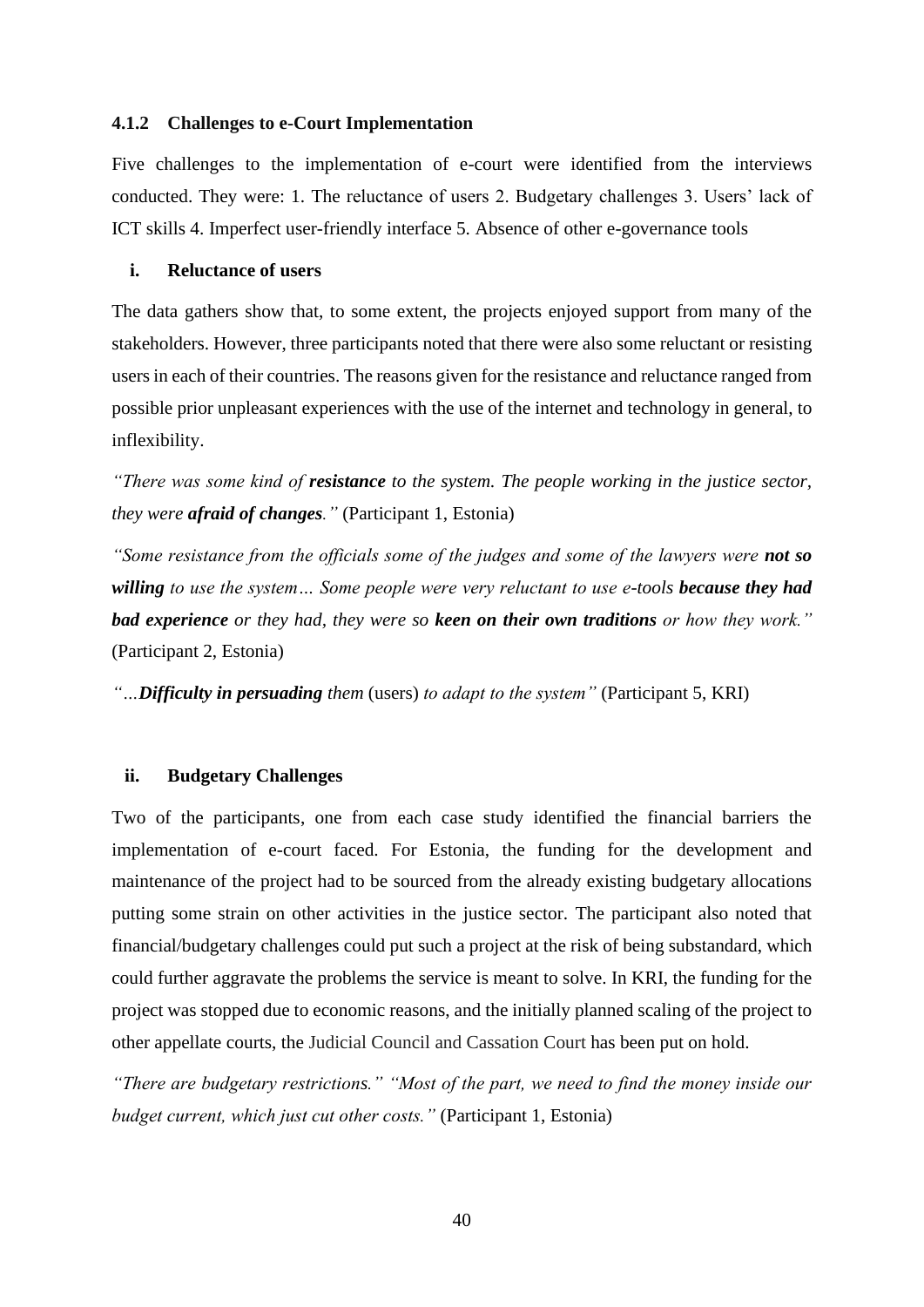*"An economic crisis in the region with the beginning of the project, which negatively affected the idea of expanding the project... No other budgets were allocated for this.*" (Participant 5, KRI)

Participant 1, Estonia noted that implementation of e-court does not necessarily have to involve fresh allocation of funds, but as was done in Estonia, implementers can work cost-effectively, within existing budgets.

## **iii. Users' Lack of ICT Skills**

Four participants identified the lack of ICT skills among users as a major challenge to its implementation in their countries. For example, participant 4 noted that, in KRI, there had to be two years of multiple training sessions for court staff on the use of ICT in general, and the e-court system in particular, before they could start using it. There was particular reference to the elderly demographic of the court staff and judges as requiring more work on the development of their IT skills. Participant 3, Estonia also suggested that the older users appeared to have had more struggles with using of the ICT systems. Participant 5, KRI acknowledged that he had to undergo the skills development course before gaining the required competencies on the use of the system.

*"Lack of IT skills among users, the difficulty of judges, lawyers, and court workers to work on the computer."* (Participant 5, KRI)

*"Some group of people, especially judges are in old ages and their IT skills are limited. So, we had to train, and this took, of course, cost and time."* (Participant 4, KRI)

*"Maybe also the fact that some, for example, judges maybe are of the like older generation and maybe digitalization is a little bit more difficult for them."* (Participant 3, Estonia)

*"Some lawyers had difficulties with technical equipment."* (Participant 2, Estonia)

Participant 2, Estonia also remarked that there had to be several free training sessions organised by the Ministry of Justice for users of the system to develop their skills. This included online support from the Ministry. Also, court staff were specially trained into support persons, who could help out others who had difficulty using the system.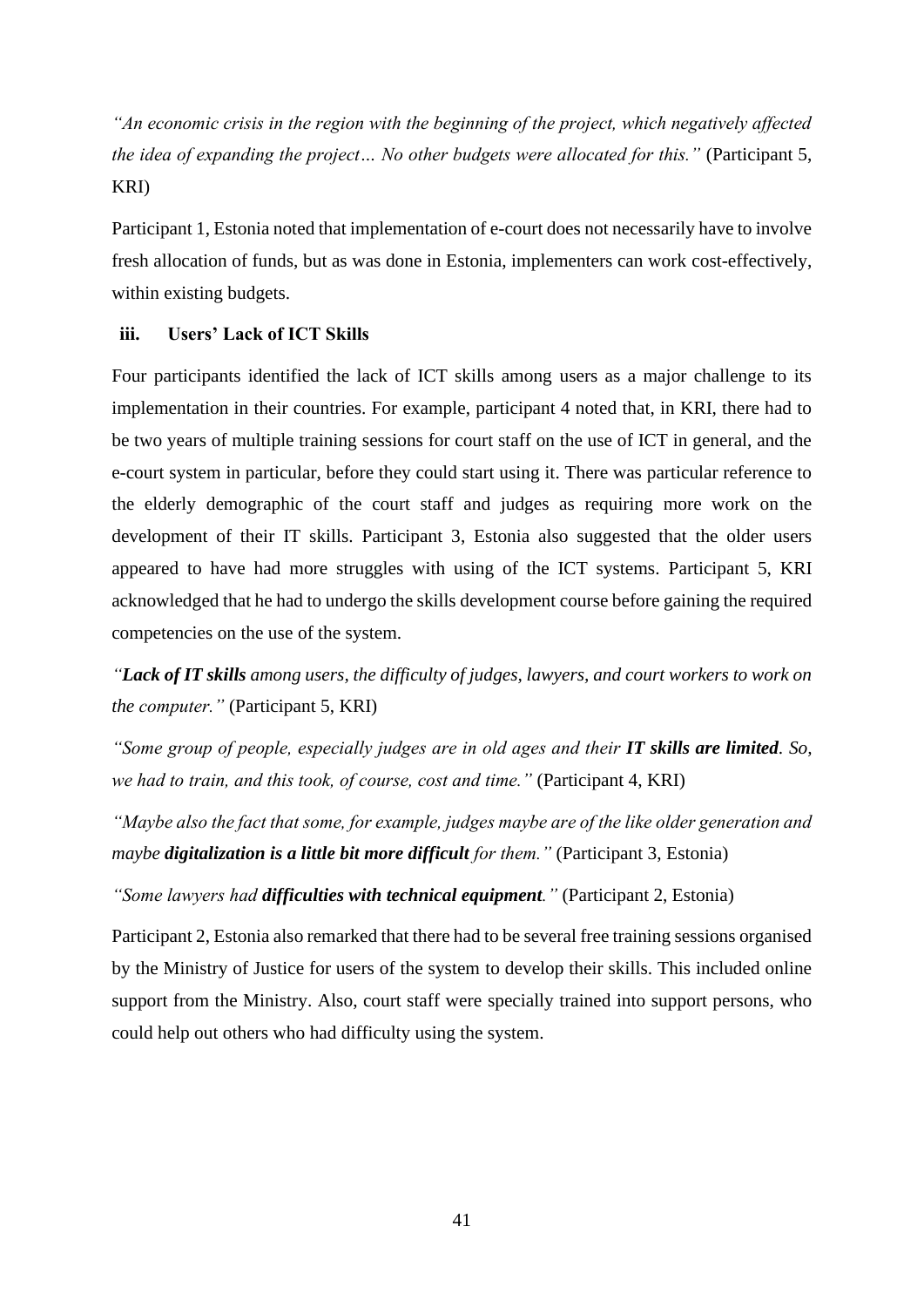### **iv. Imperfect User-friendly Interface**

In addressing the use of the e-court system upon its implementation, two participants from Estonia suggested that the user interface should be more user-friendly.

*"I know that some people who, some attorneys, for example, who use the e-court system have said that the use of it could be a little bit more user-friendly." "Maybe it could be a little bit more user friendly and easier to navigate for the attorney."* (Participant 3, Estonia)

Also, Participant 2, Estonia noted that, due to the constant development which the e-court system undergoes, users can find it challenging to adapt rapidly to frequent changes to the interface. This was identified as being especially difficult, where users need to use the system urgently but first have to familiarise themselves with the changes.

### **v. Absence of other e-Governance Tools**

The participants from the KRI both agree that the e-court system and the process of adopting it could have run more smoothly if there were other e-governance systems in place already. Participant 4 discussed this in the light of e-governance tools like digital signature and e-ID, while Participant 5 said that, since e-government was not the widespread system in the region, the courts still had to deal with other departments which used paper files, thereby slowing down the process.

*"That makes a big challenge for us because, in the KRI infrastructure, we lack having digital signature and e-ID right now. For that reason, every paper or document generated from the system has to be printed and signed manually and rescanned to the system. So here we can see that it's a bit slower process."* (Participant 4, KRI)

## <span id="page-41-0"></span>**4.1.3 Successes of e-Court**

All the participants highlighted a number of advantages and successes that the e-court service has offered their country's court system. Some of the responses are more peculiar to each case study. This will be further discussed in the discussion section.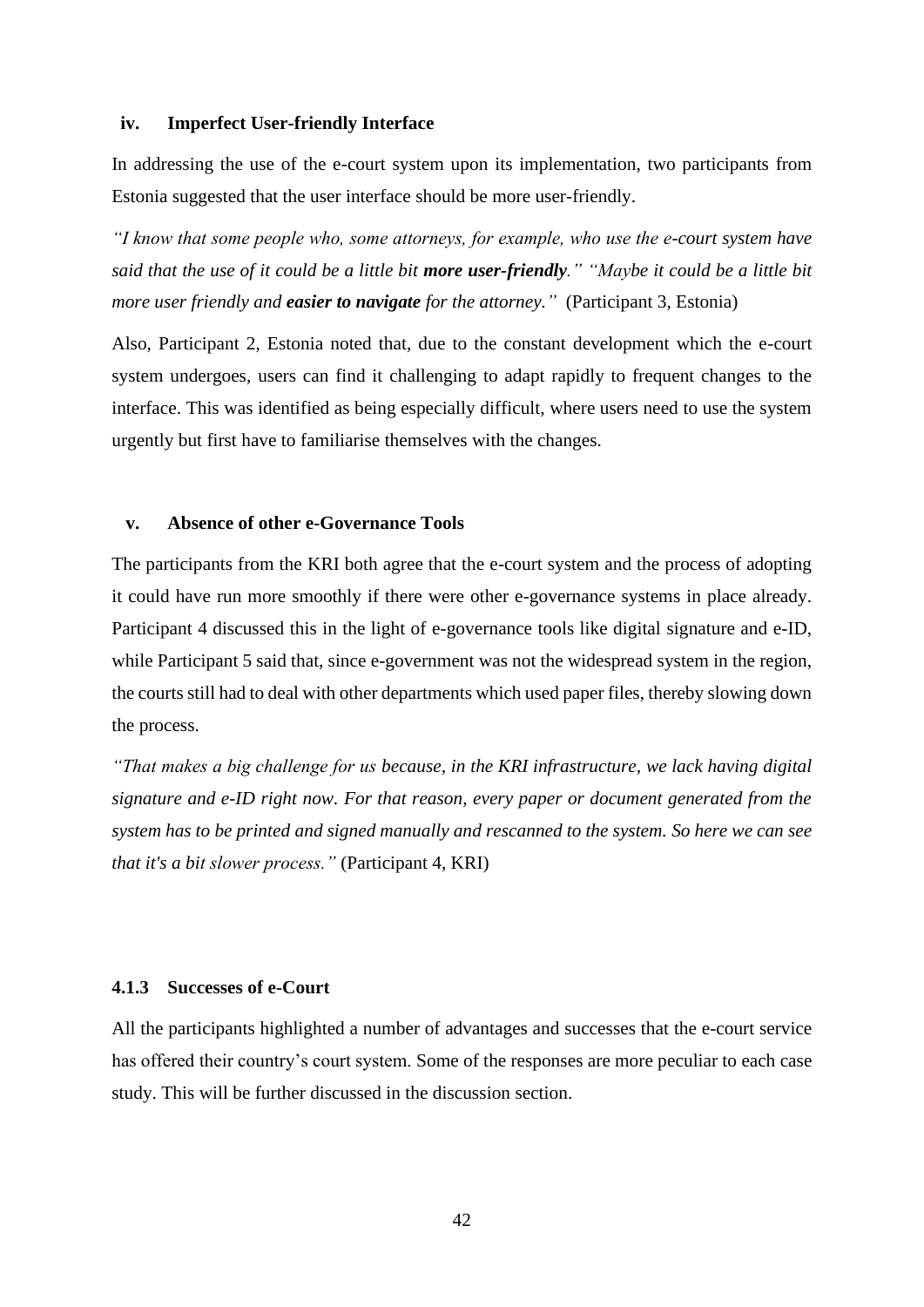## **i. Efficiency and Effectiveness**

All the participants agreed that the e-court system has made the courts more efficient and effective. Each participant expressed different ways in which this improvement has manifested. Participant 1, Estonia, noted that the efficiency could be likened to that offered by banks through internet banking. The participant related this efficiency to ease of access to judgements, generation of court documents, and a good search engine in the system. Through presentation form, the participant also illustrated that the average proceeding time for cases had now reduced from 2007 to 2016. Civil cases which took close to 700 days to be dispensed with, at first instance, had improved to taking barely 200 days in 2016. Participant 2, Estonia further noted that now, civil cases are concluded within about 140 days.

Other participants spoke in terms of collapsed time taken to complete tasks, better organisation of files, and reduction of reliance on papers. Participant 5, KRI also notably identified the ease that KRI's e-court now offers researchers the opportunity to obtain accurate data and statistics from the system. This is in line with Participant 1's, Estonia identification of the search engine feature in the Estonian e-court system, allowing users to search for cases, court hearings, and judgements.

*"And I think the speed of the processes has been increased especially in civil… cases."* (Participant 2, Estonia)

*"Speed in the movement of cases between courts of various degrees."* (Participant 5, KRI)

*"Previously people… were used to transferring a big bunch of cases from one building to another… But right now, the system makes it in a matter of a single moment." "everything is like in one place. You can find everything in the specific folder, in the in the e-court system".* (Participant 4, KRI)

*"There is a much less paperwork because everything is, well, in the computer.", "Certain legal obligations are also easier to be fulfilled through the different functions of the e-court system."* (Participant 3, Estonia)

#### **ii. Flexibility**

Two participants from Estonia identified that the e-service has made the court system more flexible. This flexibility was identified in different ways, as it applies to different stakeholders. As a benefit to both the courts and the staff, Participant 2, Estonia, stated that courts now have the opportunity to hire people regardless of the different places they are in the country, and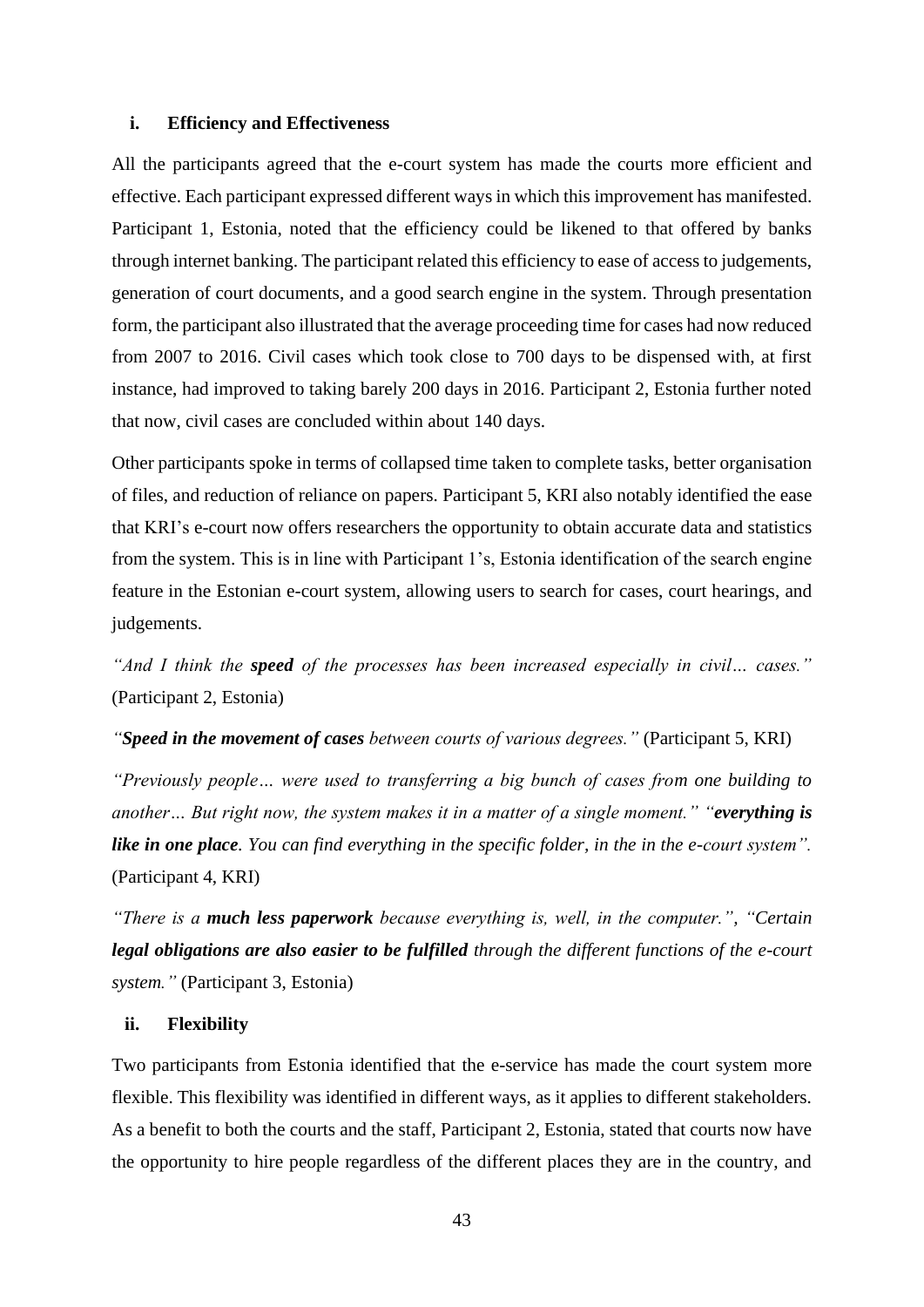some of these staff can work remotely. Users with special needs or those with elderly family members can now easily work from home and attend to their family members. The transcripts highlight the additional instances of flexibility that the system affords.

*"It has given flexibility also for judges to work remotely while they are, for example, abroad on some kind of training activities… for lawyers also, the prosecutors to work remotely."*  (Participant 2, Estonia)

*"It means that you can work remotely also on these court disputes because you can work from home."* (Participant 3, Estonia)

#### **iii. Transparency of Case Distribution**

Also, the e-court system was considered to be more transparent than the paper-based system. Participant 5, KRI noted that the allocation of cases to judges was now allocated to judges more fairly and transparently. Participant 4, KRI, observed that this transparency was because "*the system manages this case distribution among judges electronically".* Likewise, Participant 1, Estonia agreed by illustrating in presentation form, that one of the advantages of the e-court system is that it allowed for automated allocation of cases to judges.

#### **iv. Improved Security**

Furthermore, the improved security offered by the e-court system was underscored. Participant 4, KRI expressed this as an advantage by comparing it to the paper system where court documents were kept in cabinets that were not secure. Now, the files are kept in digital databases. It helps in

"*preserving session minutes, decisions and case documents and protecting them from intentional damage or disasters and accidents."* (Participant 5, KRI)

## <span id="page-43-0"></span>**4.2 Discussion**

## <span id="page-43-1"></span>**4.2.1 Critical Factors Responsible for the Success of e-Court**

The data collected through interviews reveal a set of critical factors responsible for the successful transition to e-court in the case studies. Not all the identified factors are common to both case studies simultaneously. Generally, a set of nine factors were obtained. A comparison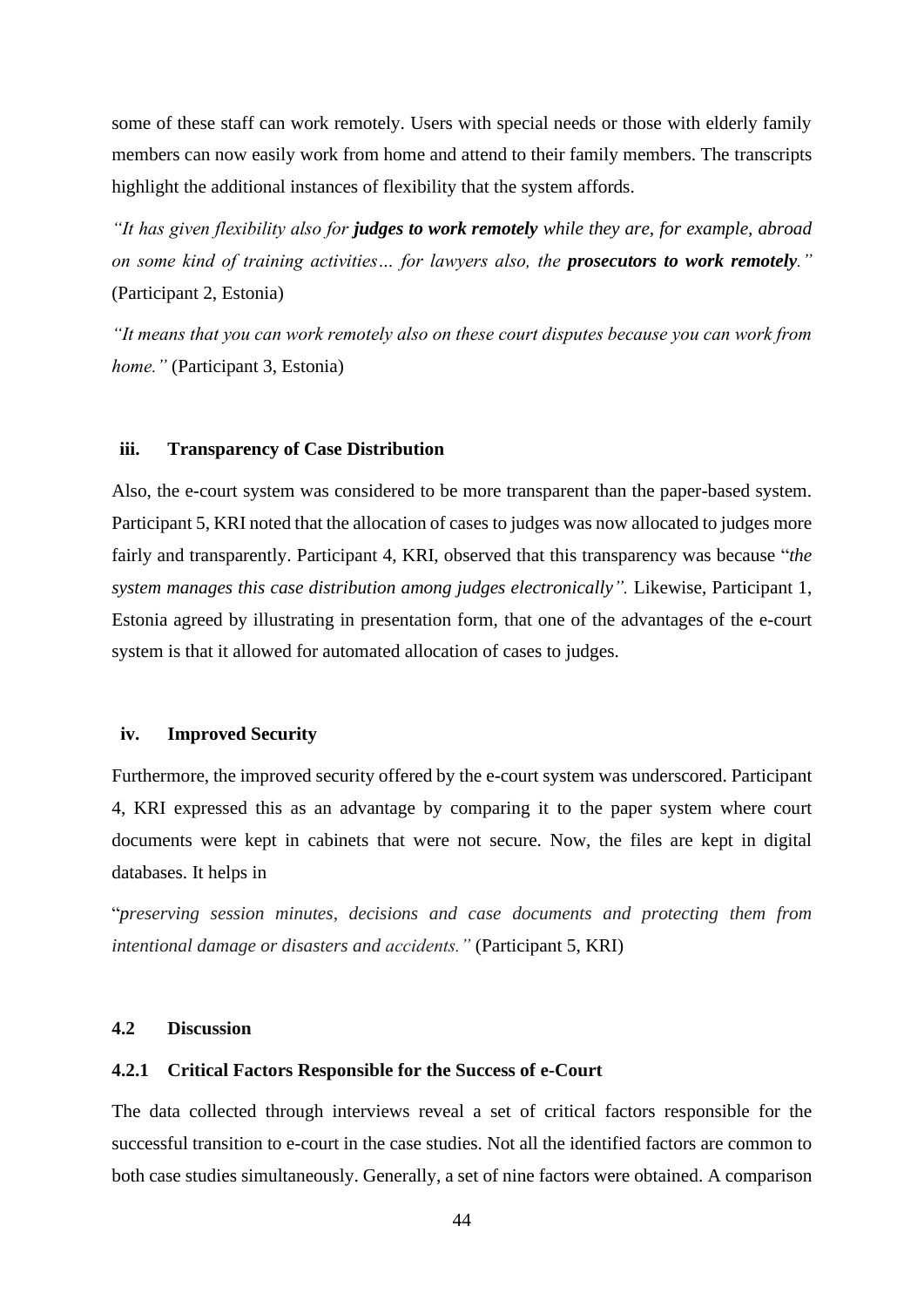of the discoveries from the review of relevant literature with the findings from the interviews conducted presents a consistent identification of these factors as being critical. They are, 1. Active information system 2. Functioning interoperability platform 3. User-friendly interface 4. Electronic ID and signature 5. Support of stakeholders 6. End-user participation 7. Thorough plan and analysis 8. Updated legal framework 9. Organizational change

According to Bwalya (2009), trust is a major component of culture awareness which contributes to citizens' acceptance of an e-service. However, none of the participants made any specific reference to trust in government as a major determining factor for the success of ecourt implementation. This is not necessarily inconsistent with the interview results. The participants had revealed that some users were resistant to adopting the service and needed further persuasion to use it. Not all the reasons for this resistance were given, therefore, Bwalya's (2009) proposition involving users' trust in government cannot be invalidated. Culture awareness was presented, firstly in terms of proper understanding of the context where the e-service is to be adopted and tailoring the service to suit that context and secondly the sensitization of the users to adopt it (Al-Jaghoub, et al., 2010). Therefore, the use of different languages predominant among the court users in the e-court systems of both KRI and Estonia, and the consistent training and involvement of users in both case studies show a high level of culture awareness. These manifest as organizational change, end-user participation, and userfriendly interface in this research.

Furthermore, the findings revealed that the existence of an e-governance system in a country facilitates the smooth implementation of e-court in that country or setting and further allows for its optimised use. E-Government tools and services such as electronic signature, digital identity, and a functioning interoperability platform have been proven to be critical factors to the implementation. Bwalya (2009) had postulated the need for an adequate and inexpensive IT infrastructure. While this infrastructure can readily refer to the existence of the needed hardware, the findings from the case studies show that these e-services, software, and tools are equally as vital to e-court implementation.

Lastly, organizational changes conducted by the case studies were highlighted in the findings of this research. These changes included training of staff, restructuring of organizational structures, and collaborations with the private sector. This correlates with Hunnius  $\&$ Schuppan's (2013) work, which underscored the importance of institutional readiness and competence. It has been found from the interviews that the mere introduction of ICT to the court without the necessary changes will not result in the achievement of the desired results.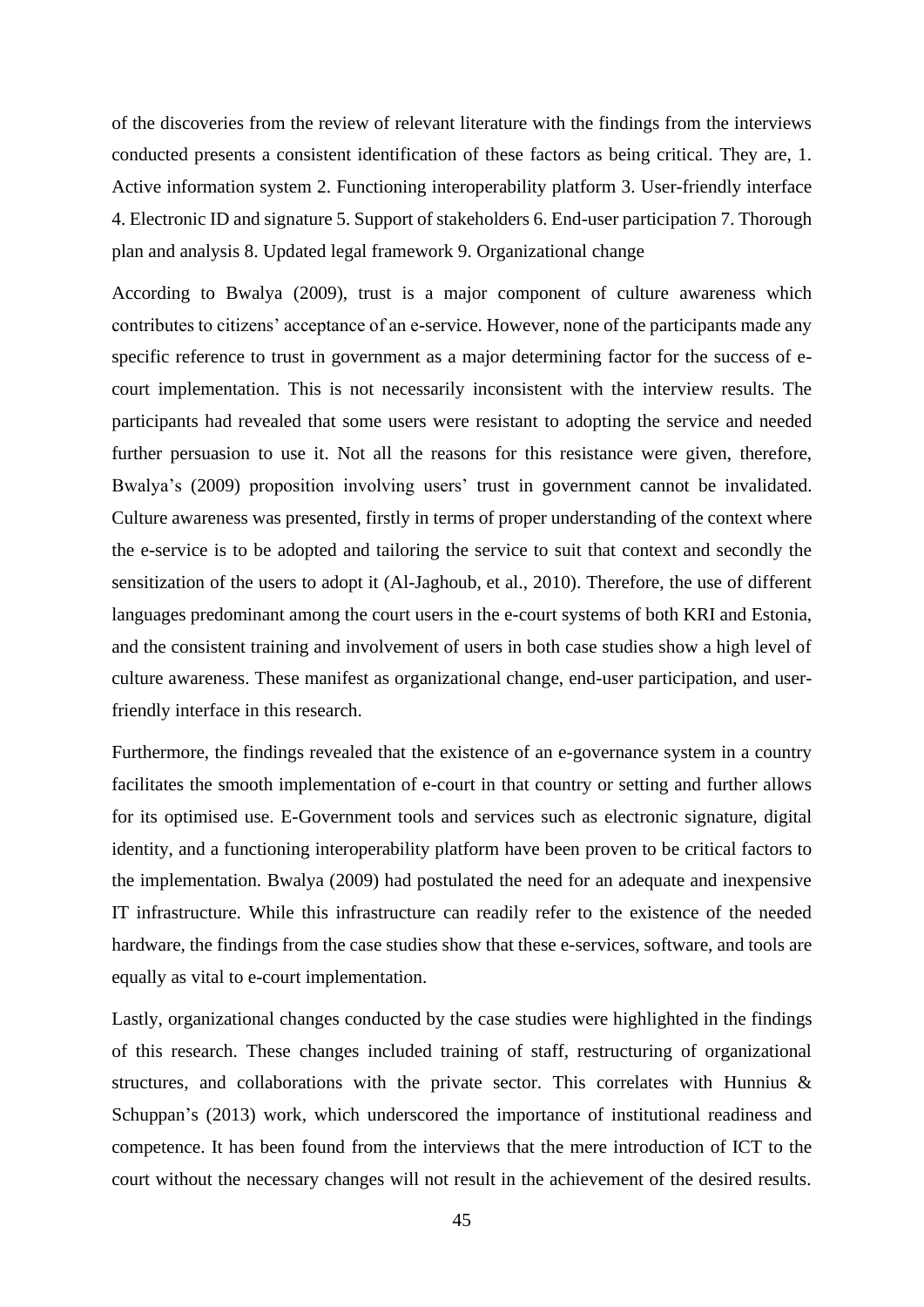The managers, staff, and users of the e-court system need to be built with the requisite skills they need and administrative and internal processes need to be reorganized. Likewise, the work of Alshehri & Drew (2010) which emphasized the need for collaborations between the public sector MDAs and the private sector was proven true, as both case studies in this research engaged the services of private sector companies, especially for the technical aspects.

## <span id="page-45-0"></span>**4.2.2 Challenges to e-Court Implementation**

The challenges identified in the interviews and presented in 4.1 above were: 1. The reluctance of users 2. Budgetary challenges 3. Users' lack of ICT skills 4. Imperfect user-friendly interface 5. Absence of other e-governance tools.

While the challenges identified above are common to both case studies, some challenges also appear to be peculiar to each of them. Participants from KRI did not identify the desire for a more user-friendly interface to be a challenge or concern. Likewise, none of the participants from Estonia referred to the lack of existing e-governance services as one of the challenges that they had to surmount in their adoption of e-court.

There was a distinction between the budgetary allocations in each of the case studies. For Estonia, there was no extra allocation of funds for the e-court project for the most part, which necessitated the use of funds from the regular budgets for the justice sector. On the other hand, in KRI, the stoppage of funding for the project has paused the further expansion of the project contrary to their earlier plans. This research has revealed the possibility of difficulties with budgeting and allocation of funds, especially during the process of execution of the project or the total absence of special funding for the project. The interviews revealed the need for planning against these possible challenges.

The challenge of users' resistance or reluctance was discussed in Kumar, et al.'s (2007) model, which identified perceived risk, and prior internet experience of users as some of the user characteristics that could determine the success of an e-service. From the interviews conducted, it was shown that some users had some difficulty with embracing the e-court system due to prior unsavoury experiences with the use of internet services.

No reference was made by any of the participants to the cumbersome process of converting numerous paper files to digital formats as being one of the major challenges of the transition process. It could be inferred that, although the process of digitizing existing court files and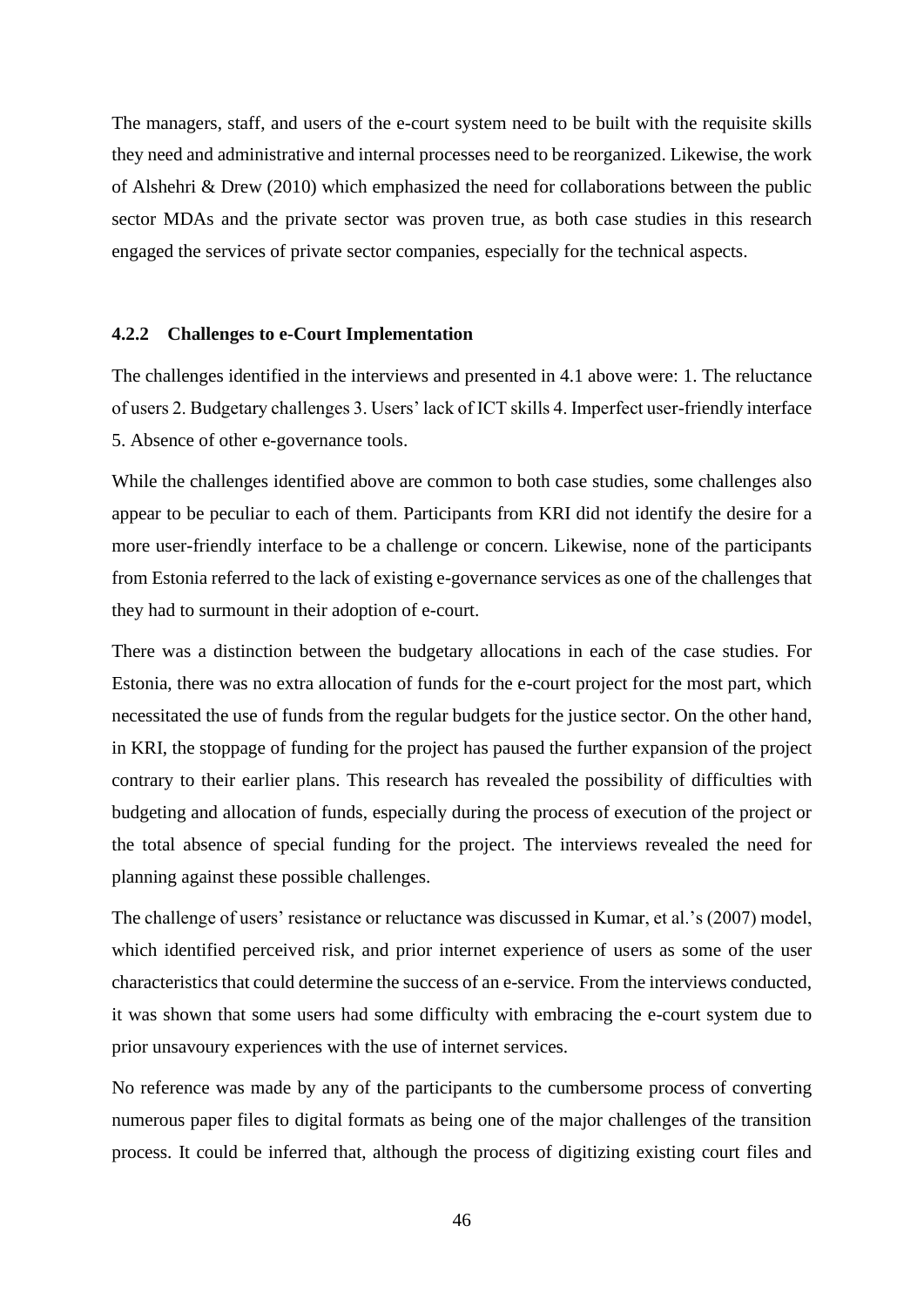documents could be quite challenging as posited by Madanan, Hussain, & Khaliq (2018) it was not one of the most critical challenges faced by the two case studies in their transition process.

## <span id="page-46-0"></span>**4.2.3 Successes of e-court**

Four significant successes of the e-court system were revealed from the case studies: 1. Efficiency and Effectiveness, 2. Flexibility 3. Transparency of Case Distribution 4. Improved Security



*Figure 5: Successes of e-Court*

The figure above shows the four significant successes of e-court in KRI and Estonia which were identified during the interviews conducted. The efficiency and effectiveness which ecourt offers the court system were well emphasized. It manifests in many ways, like increased speed, reduction of papers, and easier fulfilment of statutory duties of users. The research conducted with the participants from both case studies revealed that the average time taken on proceedings, from commencement till they are dispensed with at first instance, has significantly reduced from what used it used to be before introducing of e-court.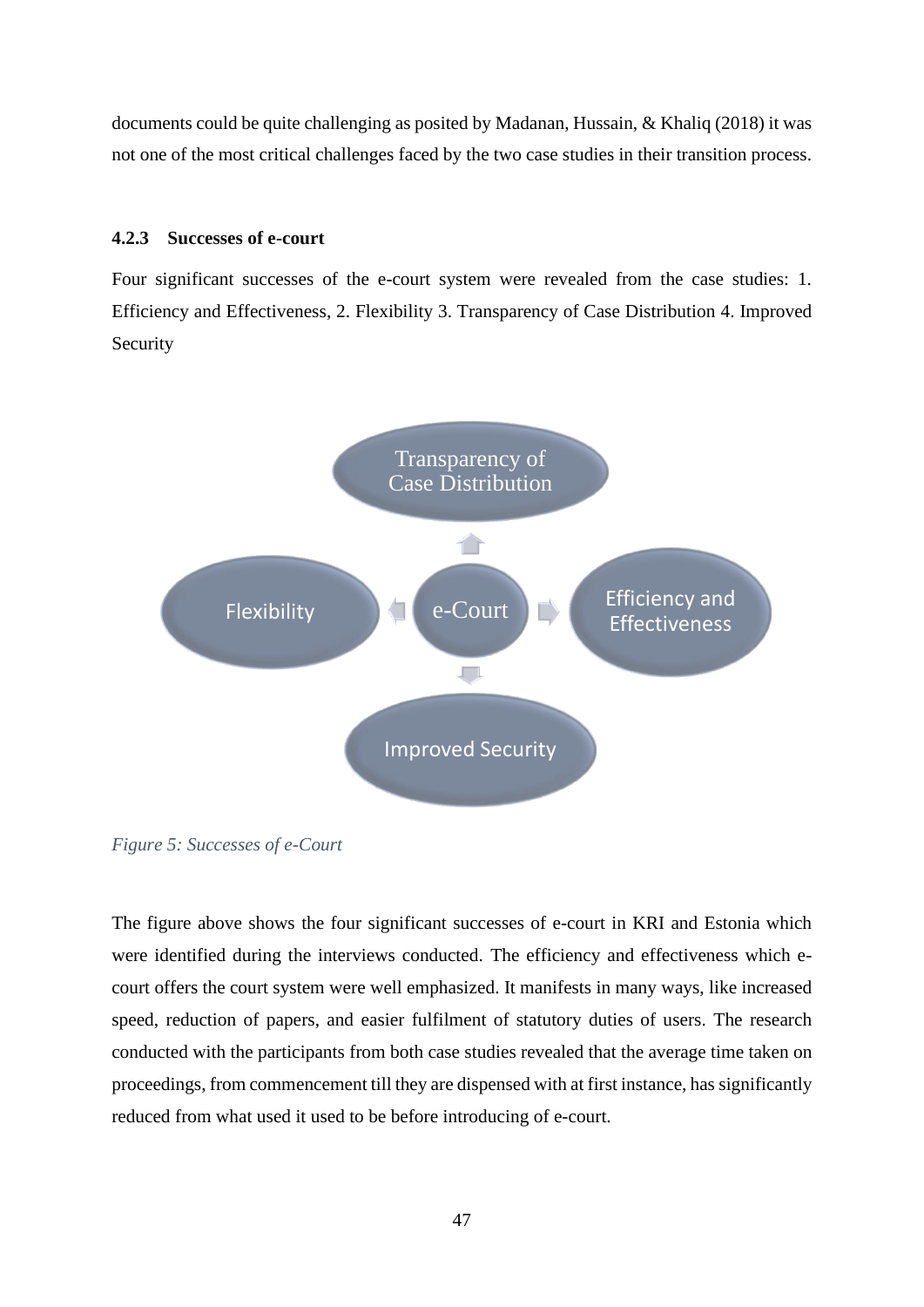In the interviews, the improved levels of security provided by e-court were particularly referred to compared to the paper-based system. As noted by Ahmed, Lips, & Draheim (2020), the ecourt system is usually more secure with the introduction of digital identity and electronic signatures. However, in the case of the KRI, the e-court system is still considered a more secure tool for court files than the paper-based system and storing files in cabinets.

Lastly, Saman & Haider (2012) submitted that the electronic records management system was a major driver for efficiency in courts and that one way it does this is by preventing the misuse of power since it offers a transparent process of case management. This research found this to be valid, as the findings from the qualitative data collected reveal that the automation of case distribution among judges also promotes transparency, which in turn affects the users' opinion on the efficiency of the court system.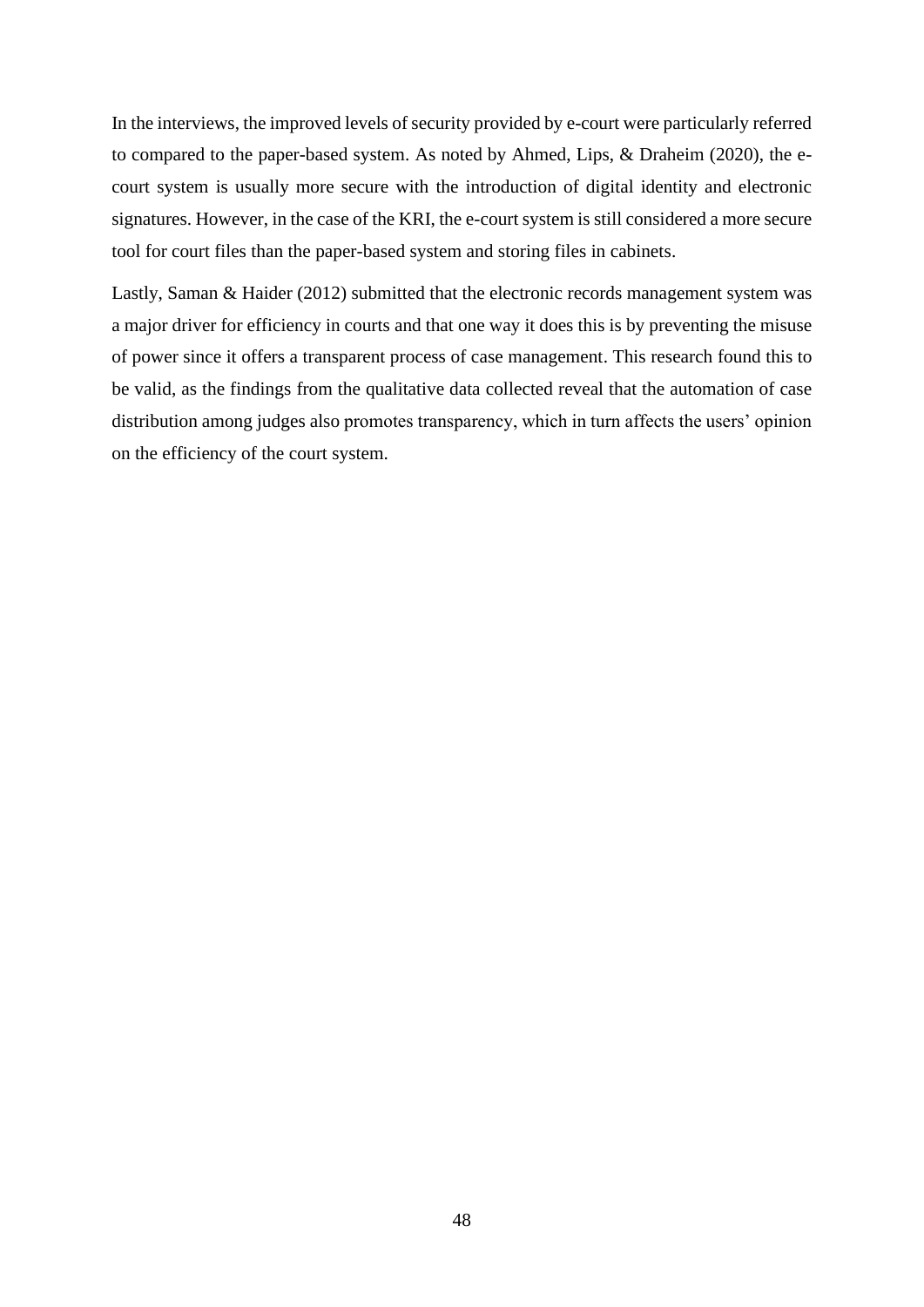## <span id="page-48-0"></span>**5. Conclusion**

## <span id="page-48-1"></span>**5.1 Answering Research Questions**

This research aimed at investigating the critical factors that facilitated the successful e-court transition process of both Estonia and the KRI and analysing their accomplishments, prospects, and challenges to make recommendations for developing countries that have either started or are considering starting their transition to e-court. In the first chapter of this thesis, five research questions were raised based on the research objectives. Therefore, from the study of relevant literature in chapter 2 and the in-depth interviews discussed in chapter 4, this section answers the questions.

## **1. What were the critical factors that made up the transitioning process for the successful implementation of e-court in Estonia?**

The studied literature showed that the existence of an e-government infrastructure in Estonia is largely responsible for the success of the many e-services later developed, one of which was the e-court system. Further validating these assertions, the interviews conducted helped dissect the components of the e-government infrastructure. Estonia had X-Road, the interoperability platform that formed a basis for creating of the e-File system and allowed for easy transfer of data among court users. There was also the electronic identity system, which made it easy to sign digitally. While there are still some desires for a more user-friendly interface, the research also shows that the e-court user interface has been quite user-friendly.

The enactment of the Digital Signatures Act and other legislative decisions acted to compel the use of electronic solutions and ensure that their use was not unknown to law. Other critical factors revealed by this research were the various organizational changes that were effected, and the support and participation of stakeholders, including the end-users.

## **2. What were the critical factors that made up the transitioning process for the successful implementation of e-court in the KRI?**

This research has shown proper planning and analysis to be a major factor that helped KRI in their implementation of e-court. There was also the support of stakeholders, the active participation of end-users, and organizational changes, involving the establishment of committees over the implementation and constant training of staff.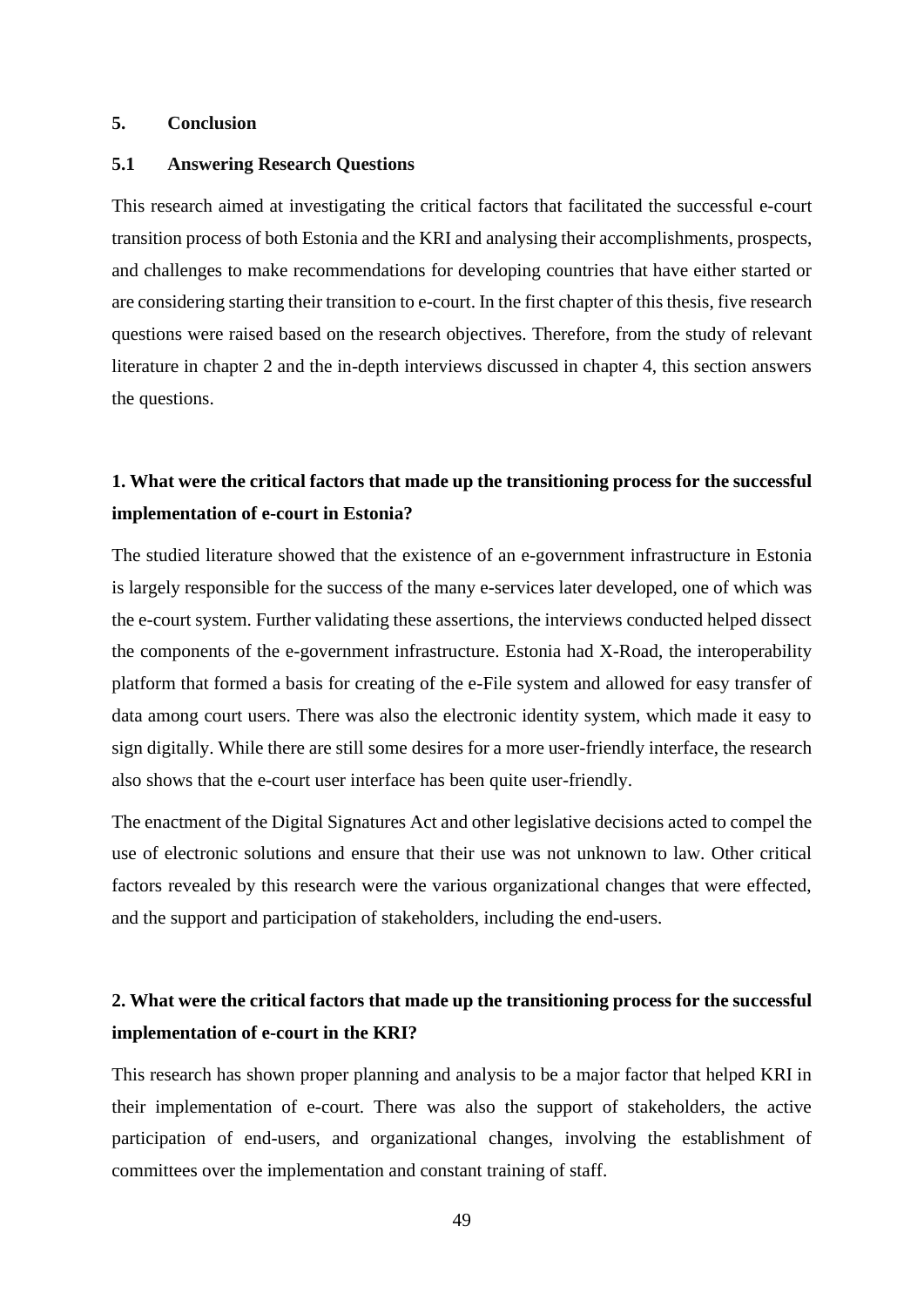However, unlike in Estonia, the KRI did not have an existing e-governance system. Therefore, such tools as digital signature and X-Road were absent. Regardless of this, the system has still been largely successful, having achieved a major part of the aims it set out to achieve. But the missing factors were recognized in both literature and the interviews conducted as being very critical and that their absence has caused some avoidable setbacks.

## **3. How do the successes and challenges of the transition to e-court in KRI compare to those of Estonia?**

There are considerable similarities between the successes that KRI and Estonia have had through their adoption of the e-court system. Both cases have had improved efficiency and effectiveness in how court cases are handled. Likewise, they have both experienced a better, more transparent system for case distribution among judges. However, the research conducted shows that Estonia has experienced more flexibility in its legal system through e-court than the KRI as remote work for staff is possible with the Estonian system. Also, users have more than one option to perform their electronic signatures in Estonia, while this feature is not available yet in KRI.

Similarly, some challenges are common to both case studies. Both case studies experienced some resistance of some users, budgetary challenges, and lack of ICT skills among users. Both were able to surmount the challenge of lack of ICT skills among users by engaging in constant training. However, KRI has not been able to scale the system to other courts in the region due largely to budgetary challenges. Meanwhile, Estonia got its funds from the regular budgetary allocations to the justice sector.

## **4. What recommendations can be given to intending implementers of e-court, especially developing countries?**

The recommendations from this research are given in detail in section 5.2 below.

## <span id="page-49-0"></span>**5.2 Recommendations**

The author recommends that the following may serve as a checklist or guideline for intending implementers or the e-court system. Each activity is based on the critical factors employed, challenges faced, and successes achieved by the case studies of this research. For easier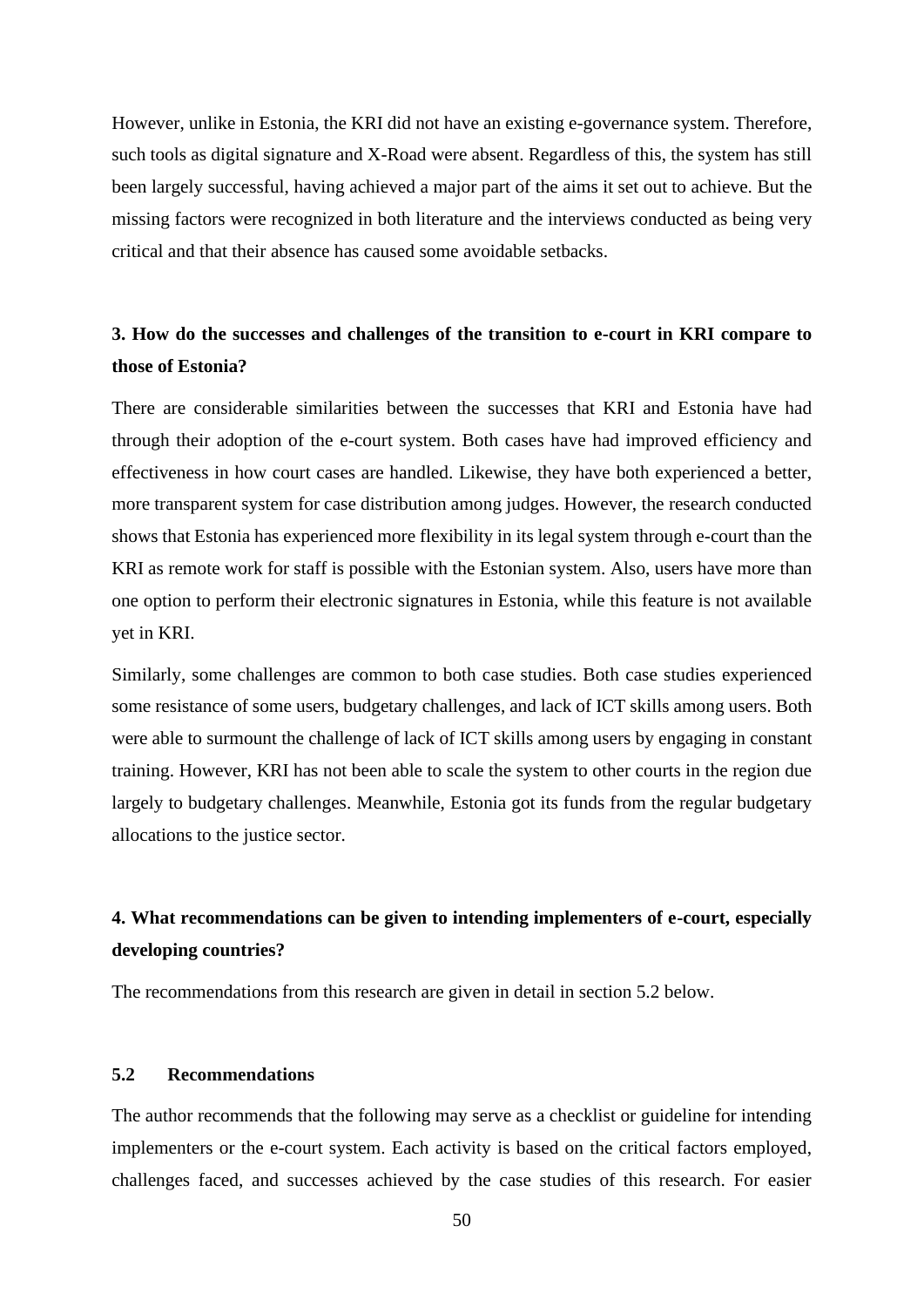interpretation and application of the processes, the author has divided them into three phases making up the implementation of the e-court system.

| <b>Phase</b>                     | <b>Activities</b>                   | <b>Details</b>                                                                                                                                                                                                                                                                                          | <b>Reasons</b>                                                                                                                                                                                                                                                                                                                                                                                                 | <b>Priority</b>    |
|----------------------------------|-------------------------------------|---------------------------------------------------------------------------------------------------------------------------------------------------------------------------------------------------------------------------------------------------------------------------------------------------------|----------------------------------------------------------------------------------------------------------------------------------------------------------------------------------------------------------------------------------------------------------------------------------------------------------------------------------------------------------------------------------------------------------------|--------------------|
|                                  |                                     |                                                                                                                                                                                                                                                                                                         |                                                                                                                                                                                                                                                                                                                                                                                                                | <b>Level</b>       |
| Pre-<br>Implementati<br>on Phase | Developing<br>stakeholders'<br>will | High level of will and<br>from<br>support<br>the<br>government,<br>the<br>heads of the Judiciary,<br>and end-users.                                                                                                                                                                                     | Needed to ensure that:<br>i. the project is not<br>stopped mid-way;<br>ii. the project receives<br>proper funding.                                                                                                                                                                                                                                                                                             | Extreme<br>ly High |
|                                  | Thorough plan<br>and analysis       | Among other things,<br>stakeholders must:<br>i. study their specific<br>context and current<br>situation<br>for<br>sociological<br>and<br>organizational<br>distinctives;<br>ii. identify the aims $\vert$<br>court service;<br>iii.<br>examine<br>face and how they<br>plan<br>to<br>surmount<br>them. | A thorough analysis will<br>help implementers<br>to<br>know:<br>i. whether to implement<br>the<br>across<br>country<br>simultaneously<br><b>or</b><br>$\sin$<br>different<br>regions/states<br>or courts and scale later.<br>ii.<br>other<br>societal<br>and KPIs of the e- problems that require<br>solving.<br>the $\vert$ iii. the level of work<br>challenges they could needed to execute the<br>project. | Extreme<br>ly High |

## <span id="page-50-0"></span>Table 2: An implementation guide for developing countries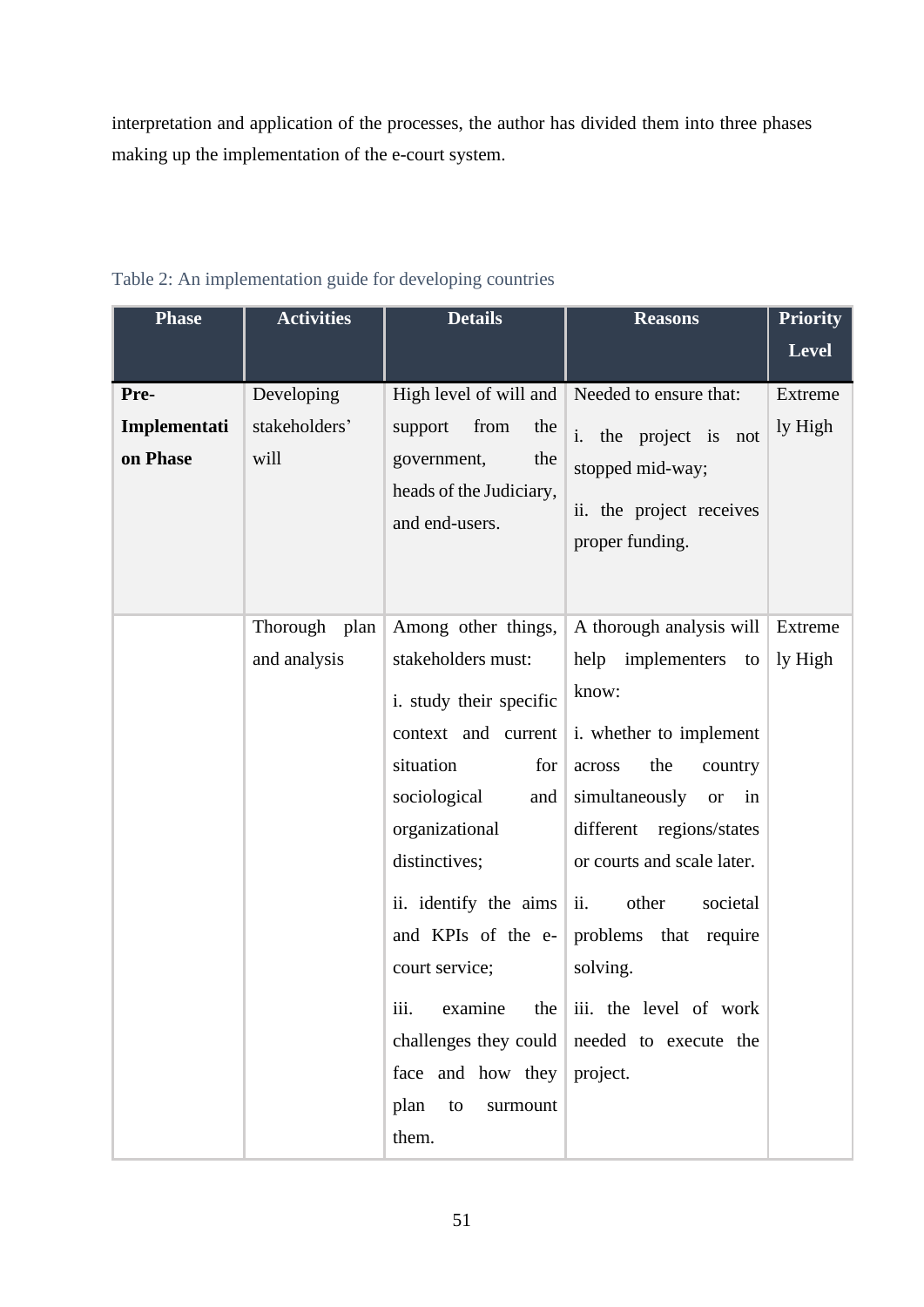| <b>Phase</b> | <b>Activities</b>                           | <b>Details</b>                                                                                                                             | <b>Reasons</b>                                                                                                                                                                                    | <b>Priority</b>    |
|--------------|---------------------------------------------|--------------------------------------------------------------------------------------------------------------------------------------------|---------------------------------------------------------------------------------------------------------------------------------------------------------------------------------------------------|--------------------|
|              |                                             |                                                                                                                                            |                                                                                                                                                                                                   | <b>Level</b>       |
|              |                                             | iv. document an e-<br>transition<br>court<br>strategy<br>estimated<br>V.<br>timeframe<br>for<br>completion of each<br>phase of the project |                                                                                                                                                                                                   |                    |
|              | <b>Budgeting</b>                            | Implementers:<br>i. do a proper cost-<br>benefit analysis of the<br>project;<br>ii. work on sources of<br>funds.                           | i. To prevent wastage of<br>funds.<br>To<br>ii.<br>prevent<br>discontinuation of the<br>project halfway due to<br>lack of funds                                                                   | Extreme<br>ly High |
|              | Updated<br>framework                        | legal   i. Study the subsisting $\vert$ i. The laws need<br>laws;<br>Make necessary<br>ii.<br>amendments or new<br>legislation.            | to<br>support $-$ or at least, not<br>oppose - the use of e-<br>court and e-governance<br>tools,<br>like<br>digital<br>signatures;<br>ii. Laws may be needed<br>to compel the use of e-<br>court. | Extreme<br>ly High |
|              | Functioning<br>$e-$<br>governance<br>system | i. There should be a $\vert$ i.<br>functioning<br>interoperability<br>platform;<br>ii. e-Governance tools<br>such as e-ID<br>and           | functioning<br>A<br>interoperability platform<br>will help transmit digital<br>files between and among<br>agencies dealing with the<br>courts.                                                    | High               |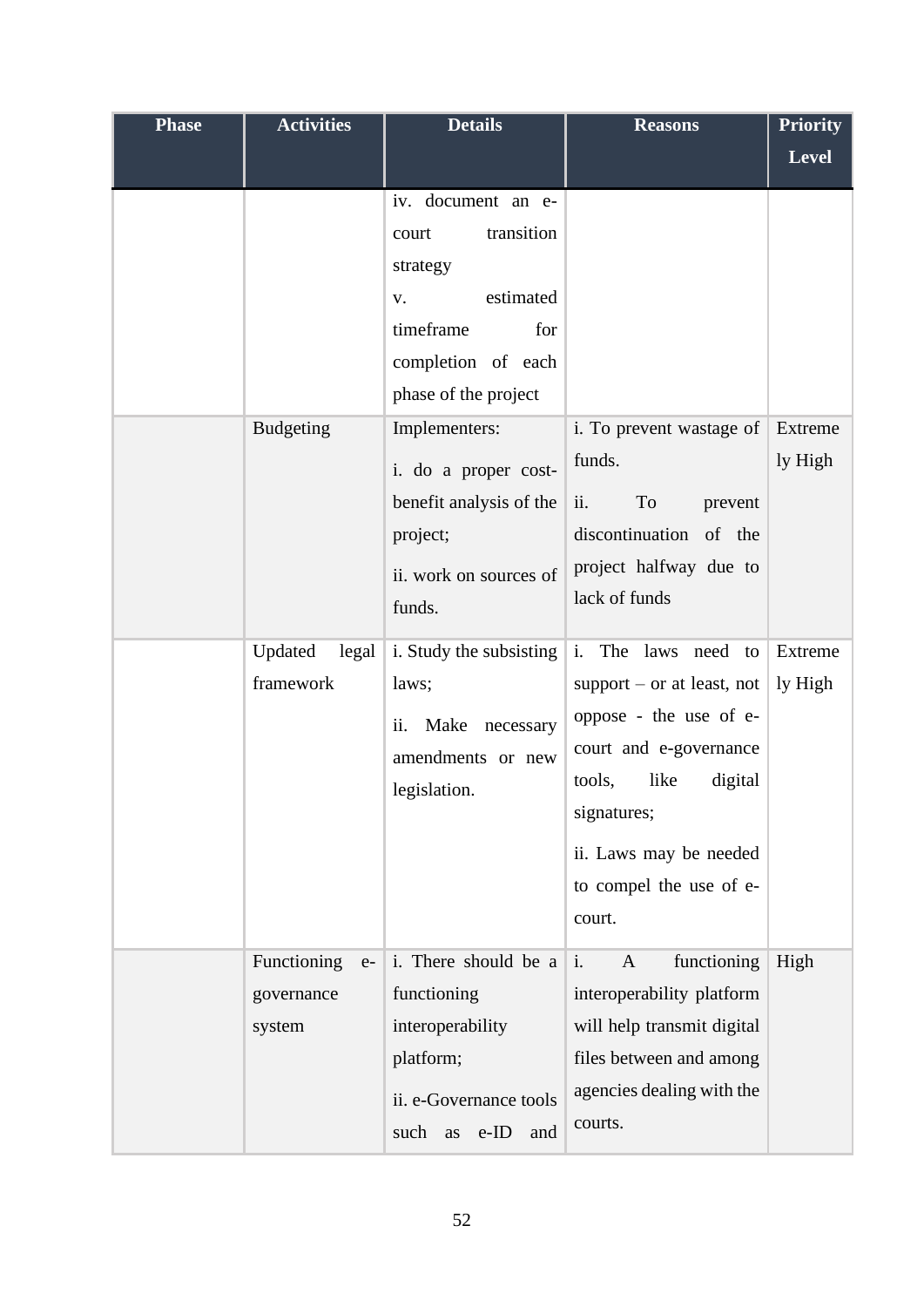| <b>Phase</b>             | <b>Activities</b>                                             | <b>Details</b>                                                                                                                                                | <b>Reasons</b>                                                                                                                                   | <b>Priority</b>    |
|--------------------------|---------------------------------------------------------------|---------------------------------------------------------------------------------------------------------------------------------------------------------------|--------------------------------------------------------------------------------------------------------------------------------------------------|--------------------|
|                          |                                                               |                                                                                                                                                               |                                                                                                                                                  | <b>Level</b>       |
|                          |                                                               | digital<br>signatures<br>should be in place                                                                                                                   | ii. e-Governance tools<br>help to, for example,<br>make the system more<br>secure and eliminate the<br>need for recourse to<br>signing on paper. |                    |
|                          | Collaborations<br>with the private<br>sector                  | Involvement<br>of<br>technocrats<br>in<br>the<br>private<br>sector<br>to<br>collaborate with ICT<br>departments and other<br>departments<br>of<br>government. | The<br>expertise<br>of the<br>private sector is needed<br>for many of the tasks<br>involved.                                                     | Extreme<br>ly High |
| Implementati<br>on Phase | Creation<br>of<br>active electronic<br>information<br>systems | Setting<br>the<br>up<br>necessary<br>database<br>for electronic court<br>data.                                                                                | To<br>collect,<br>store,<br>process, and disseminate<br>electronic data.                                                                         | Extreme<br>ly High |
|                          | Setting<br>up<br>a<br>user-friendly<br>interface              | Creation of a non-<br>complex,<br>well-<br>organized interface                                                                                                | i. The end-users should<br>not find it difficult to<br>navigate the system.<br>ii. To create the best<br>possible user experience                | Extreme<br>ly High |
|                          | Organisational<br>change                                      | Training and re-<br>i.<br>training of court staff,<br>judges, lawyers, and<br>other end users.                                                                | To<br>improve<br>and<br>maximize the<br>human<br>resources for production<br>of the desired results                                              | Extreme<br>ly High |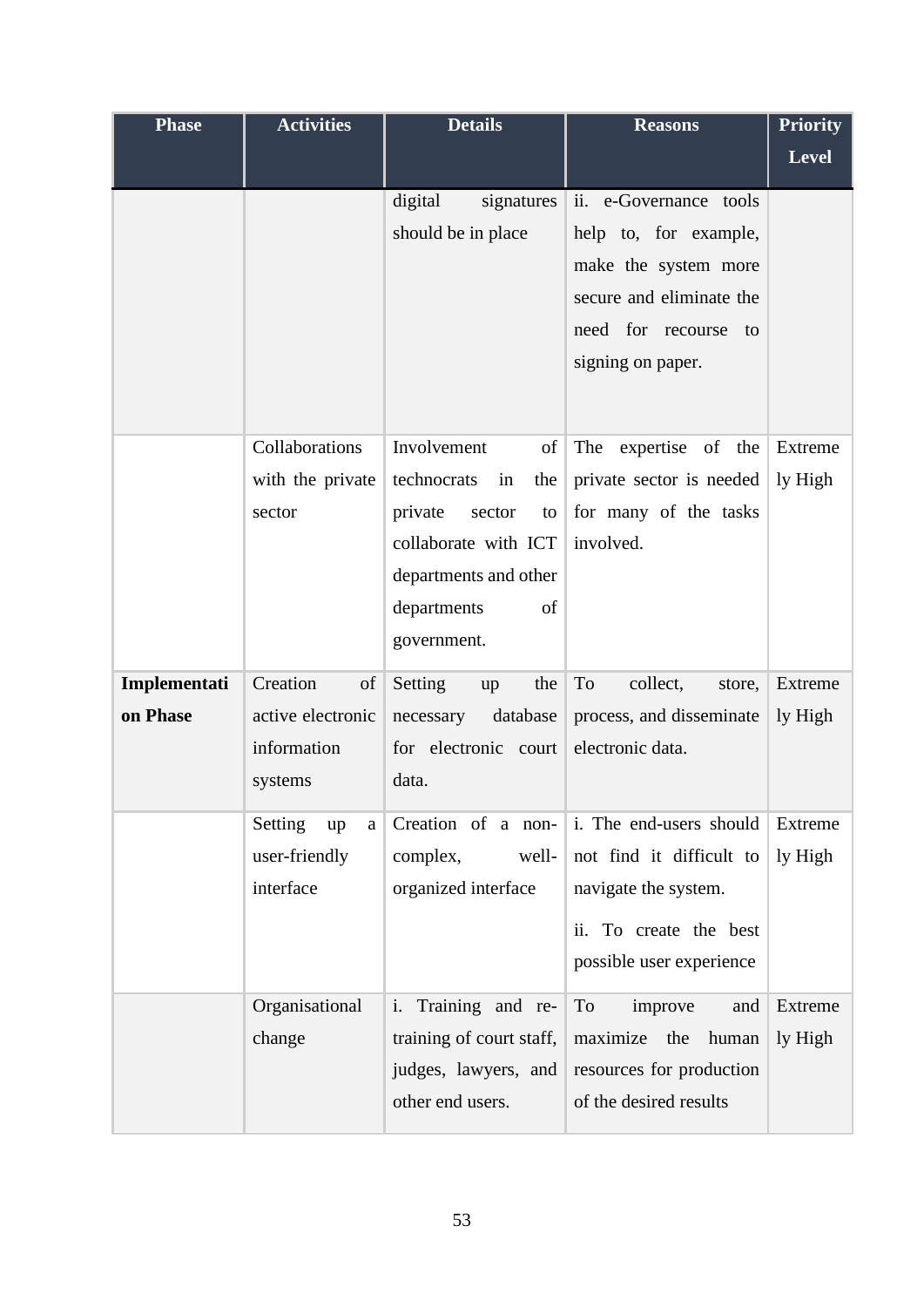| <b>Phase</b> | <b>Activities</b>  | <b>Details</b>              | <b>Reasons</b>                     | <b>Priority</b> |
|--------------|--------------------|-----------------------------|------------------------------------|-----------------|
|              |                    |                             |                                    | <b>Level</b>    |
|              |                    | ii.<br>Restructuring        |                                    |                 |
|              |                    | departments<br>where        |                                    |                 |
|              |                    | necessary                   |                                    |                 |
|              |                    |                             |                                    |                 |
|              |                    | iii. Hiring more staff      |                                    |                 |
|              |                    | skilled in IT, where        |                                    |                 |
|              |                    | necessary                   |                                    |                 |
| Post-        | Organizational     | i. Training of staff        | It is an iterative process         | Extreme         |
| Implementati | change             |                             | and must be continued              | ly High         |
| on Phase     |                    |                             | after<br>even                      |                 |
|              |                    |                             | implementation                     |                 |
|              | Constant           | Delivering<br>updates       | Security of the system             | Extreme         |
|              | improvement to     | and upgrades to the         | should be improved.                | ly High         |
|              | the system         | system                      | System must be made                |                 |
|              |                    |                             | more in tune with users'           |                 |
|              |                    |                             | needs.                             |                 |
|              |                    |                             |                                    |                 |
|              | Expansion<br>of    | The scalability of the      | Necessary where<br>the             | High            |
|              | of<br>scale<br>the | e-court service can be      | service<br>had<br>been             |                 |
|              | where<br>service   | explored to<br>other        | implemented in basic               |                 |
|              | necessary          | states/regions<br><b>or</b> | within<br>forms,<br><b>or</b><br>a |                 |
|              |                    | courts.                     | smaller environment.               |                 |

## <span id="page-53-0"></span>**5.3 Limitations and Future Research Direction**

Although the objectives of this study were achieved, some limitations were quite inevitable. The author desired to analyse more case studies for better applicability and more varied public policy adoption. Some of the countries/regions referred to in the literature review of this research, like Singapore and New South Wales, Australia, were also considered to be acceptable possible case studies for a comprehensive study. However, due to time constraints,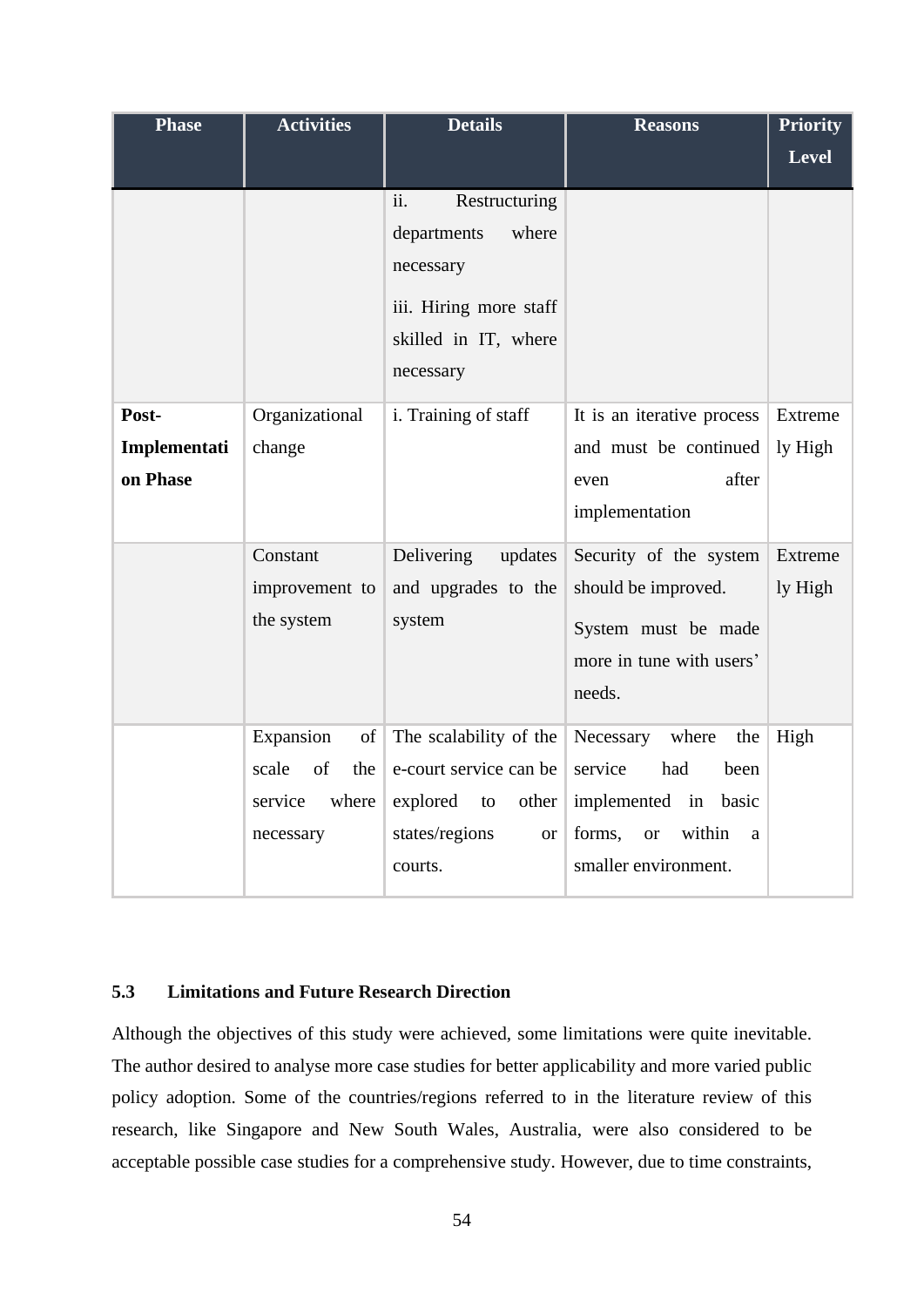it was not possible to further analyse and have interviewees from these regions. Therefore, this will be recommended for further research.

Likewise, a more in-depth study can be done on the national e-court plans, policy documents, and actions of countries or regions intending to implement or already beginning implementation. This is to analyse their prospects of success and identify areas of possible inadequacies. These (developing) countries should be engaged to determine their exact, present-day challenges and to analyse them based on the findings that this research has presented.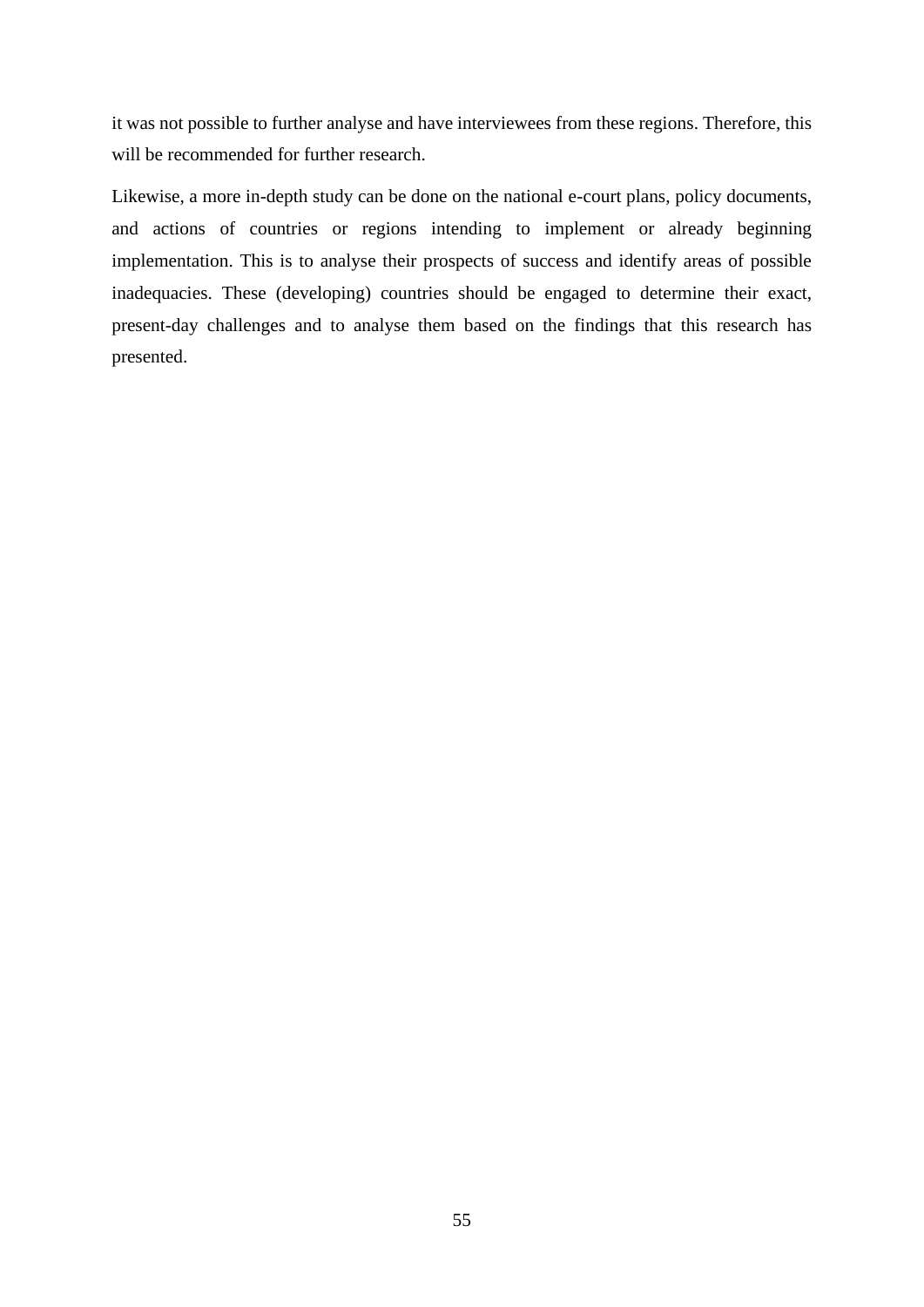## <span id="page-55-0"></span>**References**

- Adom, D., Yeboah, A., & Ankrah, A. K. (2016, October). Constructivism philosophical paradigm: Implication for research, teaching and learning. *Global Journal of Arts Humanities and Social Sciences, 4*(10), 1-9. Retrieved April 2, 2021, from https://www.researchgate.net/publication/309413398\_CONSTRUCTIVISM\_PHILOS OPHICAL\_PARADIGM\_IMPLICATION\_FOR\_RESEARCH\_TEACHING\_AND\_ LEARNING
- Ahmed, R. K., Lips, S., & Draheim, D. (2020). eSignature in eCourt Systems. *Fourth World Conference on Smart Trends in Systems, Security and Sustainability* (pp. 352-356). IEEE. doi:10.1109/WorldS450073.2020.9210309
- Ahmed, R. K., Muhammed, K. H., Pappel, I., & Draheim, D. (2021, January 25). Impact of E-Court Systems Implementation: A Case Study. *Transforming Government: People, Process and Policy, ahead-of-print*(ahead-of-print), 1-22. doi:10.1108/TG-01-2020- 0008
- Ahmed, R. K., Muhammed, K., Reitsakas, A., Pappel, I., & Draheim, D. (2020, February 4). Improving Court Efficiency through ICT Integration: Identifying Essential Areas of Improvement. In S. Fong, N. Dey, & A. Joshi (Eds.), *ICT Analysis and Applications. Lecture Notes in Networks and Systems* (Vol. 93). Springer, Singapore. doi:https://doi.org/10.1007/978-981-15-0630-7\_44
- Ahmed, R., Draheim, D., Pappel, I., & Muhammed, K. H. (2020). Challenges in the Digital Transformation of Courts: A Case Study from the Kurdistan Region of Iraq. *Conference: International Conference on eDemocracy & eGovernment (ICEDEG)*, *1*, pp. 74-79. Buenos Aires, Argentina. doi:10.1109/ICEDEG48599.2020.9096801
- Al Athmay, A.-A. A. (2013, September). E-Governance in Arab Countries: Status and Challenges. *Global Journal of Business Research, 7*(5), 79-98. Retrieved February 10, 2021, from http://www.theibfr2.com/RePEc/ibf/gjbres/gjbr-v7n5-2013/GJBR-V7N5- 2013-8.pdf
- Alim, A. (2018, August). Corruption in Civil Litigation System: An Approach to Judicial Reform in Bangladesh. *Asian Journal of Law and Economics, 9*(2), 1-10. Retrieved March 23, 2021, from https://ideas.repec.org/a/bpj/ajlecn/v9y2018i2p10n3.html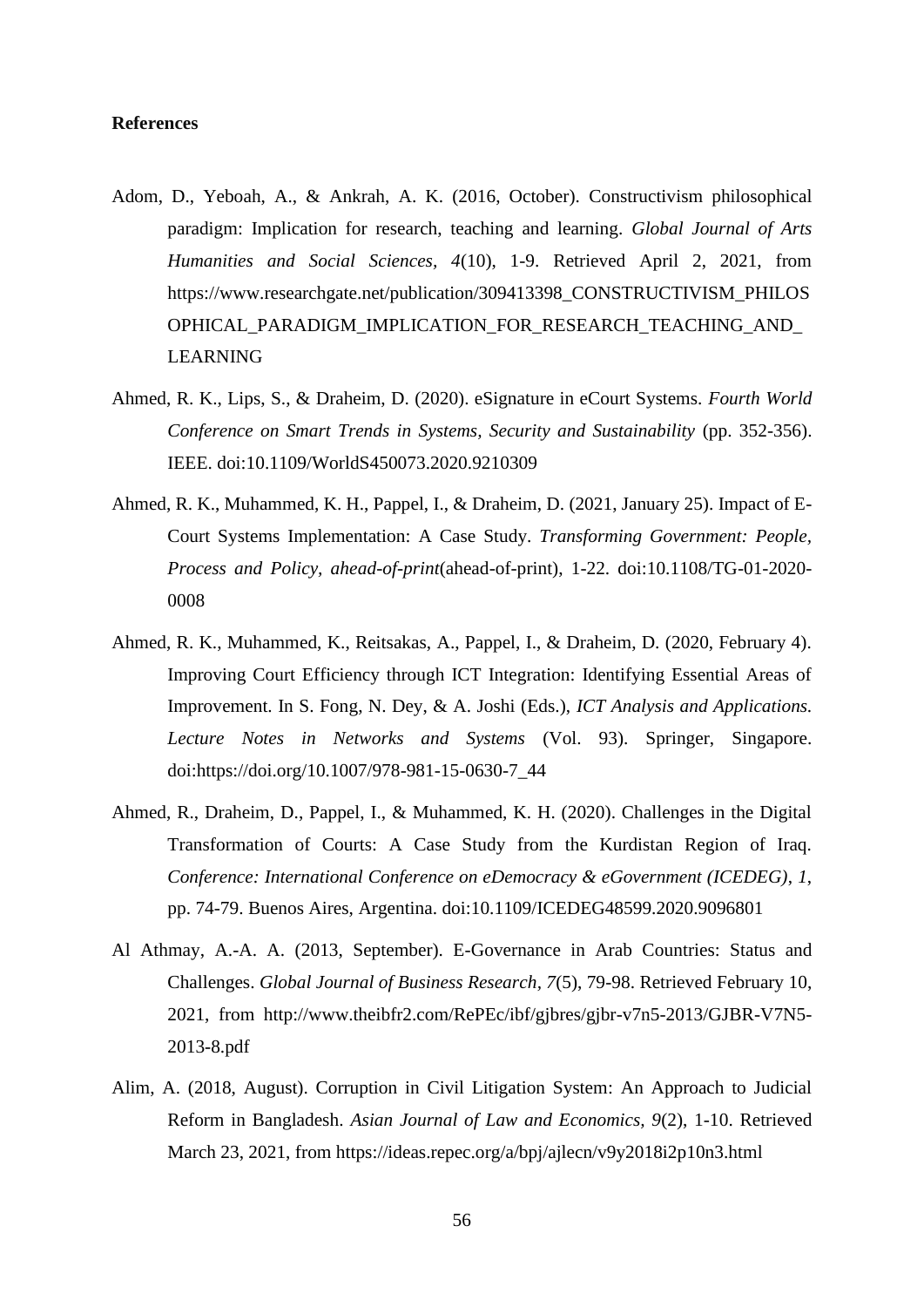- Al-Jaghoub, S., Al-Yaseen, H., & Al-Hourani, M. (2010). Evaluation of Awareness and Acceptability of Using e- Government Services in Developing Countries: the Case of Jordan. *The Electronic Journal Information Systems, 13*(1), 1-8. Retrieved March 23, 2021, from https://www.semanticscholar.org/paper/Evaluation-of-Awareness-and-Acceptability-of-Using-Al-Jaghoub-Al-Yaseen/65301710692c3aea095ca98b5500b34183e3564d
- Alshehri, M., & Drew, S. (2010). E-Government Fundamentals. *Proceedings of the IADIS International Conference ICT, Society and Human Beings 2010* (pp. 35-42). Queensland: International Association for Development of the Information Society (IADIS). Retrieved March 5, 2021, from https://researchrepository.griffith.edu.au/bitstream/handle/10072/37709/67525\_1.pdf
- Banerjee, P., & Chau, P. (2004). E-governance competence: A framework. *Electronic Government, an International Journal, 1*(1), 29-48. Retrieved March 26, 2021, from https://www.researchgate.net/publication/281340821\_Egovernance\_competence\_A\_framework
- Bansode, S., & Patil, S. (2011). Bridging Digital Divide in India: Some Initiatives. *Asia Pacific Journal of Library and Information Science, 1*, 58-68. Retrieved March 20, 2021, from https://www.researchgate.net/publication/236141535 Bridging Digital Divide in In dia\_Some\_Initiatives
- Basu, S. (2004, October 4). E-Government and Developing Countries: An Overview. *International Review of Law, Computers & Technology, 18*(1), 109-132. doi:DOI: 10.1080/13600860410001674779
- Bauer, M. W., & Gaskell, G. (2000). *Qualitative Researching with Text, Image and Sound* (Vol. 1). UK: SAGE Publications Ltd. Retrieved March 31, 2021, from https://uk.sagepub.com/en-gb/eur/qualitative-researching-with-text-image-andsound/book206430
- Braun, V., & Clarke, V. (2006). Using thematic analysis in psychology. *Qualitative Research in Psychology, 3*(2), 77 - 101. Retrieved November 20, 2020, from https://www.researchgate.net/deref/http%3A%2F%2Fdx.doi.org%2F10.1191%2F147 8088706qp063oa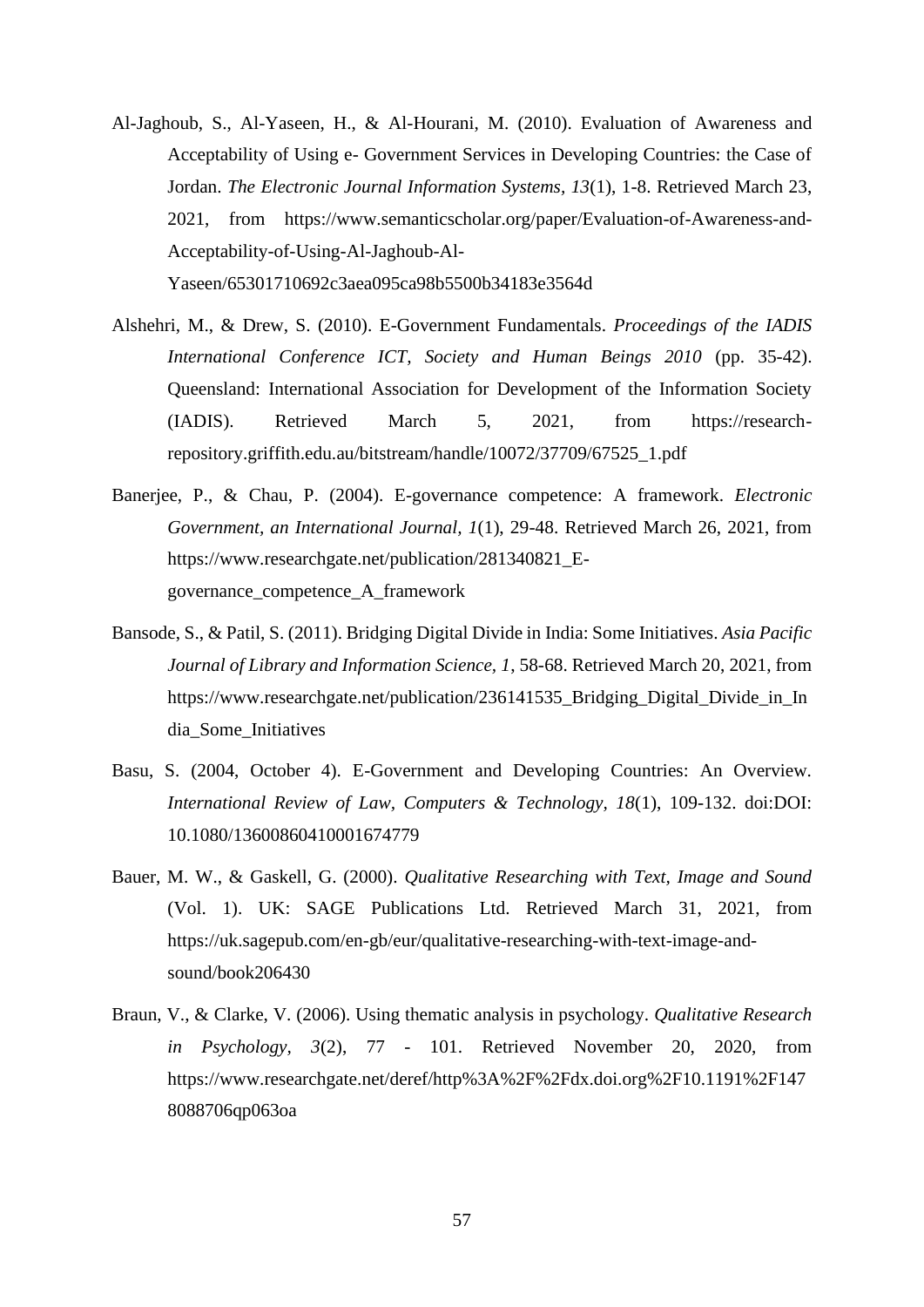- Broome, P. A. (2015, September 23). Before e-Governance and e-Government, Back to Basics! The Case of the Caribbean. *Sage Open*, 1-11. doi:https://doi.org/10.1177/2158244015603106
- Bwalya, K. (2009). Factors Affecting Adoption of e‐Government in Zambia. *The Electronic Journal on Information Systems in Developing Countries, 38*(4), 1-13. Retrieved March 15, 2021, from https://onlinelibrary.wiley.com/doi/pdf/10.1002/j.1681- 4835.2009.tb00267.x
- Center for Security Studies. (2011). *E-tools for criminal case management within selected EU Member States.* Zurich: Center for the Study of Democracy (CSD). Retrieved March 12, 2021, from https://css.ethz.ch/en/services/digitallibrary/publications/publication.html/142038
- Chan, F., Thong, J., Brown, S., & Venkatesh, V. (2020, September 13). Service Design and Citizen Satisfaction with E‐Government Services: A Multidimensional Perspective. *Public Administration Review*. doi:doi.org/10.1111/puar.13308
- Charmonman, S., & Mongkhonvanit, P. (2016, May). Harnessing the Power of Information Technology for Efficiency in E-Court and E-Trial. *International Journal of the Computer, the Internet and Management, 24*(2), 1-7.
- Creswell, J. W., & Creswell, J. D. (2018). *Research Design: Qualitative, Quantitative, and Mixed Methods Approaches* (Vol. 5). SAGE Publications. Retrieved May 3, 2021, from http://lib.jci.edu.cn/uploads/1/file/public/201904/190408%20%E5%A5%BD%E4%B 9%A6%E6%8E%A8%E8%8D%90%E3%80%8A%E7%A0%94%E7%A9%B6%E8 %AE%BE%E8%AE%A1%E4%B8%8E%E5%86%99%E4%BD%9C%E6%8C%87 %E5%AF%BC%EF%BC%9A%E5%AE%9A%E6%80%A7%E5%AE%9A%E9%87 %8F%E4%B8%8E%E6%B7%B7%E5%90
- Dakolias, M. (1999). Court Performance Around the World: A Comparative Perspective. *Yale Human Rights and Development Law Journal, 2*(1), 87-142. Retrieved February 10, 2021, from https://digitalcommons.law.yale.edu/cgi/viewcontent.cgi?article=1009&context=yhrdl j
- Das Aundhe, M., & Narasimhan, R. (2016, October 10). Public private partnership (PPP) outcomes in e-government – a social capital explanation. *International Journal of*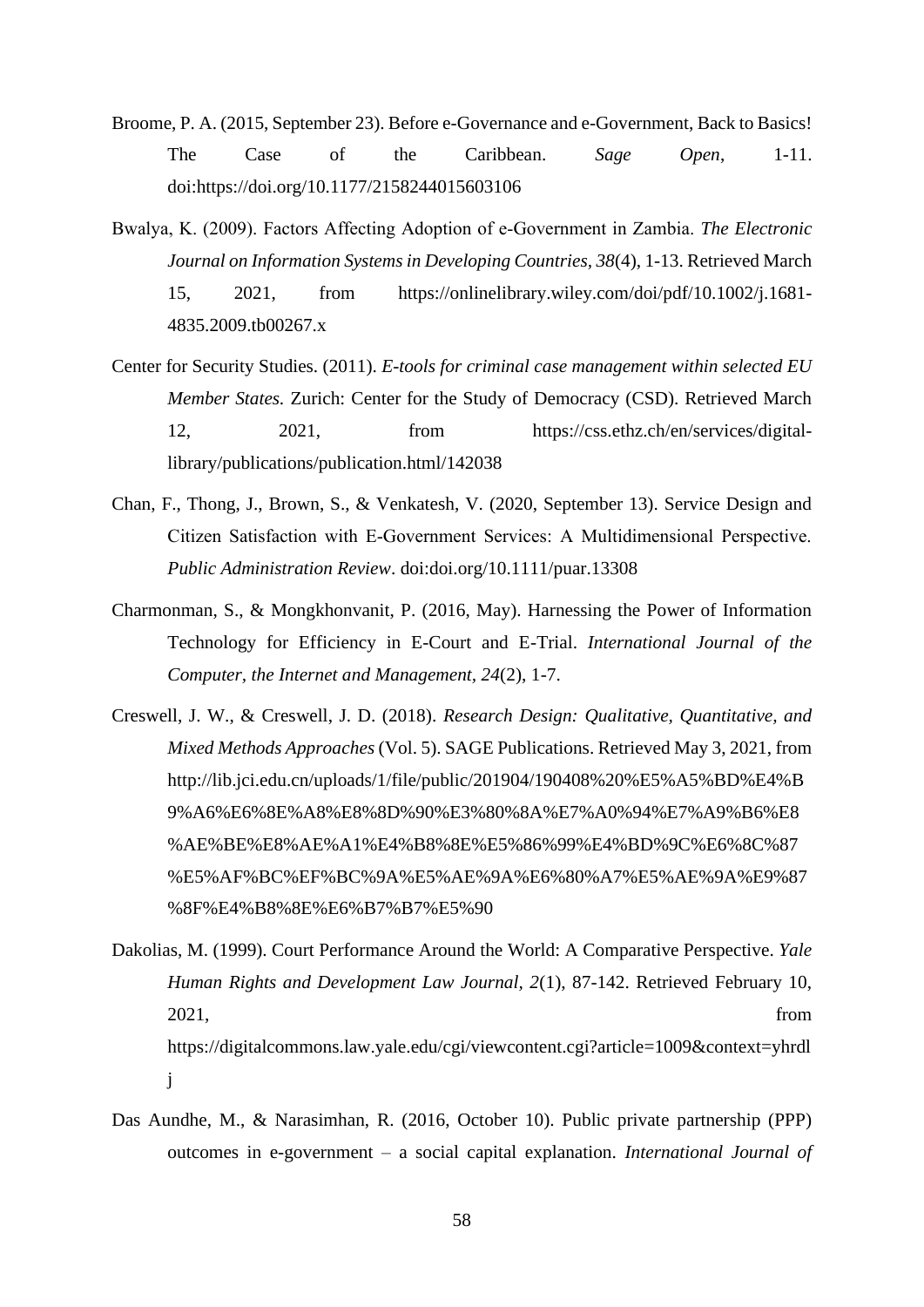*Public Sector Management,, 29*(7), 638-658. Retrieved March 25, 2021, from https://www.emerald.com/insight/content/doi/10.1108/IJPSM-09-2015-0160/full/html

- Dawes, S. S. (2008, December). The Evolution and Continuing Challenges of E-Governance. *Public Administration Review*(Special Issue), S86-S102. Retrieved March 30, 2021, from https://doi.org/10.1111/j.1540-6210.2008.00981.x
- Dias, G. P. (2020, May 23). Global e-government development: besides the relative wealth of countries, do policies matter? *Transforming Government: People, Process and Policy, 14*(3), 381-400. Retrieved March 15, 2021, from https://www.emerald.com/insight/content/doi/10.1108/TG-12-2019-0125/full/html
- Dibie, R., & Quadri, O. (2018). Analysis of the Effectiveness of E-Government in the Federal Government of Nigeria. *Journal of Public Administration and Governance, 8*(3), 75- 83. doi:10.5296/jpag.v8i3.13454
- Dillon, M., & Beresford, D. (2014, June). Electronic Courts And The Challenges In Managing Evidence: A View From Inside The International Criminal Court. *International Journal For Court Administration, 6*(1), 29 - 36. Retrieved November 19, 2020, from http://doi.org/10.18352/ijca.132
- Dillon, M., & Beresford, D. (2014, June). Electronic Courts And The Challenges In Managing Evidence: A View From Inside The International Criminal Court. *International Journal for Court Administration, 6*(1), 1-8. Retrieved February 12, 2021, from https://papers.ssrn.com/sol3/papers.cfm?abstract\_id=2894163
- Drislane, R., & Parkinson, G. (2011, September). Qualitative Research. *Online Dictionary of the Social Sciences*. Canada. Retrieved April 3, 2021, from http://bitbucket.icaap.org/dict.pl?term=QUALITATIVE%20RESEARCH
- Ejdys, J., Ginevicius, R., Rozsa, Z., & Janošková, K. (2019, Seotember). The Role of Perceived Risk and Security Level in Building Trust in E-government Solutions. *Information Management, 22*(3), 220-235. doi:10.15240/tul/001/2019-3-014
- Federal Court of Australia. (2020, March 31). Special Measures Information Note. *Special Measures In Response to Covid 19*. Australia. Retrieved March 1, 2021
- Fenwick, W. A., & Brownstone, R. D. (2003, January). Electronic Filing: What Is It What Are Its Implications? *Computer & High Technology Law Journal, 19*(1), 181-227. Retrieved February 13, 2021, from https://core.ac.uk/download/pdf/149271763.pdf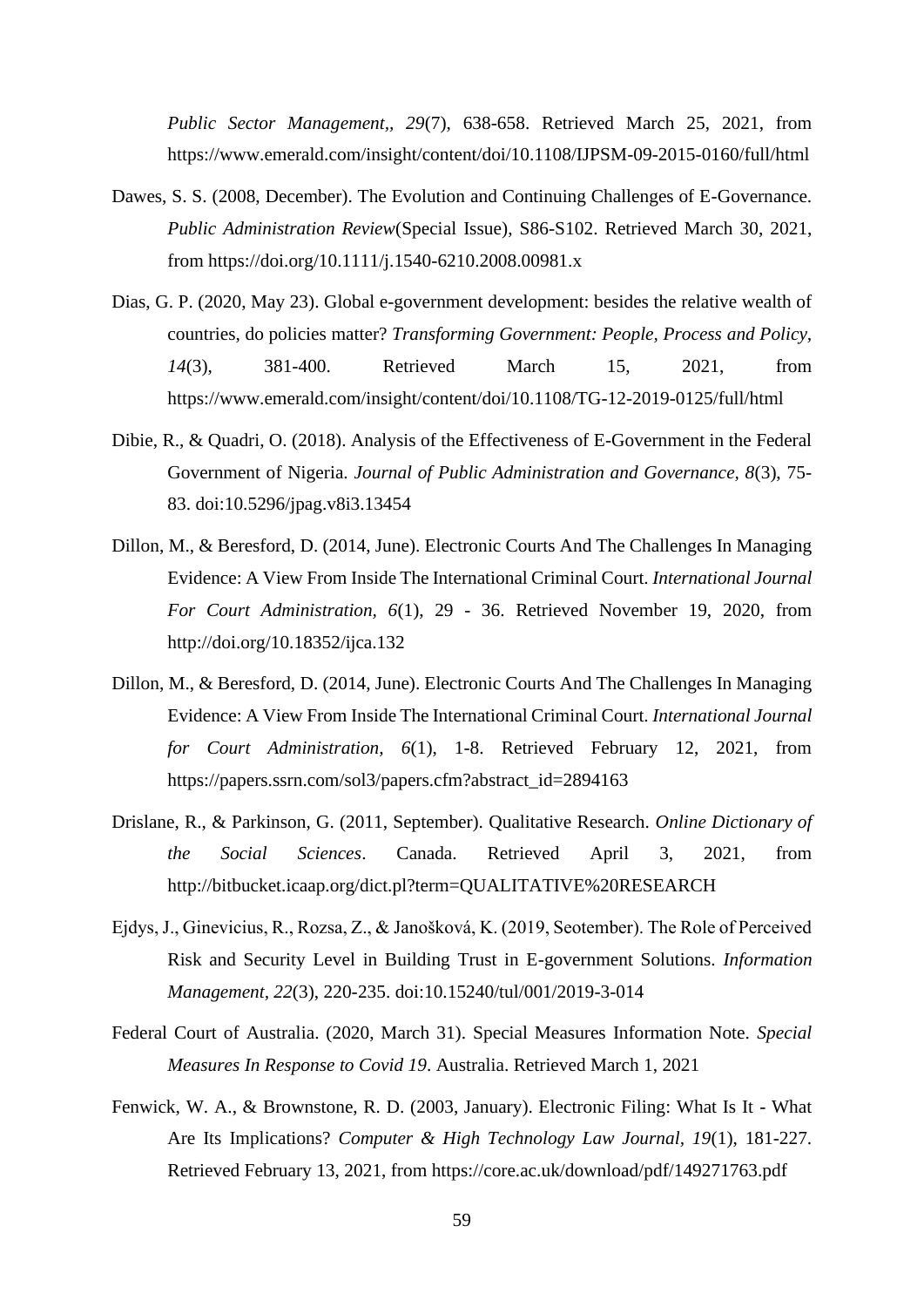- Forji, A. (2010). The correlation between law and behaviour as pillar of human society. *International Journal of Punishment and Sentencing, 6*(3), 84-96. Retrieved March 20, 2021, from https://helda.helsinki.fi//bitstream/handle/10138/157880/Article\_correlation\_btw\_law and behaviour.pdf?sequence=1
- Grönlund, Å., & Horan, T. A. (2005). Introducing e-Gov: History, Definitions, and Issues. (P. Gray, Ed.) *Communications of the Association for Information Systems, 15*(39), 713- 729. doi:10.17705/1CAIS.01539
- Guest, G., Namey, E. E., & Mitchell, M. L. (2013). Qualitative Research: Defining and Designing. In G. Guest, E. E. Namey, & M. L. Mitchell, *Collecting qualitative data* (pp. 1-40). SAGE Publications, Ltd. doi:https://dx.doi.org/10.4135/9781506374680.n1
- Heeks, R. (2003, February 18). Most eGovernment-for- Development Projects Fail: How Can Risks be Reduced? *iGovernment Working Paper no. 14*, 1-17. doi:doi.org/10.2139/ssrn.3540052
- Huda, T. (2020, May 21). *Virtual courts and the future of justice*. Retrieved April 3, 2021, from The Daily Star Website: https://www.thedailystar.net/opinion/news/virtual-courts-andthe-future-justice-1904500
- Hunnius, S., & Schuppan, T. (2013). ompetency Requirements for Transformational E-Government. *Proceedings of the 46th Annual Hawaii International Conference on System Sciences. 46*, pp. 1664 - 1673. IEEE. doi:10.1109/HICSS.2013.139
- Jackson, S. (2007, January). New Challenges for Litigation in the Electronic Age. *Deakin Law Review, 12*(1), 81-122. doi:10.21153/dlr2007vol12no1art168
- Kagbala, T. I., Bethel, O., & Fems, K. M. (2018, August). The Role of Technology in Recalibrating the Legal Profession to meet the Entrepreneurial exigencies of Modern Legal Practice in Nigeria. *International Journal of Recent Innovations in Academic Research, 2*(4), 36-44. Retrieved February 8, 2021, from https://www.academia.edu/44822694/The\_Role\_of\_Technology\_in\_Recalibrating\_th e\_Legal\_Profession\_to\_meet\_the\_Entrepreneural\_exigencies\_of\_Modern\_Legal\_Prac tice in Nigeria
- Kharlie, A. T., & Cholil, A. (2020). E-Court and E-Litigation:The New Face of Civil Court Practices in Indonesia. *International Journal of Advanced Science and Technology,*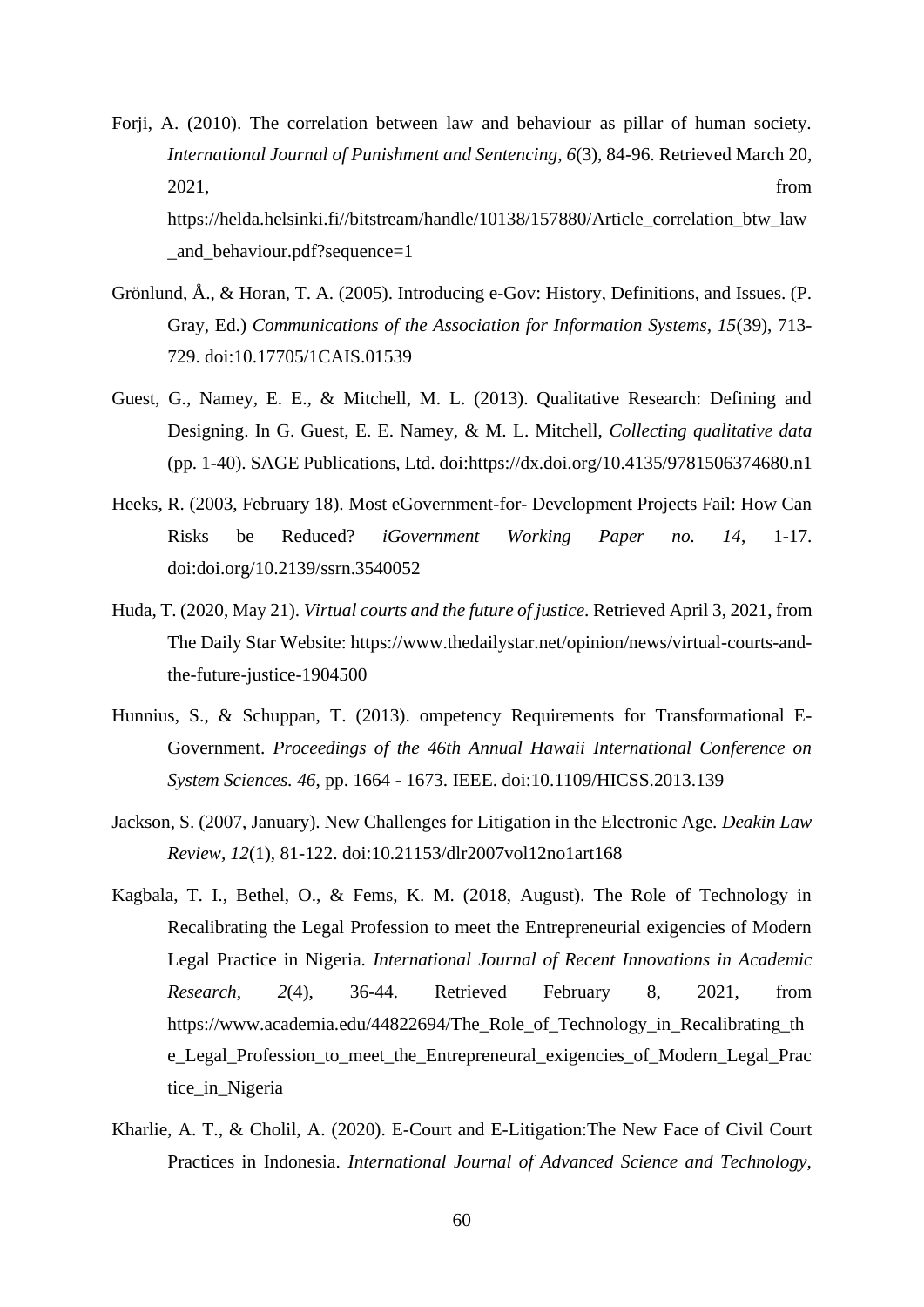*29*(2), 2206-2213. Retrieved January 30, 2021, from http://sersc.org/journals/index.php/IJAST/article/view/3639/2502

- Kitsing, M. (2011, May). Explaining the e-government success in Estonia. *Policy & Interest, 3*(1), 1-21. doi:10.1145/1367832.1367927
- Krull, A. (2003, April). *ICT Infrastructure and E-readiness Assessment Report: Estonia.* Tallinn, Estonia: PRAXIS Center for Policy Studies. Retrieved March 20, 2021, from https://books.google.ee/books?id=Urqw3KE1MVIC
- Kumar, V., Mukerji, B., Butt, I., & Persaud, A. (2007, January). Factors for Successful Egovernment Adoption: A Conceptual Framework. *The Electronic Journal of E-Government, 5*(1), 63-76. Retrieved March 12, 2021, from https://www.researchgate.net/publication/228796407 Factors for Successful Egovernment\_Adoption\_A\_Conceptual\_Framework
- Lederer, F. I. (1999). The Road to the Virtual Courtroom? A Consideration of Today's and Tomorrow's High Technology Courtrooms. *South Carolina Law Review, 50*, 800-843. Retrieved January 30, 2021, from https://scholarship.law.wm.edu/cgi/viewcontent.cgi?article=1231&context=facpubs
- Lederer, F. I., & Solomon, S. H. (1997). Courtroom Technology An Introduction to the Onrushing Future. *Fifth National Court Technology Conference.* Michigan: William & Mary Law School Scholarship Repository. Retrieved February 12, 2021, from https://scholarship.law.wm.edu/cgi/viewcontent.cgi?article=2693&context=facpubs
- Lincoln, Y. S., & Guba, E. (2005). Paradigmatic Controversies, Contradictions, and Emerging Confluences. In N. K. Denzin, & Y. S. Lincoln (Eds.), *The Handbook of Qualitative Research* (2nd ed., pp. 163-188). Sage Publications. Retrieved April 2, 2021, from https://www.semanticscholar.org/paper/Paradigmatic-Controversies%2C-Contradictions%2C-and-Guba-Lincoln/9ecdaab09c3b38b5886cdf890c69cdace39f027e
- Liton, S., & Habib, M. A. (2015). Analyzing Challenges and Opportunities of the Implementation of E-Government in Bangladesh. *Global Journal of Computer Science and Technology, 15*(1), 21-28. Retrieved from https://core.ac.uk/download/pdf/231149882.pdf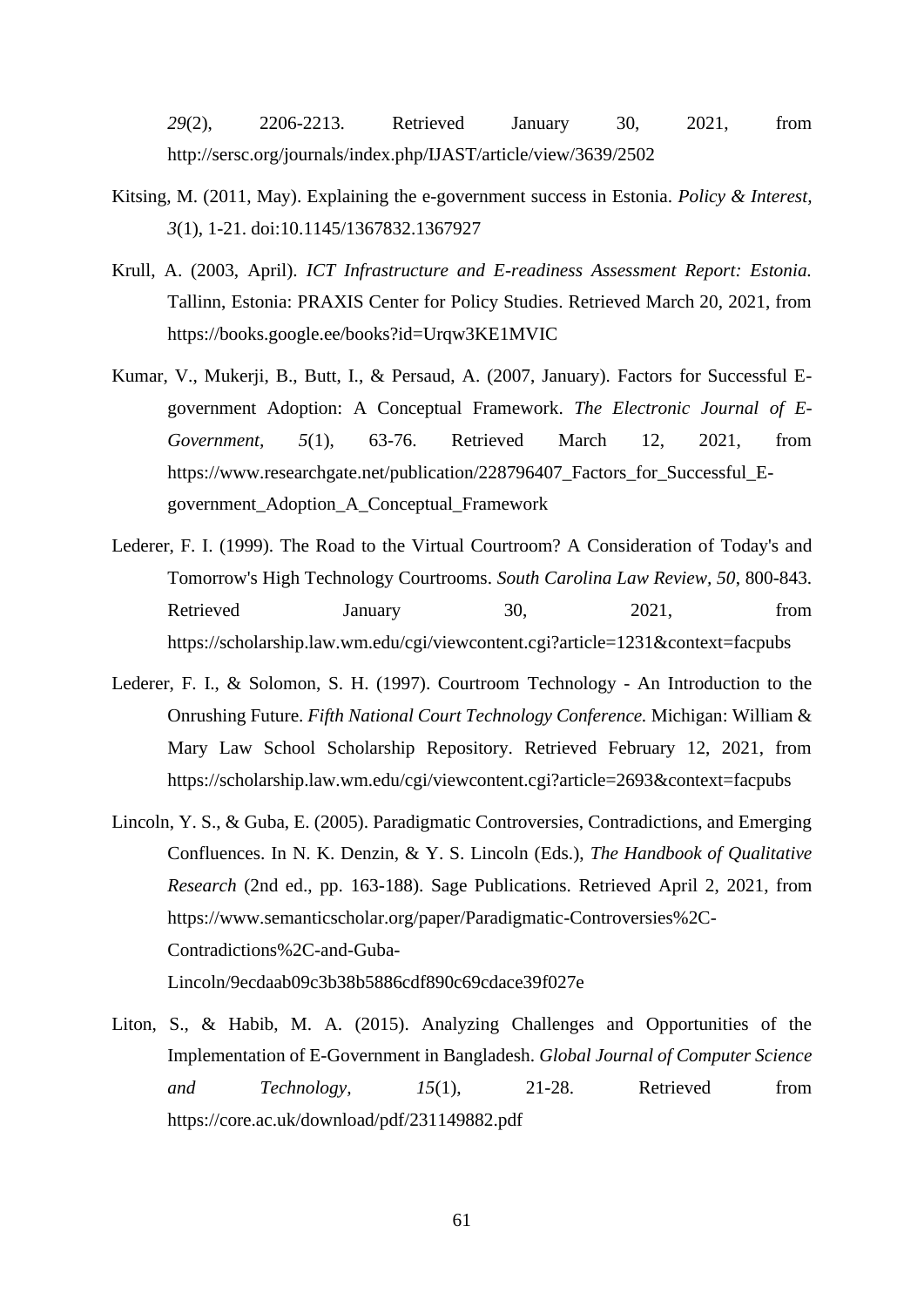- Madanan, M., Hussain, N., & Khaliq, A. (2018, August). A study of the digitization process to preserve the culture and heritage of a civilization using natural language processing and it's impact on the social, economic and scientific aspects. *Journal of Theoretical and Applied Information Technology, 96*(16), 5550-5568. Retrieved May 3, 2021, from https://www.researchgate.net/publication/327685816 A study of the digitization pr ocess\_to\_preserve\_the\_culture\_and\_heritage\_of\_a\_civilization\_using\_natural\_langua ge\_processing\_and\_it's\_impact\_on\_the\_social\_economic\_and\_scientific\_aspects
- Mahibha, G., & Balasubramanian, P. (2020, May 11). A Critical Analysis of the Significance of the eCourts Information Systems in Indian Courts. *Legal Information Management, 20*(1), 47-53. doi:10.1017/S1472669620000092
- Martens, T. (2010, March 9). Electronic identity management in Estonia between market and state governance. *Identity in the Information Society, 3*, 213-233. doi:https://doi.org/10.1007/s12394-010-0044-0
- McBride, K., Toots, M., Kalvet, T., & Krimmer, R. (2018, November). Leader in e-Government, Laggard in Open Data: Exploring the Case of Estonia. *Revue Française D Administration Publique*, 613-625. doi:10.3917/rfap.167.0613
- Murshed, M. M. (2020, May 18). *Virtual Courts in Bangladesh: Prospects and challenges*. Retrieved March 30, 2021, from The Daily Star Website: https://www.thedailystar.net/law-our-rights/news/virtual-courts-bangladesh-prospectsand-challenges-1903678
- Nyman-Metcalf, K. (2014). e-Governance in Law and by Law. In T. Kerikmäe (Ed.), *Regulating eTechnologies in the European Union* (pp. 33-52). Tallinn: Springer International Publishing Switzerland. doi:https://doi.org/10.1007/978-3-319-08117- 5\_3
- Odat, A., & Khazaaleh, M. (2012, September). E-Government Challenges and Opportunities: A Case Study of Jordan. *International Journal of Computer Science Issues, 9*(2), 361- 367. Retrieved February 10, 2021, from https://core.ac.uk/download/pdf/25899724.pdf
- Olugasa, O. (2020, August). Utilising Technology in Making the Nigerian Administration of Criminal Justice Act Effective for Criminal Trials. *International Journal for Court Administration, 11*(2). doi:http://doi.org/10.36745/ijca.332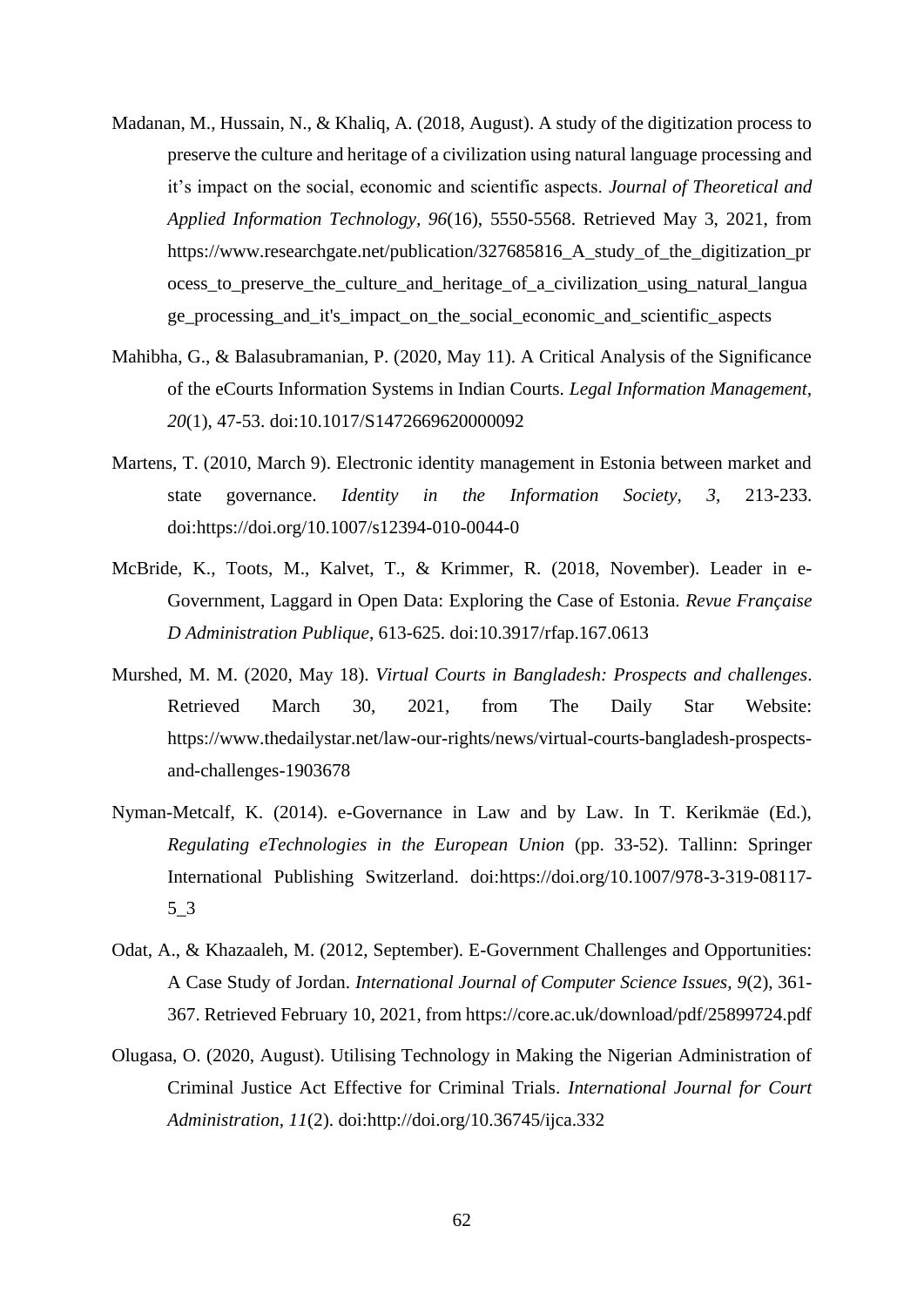- Oniekoro, F., & Jemialu, M. (2014). Service of Originating Processes on Corporate Entities in Nigeria: Imperative for a Review by the Supreme Court of its Extant Decisions on the Point. *Journal of Law, Policy and Globalization, 29*, 45-57. Retrieved February 8, 2021, from https://core.ac.uk/download/pdf/234649989.pdf
- Palinkas, L., Horwitz, S., Green, C., Wisdom, J., Duan, N., & Hoagwood, K. (2013, November 6). Purposeful Sampling for Qualitative Data Collection and Analysis in Mixed Method Implementation Research. *Administration and Policy in Mental Health and Mental Health Services Research, 42*(5). doi:10.1007/s10488-013-0528-y
- Park, J. (2020, April 3). *Your Honor, AI.* Retrieved March 13, 2021, from Harvard International Review: https://hir.harvard.edu/your-honor-ai/
- Pires, G., Stanton, J., & Eckford, A. (2004, December). Influences on the perceived risk of purchasing online. *Journal of Consumer Behaviour, 4*(2), 118-131. doi:10.1002/cb.163
- Prause, G. (2016, March). E-Residency: A Business Platform Industry 4.0? *Entrepreneurship and Sustainability Issues, 3*(3), 216-227.
- Průša, J. (2015). E-identity: Basic building block of e-Government. *2015 IST-Africa Conference* (pp. 1-19). Lilongwe: IEEE. doi:10.1109/ISTAFRICA.2015.7190586
- Putrijanti, A., & Wibawa, K. C. (2021, March 20). The Implementation of E-Court in Administrative Court to Develop Access to Justice in Indonesia. *Journal of Environmental Treatment Techniques, 9*(1), 105-109. doi:https://doi.org/10.47277/JETT/9(1)109
- Rashid, Y., Rashid, A., Warraich, M. A., Sabir, S. S., & Waseem, A. (2019, July 24). Case Study Method: A Step-by-Step Guide for Business Researchers. *International Journal of Qualitative Methods, 18*, 1-13. doi:https://doi.org/10.1177/1609406919862424
- Robinson, R. (2014). Purposive Sampling. In M. A.C. (Ed.), *Encyclopedia of Quality of Life and Well-Being Research.* Springer, Dordrecht. Retrieved May 3, 2021, from https://doi.org/10.1007/978-94-007-0753-5\_2337
- Rooze, E. J. (2010, November). Differentiated Use of Electronic Case Management Systems. *International Journal For Court Administration, 3*(1). doi:10.18352/ijca.53
- Saman, W. S., & Haider, A. (2012, April). Electronic Court Records Management: A Case Study. *Journal of e-Government Studies and Best Practices, 2012*(925115), 1-11. doi:10.5171/2012.925115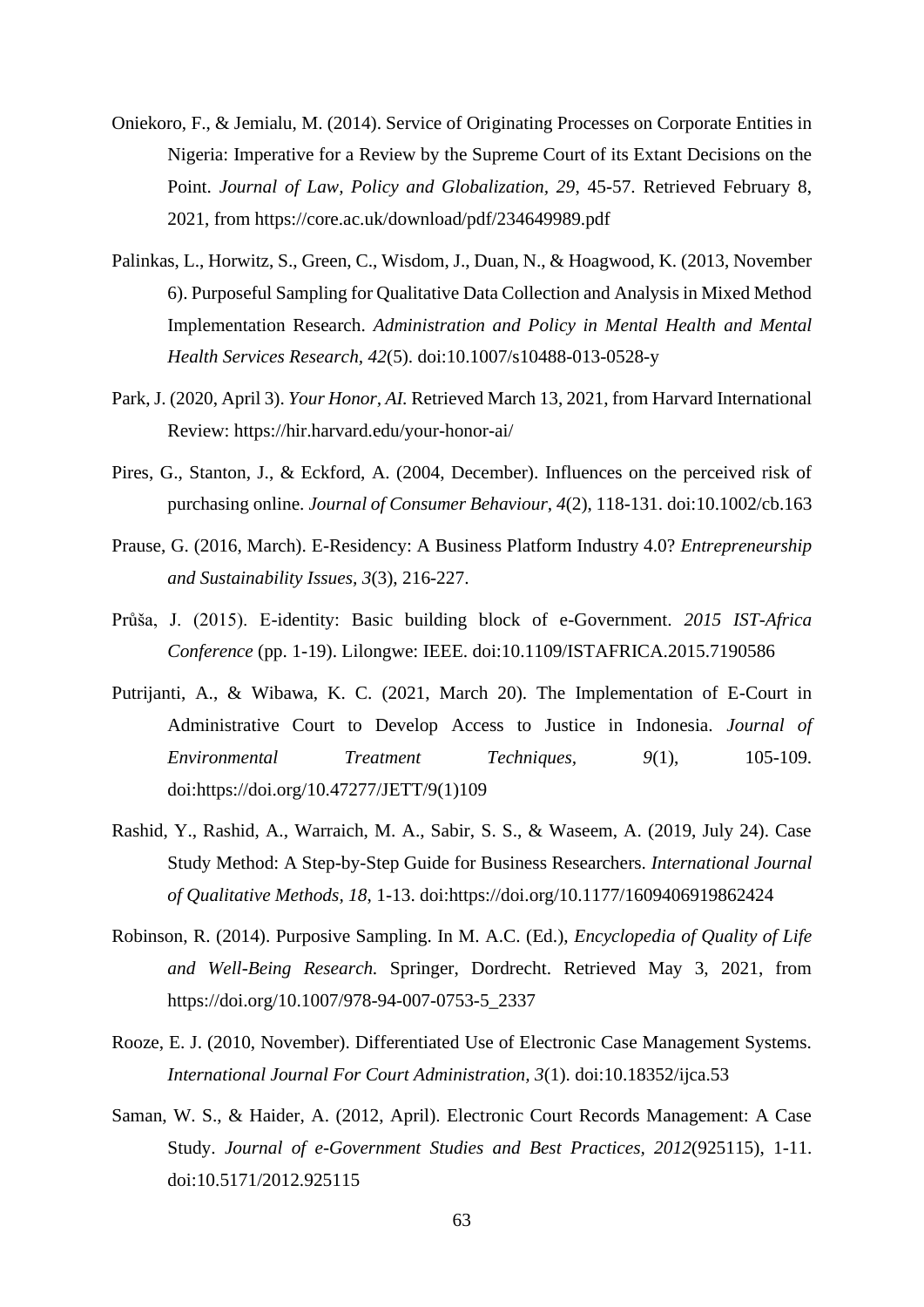- Saman, W. S., & Haider, A. (2013). E-Court: Information and Communication Technologies for Civil Court Management. *2013 Proceedings of PICMET '13: Technology Management for Emerging Technologies* (pp. 2296-2304). Adelaide: University of South Australia. Retrieved February 10, 2021, from https://egov.ufsc.br/portal/sites/default/files/06641835\_0.pdf
- Samsor, A. M. (2020, November 5). Challenges and Prospects of e-Government implementation in Afghanistan. *International Trade, Politics and Development*, 1-20. Retrieved March 15, 2021, from https://www.emerald.com/insight/content/doi/10.1108/ITPD-01-2020-0001/full/html
- SCOOP4C. (2017). Estonian e-File system. Retrieved May 3, 2021, from https://scoop4c.eu/cases/estonian-e-file-system
- Solvak, M., Unt, T., Rozgonjuk, D., Võrk, A., Veskimäe, M., & Vassil, K. (2019, March). Egovernance diffusion: Population level e-service adoption rates and usage patterns. *Telematics and Informatics, 39*(1), 39-54. Retrieved March 29, 2021, from https://www.sciencedirect.com/science/article/pii/S0736585318309390
- Stephany, F. (2020). It's Not Only Size That Matters: Trust and E-Government Success in Europe. 1-10. Retrieved March 12, 2021, from https://ssrn.com/abstract=3722293
- Supreme Court of New South Wales. (2008, August 1). Practice Note No. SC Gen 7: Supreme Court – Use of technology. New South Wales, Australia. Retrieved February 10, 2021, from http://www.lawlink.nsw.gov.au/practice\_notes/nswsc\_pc.nsf/a15f50afb1aa22a9ca257

0ed000a2b08/19ae2d221b09c4fbca257483001d0781?OpenDocument

- Touray, A., Salminen, A., & Mursu, A. (2013, April). ICT Barriers and Critical Success Factors in Developing Countries. *Electronic Journal of Information Systems in Developing Countries, 56*(1), 1-17. doi:10.1002/j.1681-4835.2013.tb00401.x
- Twizeyimana, J. D., & Andersson, A. (2019, April). The public value of E-Government A literature review. *Government Information Quarterly, 36*(2), 167-178. doi:10.1016/j.giq.2019.01.001
- United Nations Department of Economic and Social Affairs. (2020). *United Nations E-Government Survey 2020.* New York: United Nations. Retrieved March 13, 2021, from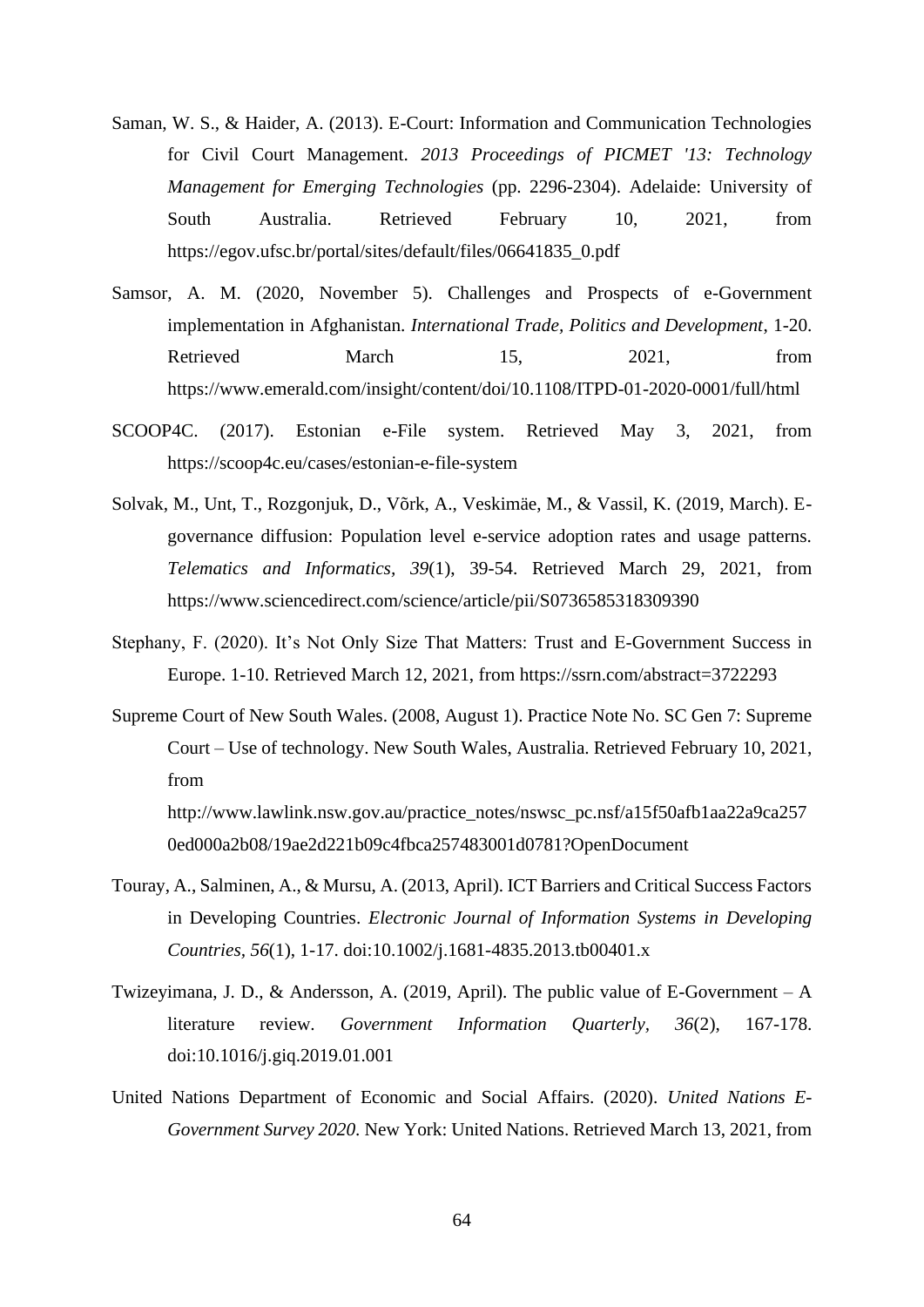https://publicadministration.un.org/egovkb/Portals/egovkb/Documents/un/2020- Survey/2020%20UN%20E-Government%20Survey%20(Full%20Report).pdf

- Yeasmin, S., & Yasmin, S. (2020). E-Governance Initiative and the Concept of Digital Bangladesh: A Critical Analysis. *International Journal of Science and Business, 4*(2), 83-90. Retrieved March 20, 2021, from https://ideas.repec.org/a/aif/journl/v4y2020i5p83-90.html
- Yin, R. K. (2014). *Case Study Research: Design and Methods* (Vol. 5). SAGE Publications, Inc. Retrieved May 9, 2021, from https://books.google.ee/books?id=FzawIAdilHkC&source=gbs\_navlinks\_s
- Zain, N., Wan Mohd Saman, W. S., Mat Yatin, S. F., Ahmad, A., Shaifuddin, N., Wan Mokhtar, W. N., & Ramlee, N. (2018, July). Developing Legal Framework for E-Court in Judicial Delivery. *International Journal of Engineering & Technology, 7*(3.7), 202-206. Retrieved March 14, 2021, from https://www.researchgate.net/publication/326703506\_Developing\_Legal\_Framework \_for\_E-Court\_in\_Judicial\_Delivery
- Zainal, Z. (2007, April 6). Case study as a research method. *Jurnal Kemanusiaan, 5*(1), 1-6. Retrieved April 6, 2021, from https://jurnalkemanusiaan.utm.my/index.php/kemanusiaan/article/view/165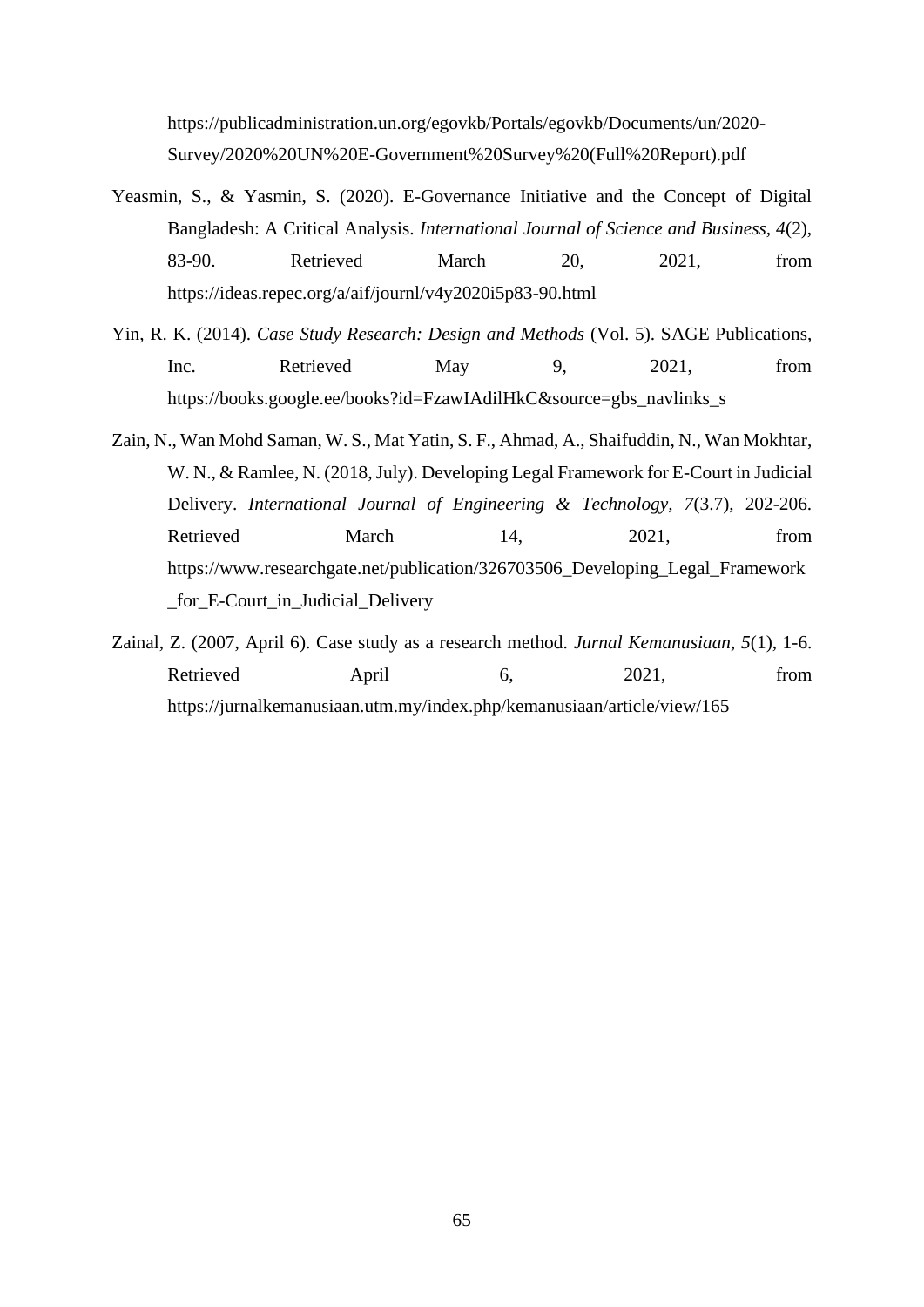## <span id="page-65-0"></span>**Appendix 1 – Major Interview Questions**

## **A. Participants from Estonia**

- 1. In what way were you involved in the transition to e-court, or do you have experience of using e-court, in Estonia?
- 2. What major advantages/successes has e-court offered Estonia?
- 3. What major factors and systems were critical to the success of e-court in Estonia?
- 4. What slowed down the process? What were the challenges to the success of the ecourt service?
- 5. Do you think the process of adopting the e-court service in Estonia could have been done better or handled in a different way? Kindly explain.

## **B. Participants from KRI**

- 1. In what way were you involved in the transition to e-court, or do you have experience of using e-court, in the KRI?
- 2. What major advantages/successes has e-court offered?
- 3. What major factors and systems were critical to the success of e-court in KRI?
- 4. What slowed down the process? What were the challenges to the success of the ecourt service?
- 5. Do you think the process of adopting the e-court service in KRI could have been done better or handled in a different way? Kindly explain.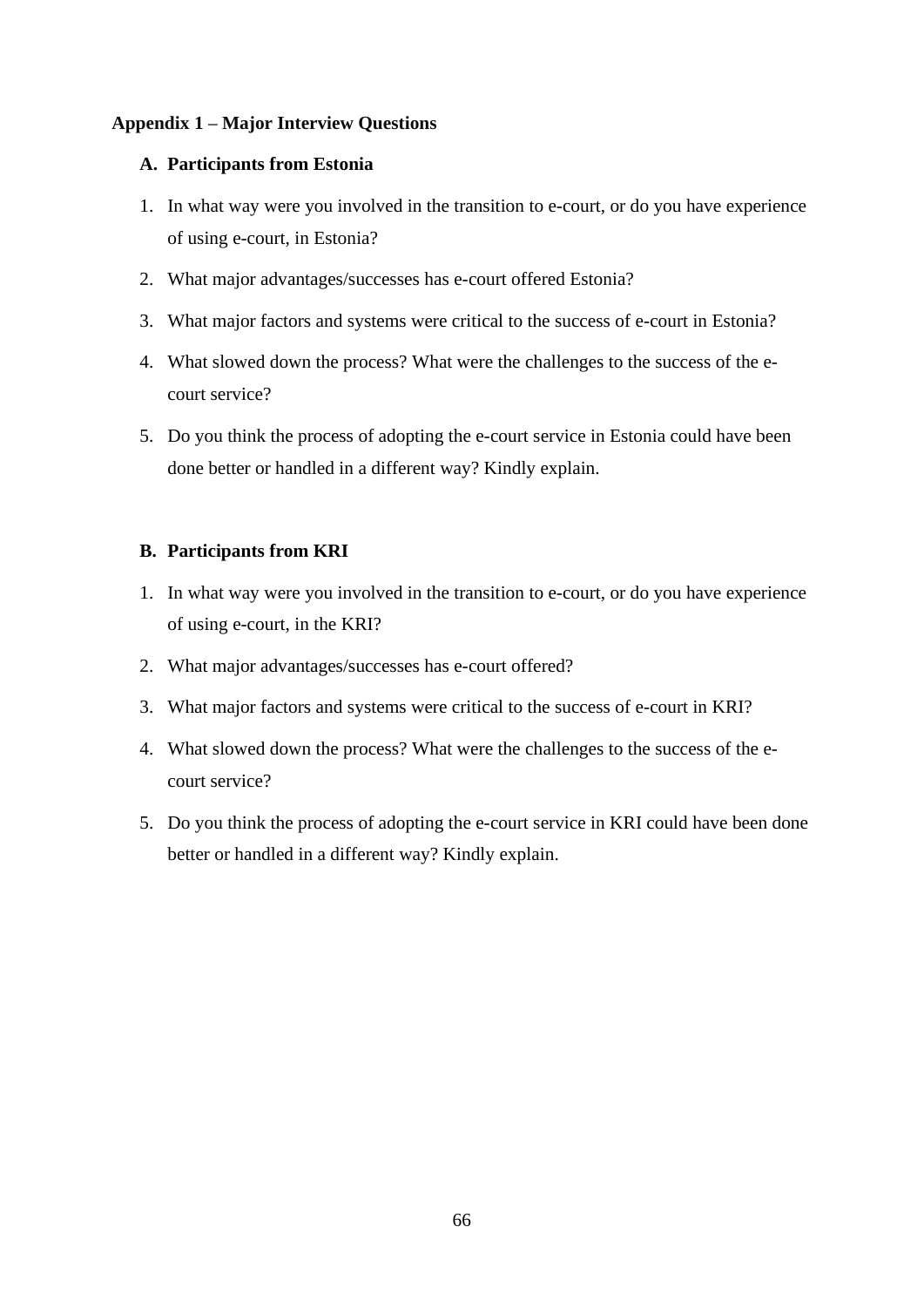## <span id="page-66-0"></span>**Appendix 2 – Interview Recordings**

Find the link to the interviews recorded in this link: [https://drive.google.com/drive/folders/1WEdNeWZcg0oCc\\_tYOe3-dr0-](https://drive.google.com/drive/folders/1WEdNeWZcg0oCc_tYOe3-dr0-JjoFZK_D?usp=sharing) [JjoFZK\\_D?usp=sharing](https://drive.google.com/drive/folders/1WEdNeWZcg0oCc_tYOe3-dr0-JjoFZK_D?usp=sharing)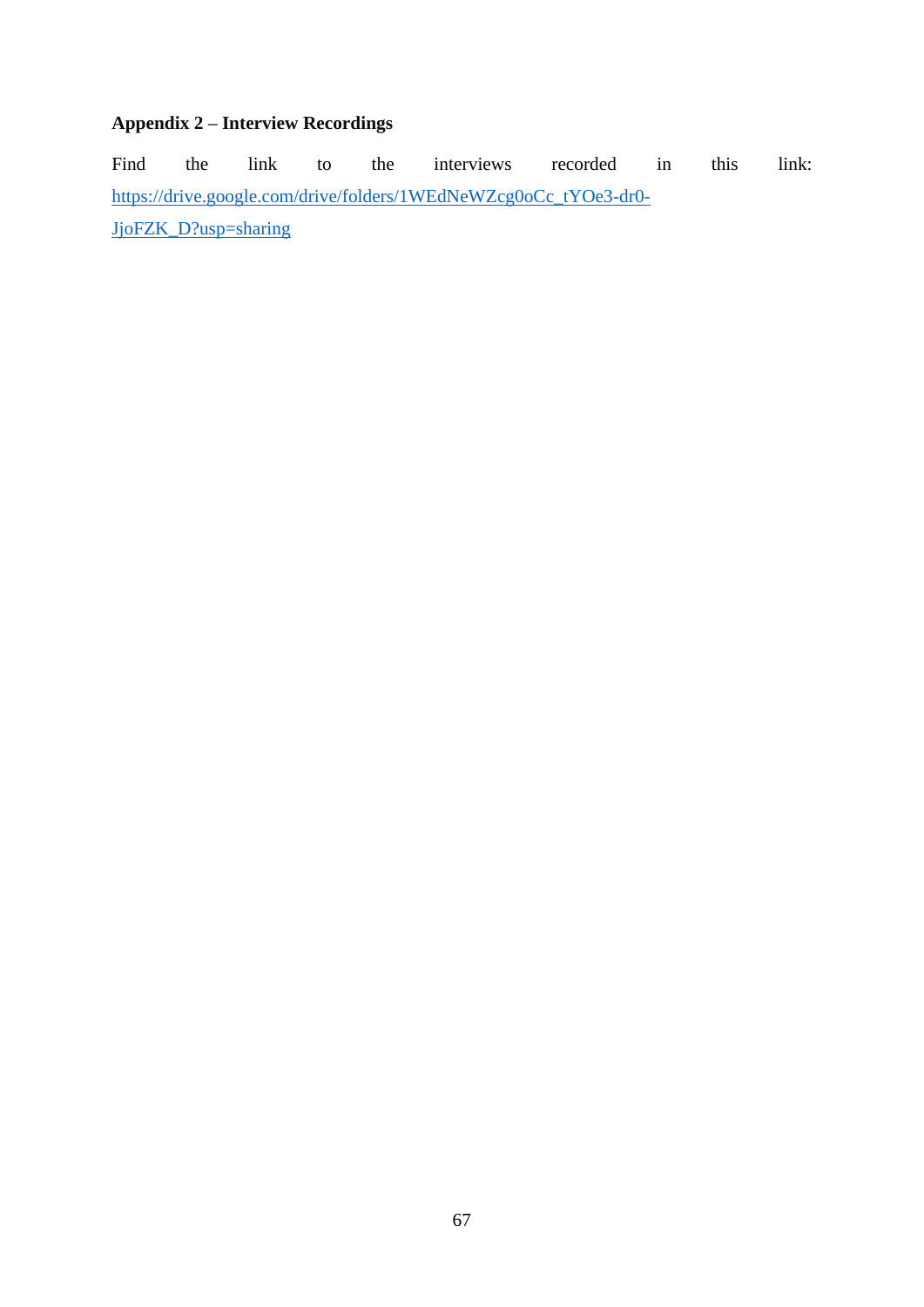## <span id="page-67-0"></span>**Appendix 3 – Interview Transcripts**

Find the link to the transcripts of the interviews conducted in this link:

[https://drive.google.com/drive/folders/1wk-kXDnNNlRrJeXt-](https://drive.google.com/drive/folders/1wk-kXDnNNlRrJeXt-ik_FTu6MpEKS6Bo?usp=sharing)

[ik\\_FTu6MpEKS6Bo?usp=sharing](https://drive.google.com/drive/folders/1wk-kXDnNNlRrJeXt-ik_FTu6MpEKS6Bo?usp=sharing)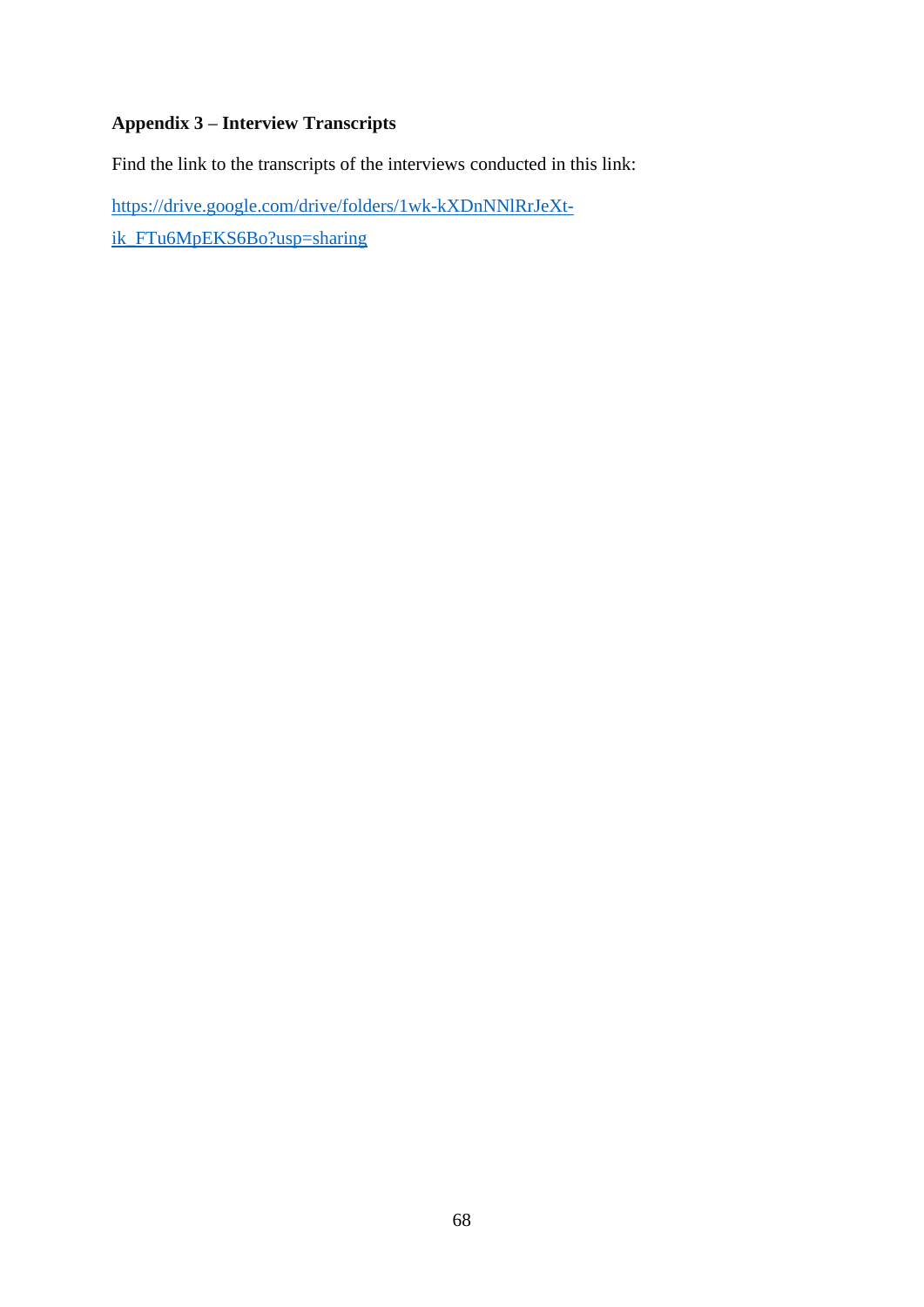<span id="page-68-0"></span>**Appendix 4** – **Non-exclusive Licence for Publication and Reproduction of Graduation Thesis**

## **Plain licence for allowing the thesis to be available and reproducible for the public**

I, Jesujoba Tolulope ADELEYE, 10.11.1993 *(Author's Name, Date of Birth)*

1. Allow the Tallinn University of Technology without any charges (plain licence) my work: E-Court Transition Process of Estonia and the Kurdistan Region of Iraq: Recommendations for Developing Countries,

(*Title of the thesis*)

supervised by, Katrin Merike Nyman-Metcalf, PhD

(*Name of the supervisor*) Rozha Kamal Ahmed, MSc (*Name of the co-supervisor*)

- 1.1. to be reproduced for the purpose of conservation and electronic publication, including the digital repository of the Tallinn University of Technology, until the end of copyrighted time limit;
- 1.2. to be available to the public through the Tallinn University of Technology online environment, including the digital repository of the Tallinn University of Technology, until the end of the copyrighted time limit.
- 2. I am aware, that all rights, named in section 1, will remain to the author.
- 3. I confirm that by allowing the use of the Plain licence, no intellectual rights of third parties will be violated as set in the personal data protection act and other legislation.